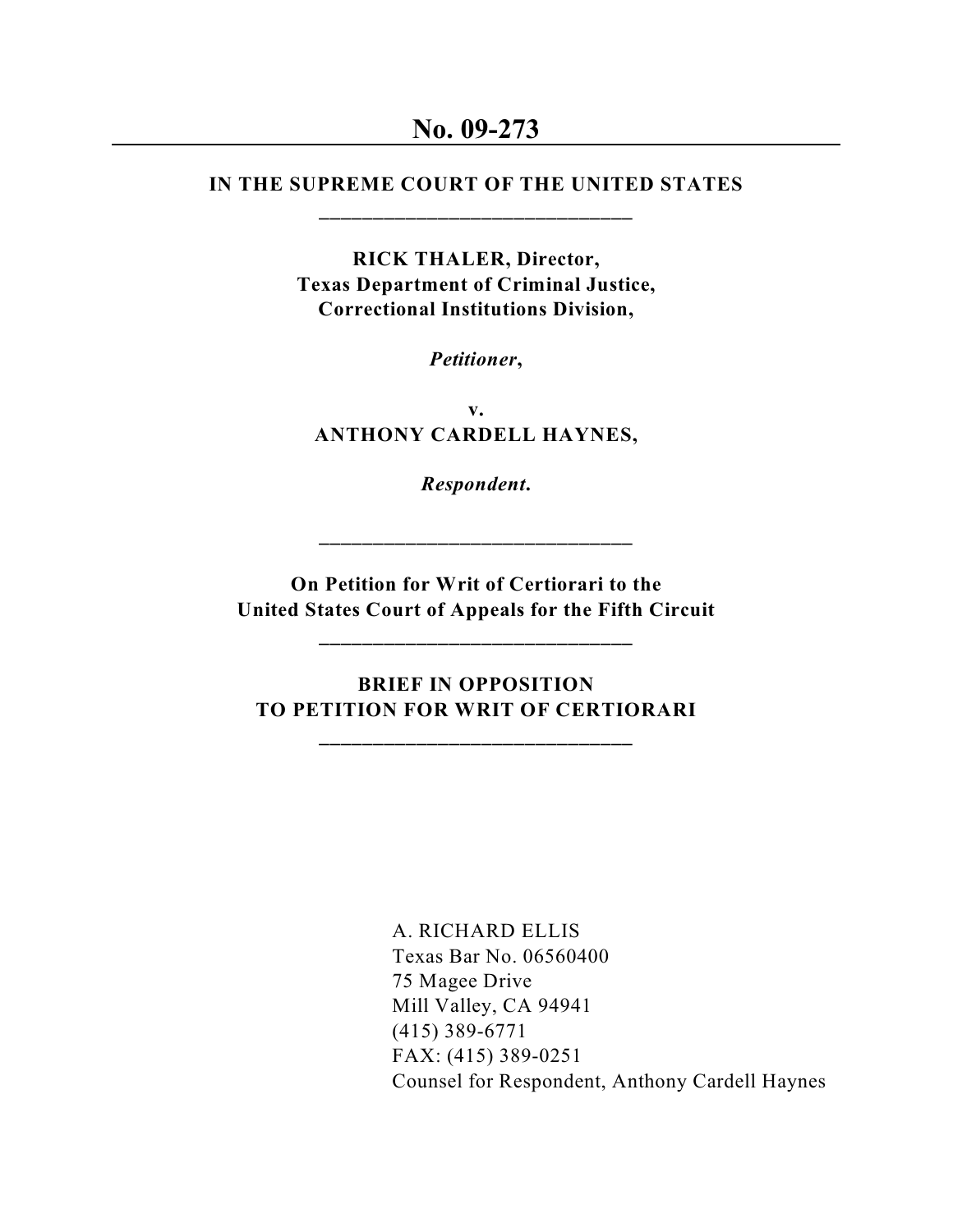### **(FORMER CAPITAL CASE)**

### **COUNTER-STATEMENT OF THE QUESTIONS PRESENTED**

1. Did the unanimous opinion of the Court of Appeals for the Fifth Circuit correctly apply *Batson v. Kentucky,* 476 U.S. 79 (1986) in ordering a new trial when the prosecutor's strikes of prospective jurors were based on alleged demeanor evidence which was not observed by the trial judge who ruled on them?

2. Did the Fifth Circuit correctly conclude that the state courts' factual findings were objectively unreasonable where the trial judge could not reach the third step of the *Batson* analysis and neither the trial judge nor the state courts engaged in the "factual inquiry" required under *Batson*?

3. Was there any presumption of correctness for the state court ruling that the peremptory strikes were not racially motivated when they were based on a cold record for an issue that turned on demeanor that was not observed?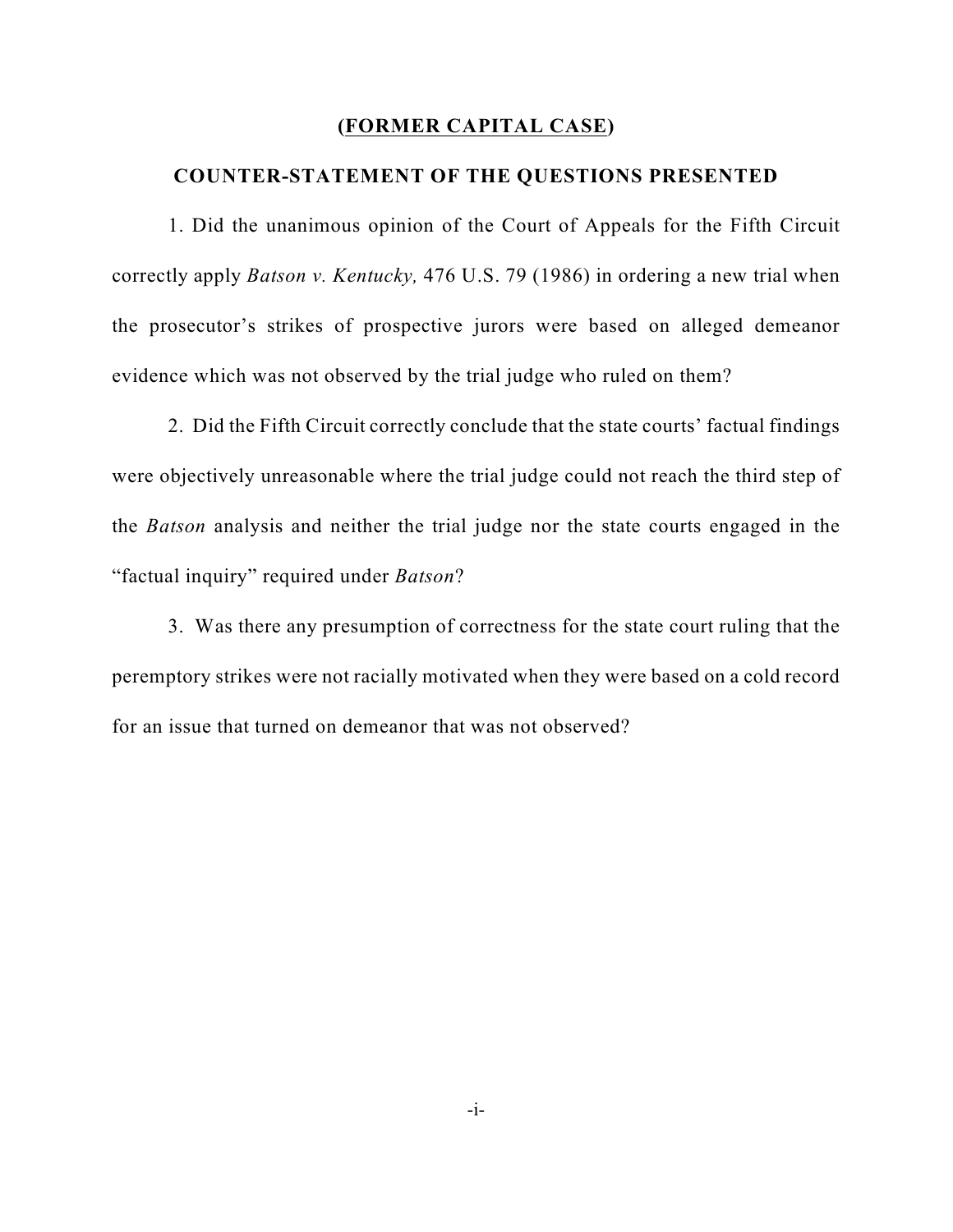## **TABLE OF CONTENTS**

| COUNTER-STATEMENT OF THE QUESTIONS PRESENTED                                                                                                                                                           |
|--------------------------------------------------------------------------------------------------------------------------------------------------------------------------------------------------------|
|                                                                                                                                                                                                        |
|                                                                                                                                                                                                        |
| COUNTER-STATEMENT OF THE CASE  1                                                                                                                                                                       |
|                                                                                                                                                                                                        |
|                                                                                                                                                                                                        |
|                                                                                                                                                                                                        |
| I. A grant of <i>certiorari</i> is not warranted because the state court<br>decision was contrary to clearly established federal law and an                                                            |
| a) The Fifth Circuit correctly held that the state decision was<br>contrary to, and involved an unreasonable application of clearly                                                                    |
| b) The state decision was also based on an unreasonable<br>determination of the facts in light of the evidence presented in the                                                                        |
| II. No AEDPA deference is due to the state court opinion and Haynes<br>has shown "by clear and convincing evidence" under 28 U.S.C.<br>$\S2254(e)(1)$ that the state court findings were erroneous  16 |
| III. The petition should not be granted because there is no "circuit split"                                                                                                                            |
| IV. The petition should be denied because the Fifth Circuit's decision<br>is squarely in line with this Court's Batson jurisprudence  23                                                               |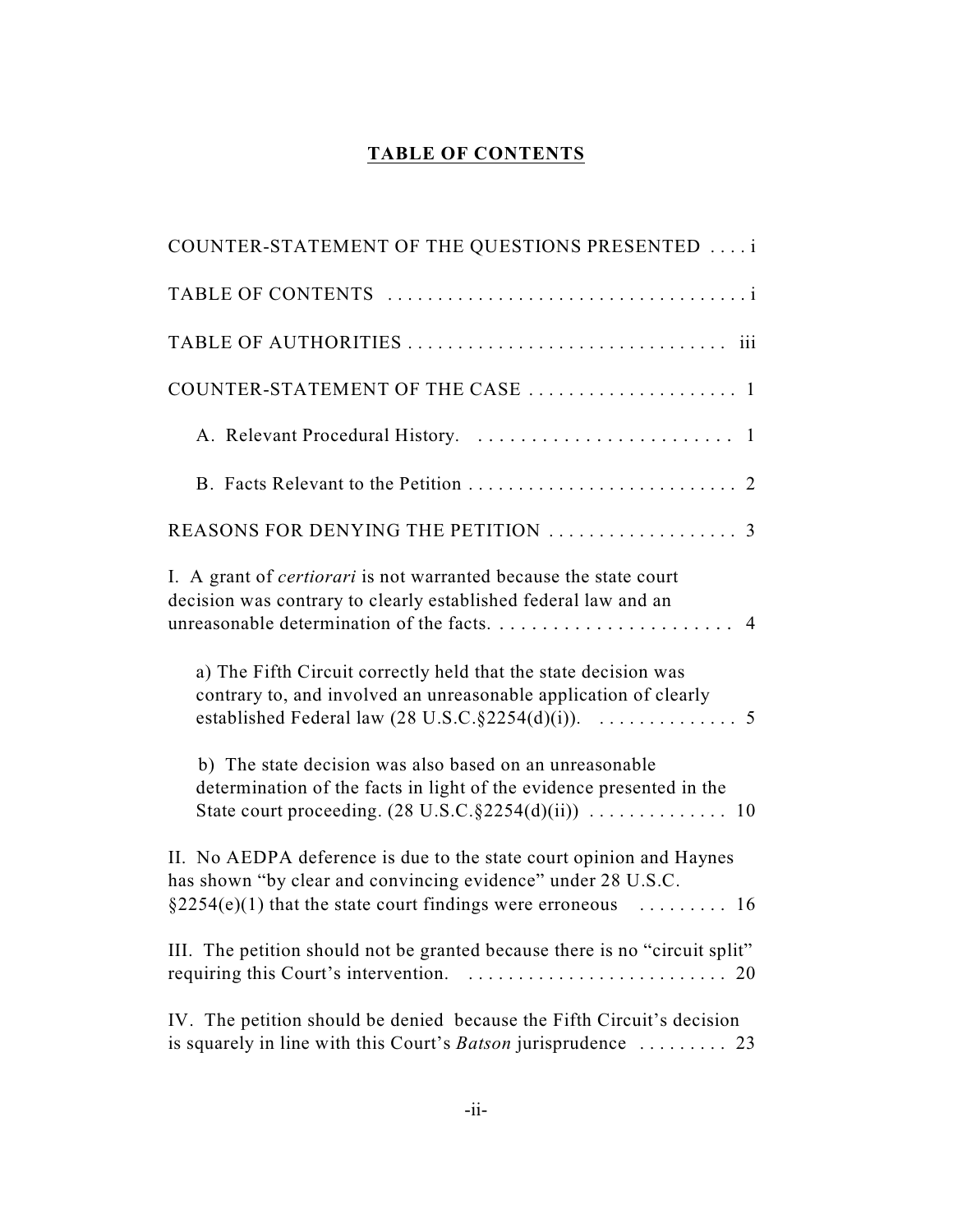| V. The Director has repeatedly changed his position on the reasons                                                                                                                                                 |
|--------------------------------------------------------------------------------------------------------------------------------------------------------------------------------------------------------------------|
| VI. The Fifth Circuit's decision will not "drastically complicate" jury                                                                                                                                            |
| VII. The Director misstates and overstates the holding of the                                                                                                                                                      |
| VIII. The petition should be denied because the Director's arguments<br>regarding the demeanor of the prosecutor are unavailing $\ldots \ldots \ldots$ 30                                                          |
| IX. The petition should not be granted because the Fifth Circuit's<br>decision to grant a new trial and not a Batson hearing is not contrary<br>to "established practice" and there are compelling reasons why the |
| X. Even if the same judge had witnessed both the voir dire and the<br>explanations, Haynes would still be entitled to relief under Batson 35                                                                       |
| XI. The Director's non-retroactivity argument is without merit $\dots$ 36                                                                                                                                          |
|                                                                                                                                                                                                                    |
| CERTIFICATE OF SERVICE  separate                                                                                                                                                                                   |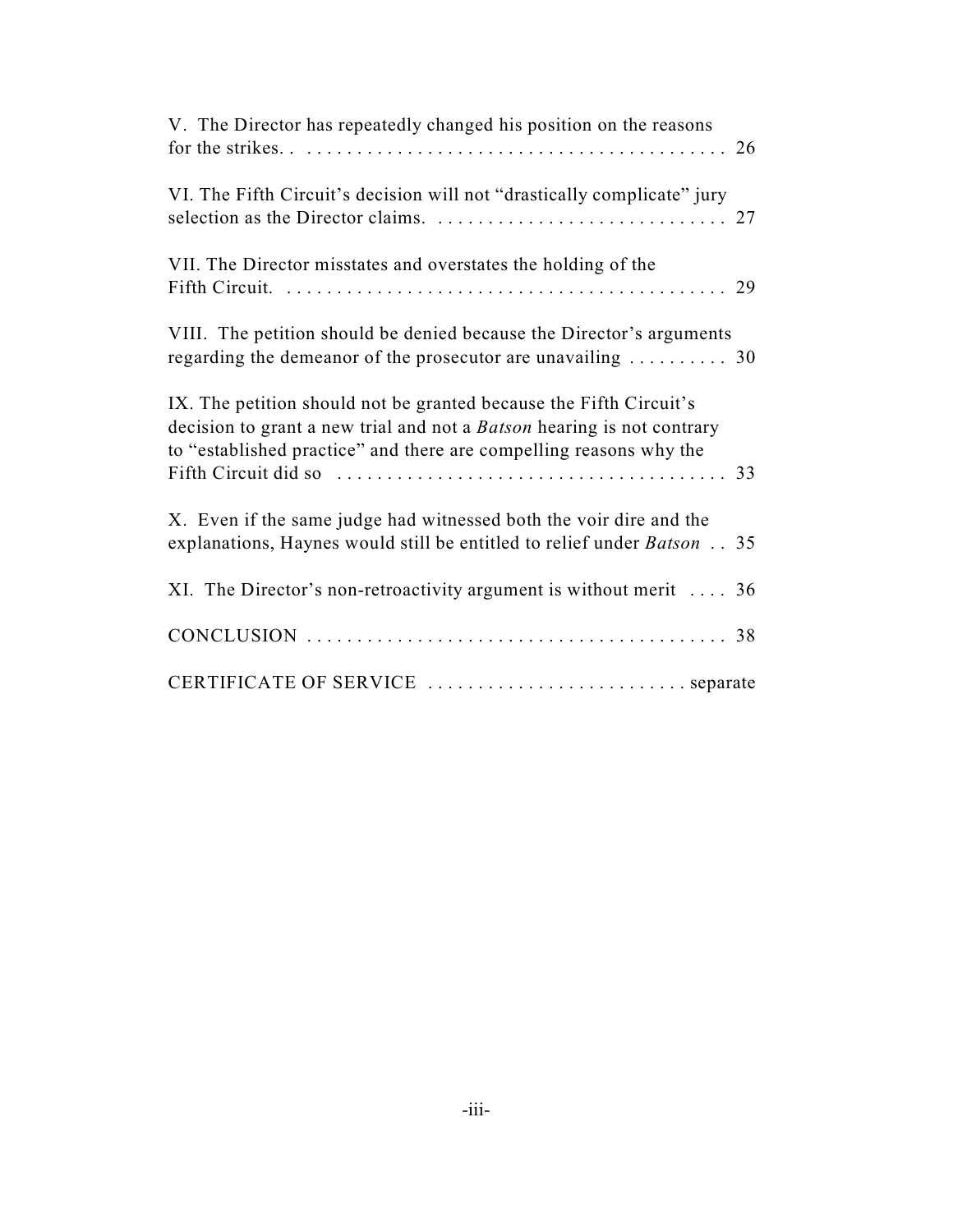#### **COUNTER-STATEMENT OF THE CASE**

#### **A. Relevant Procedural History.**

This is a capital habeas corpus matter brought by respondent Anthony Cardell Haynes, a Texas death row inmate, pursuant to 28 U.S.C. §§ 2253 & 2254. On April 23, 2008, in a published opinion, a unanimous panel of the Fifth Circuit granted Haynes a Certificate of Appealability ("COA") on "[w]hether the prosecution violated his rights under the Sixth and Fourteenth Amendments through the racially discriminatory use of its peremptory challenge as to potential juror Owens; and...as to potential juror McQueen." *Haynes v. Quarterman*, 526 F.3d 189, 202-203 (5<sup>th</sup> Cir. 2008)("*Haynes I*"), see App.<sup>1</sup> at 13-40).

After further briefing, oral argument was held in this matter on January 13, 2009. On March 10, 2009 (revised March 11, 2009), a unanimous panel of the Fifth Circuit issued another published opinion reversing the district court's denial of habeas relief and remanding the case to the state trial court with instructions to order the State to either grant Haynes a new trial or release him from custody within 180 days. *Haynes v. Quarterman,* 561 F.3d 535 (5<sup>th</sup> Cir. 2009)("*Haynes II*", *see* App. at 1-12).<sup>2</sup>

 $^1$  "App." refers to the Appendix to the Petition for Writ of Certiorari filed by Petitioner.

<sup>&</sup>lt;sup>2</sup> The prosecutor struck four of the five African-Americans in the venire, Ms. Kirkling, Ms. Goodman, Mr. McQueen and Ms. Owens. App. 183-189. The Fifth Circuit granted a Certificate of Appealability as to two strikes, that of Mr. McQueen and Ms. Owens. *Haynes I,* 526 F.3d at 202. The *Haynes II* opinion held that "[b]ecause we find a *Batson* [*v. Kentucky,* 476 U.S. 79, 106 S. Ct. 1712 (1986)] violation as to prospective juror Owens, we need not analyze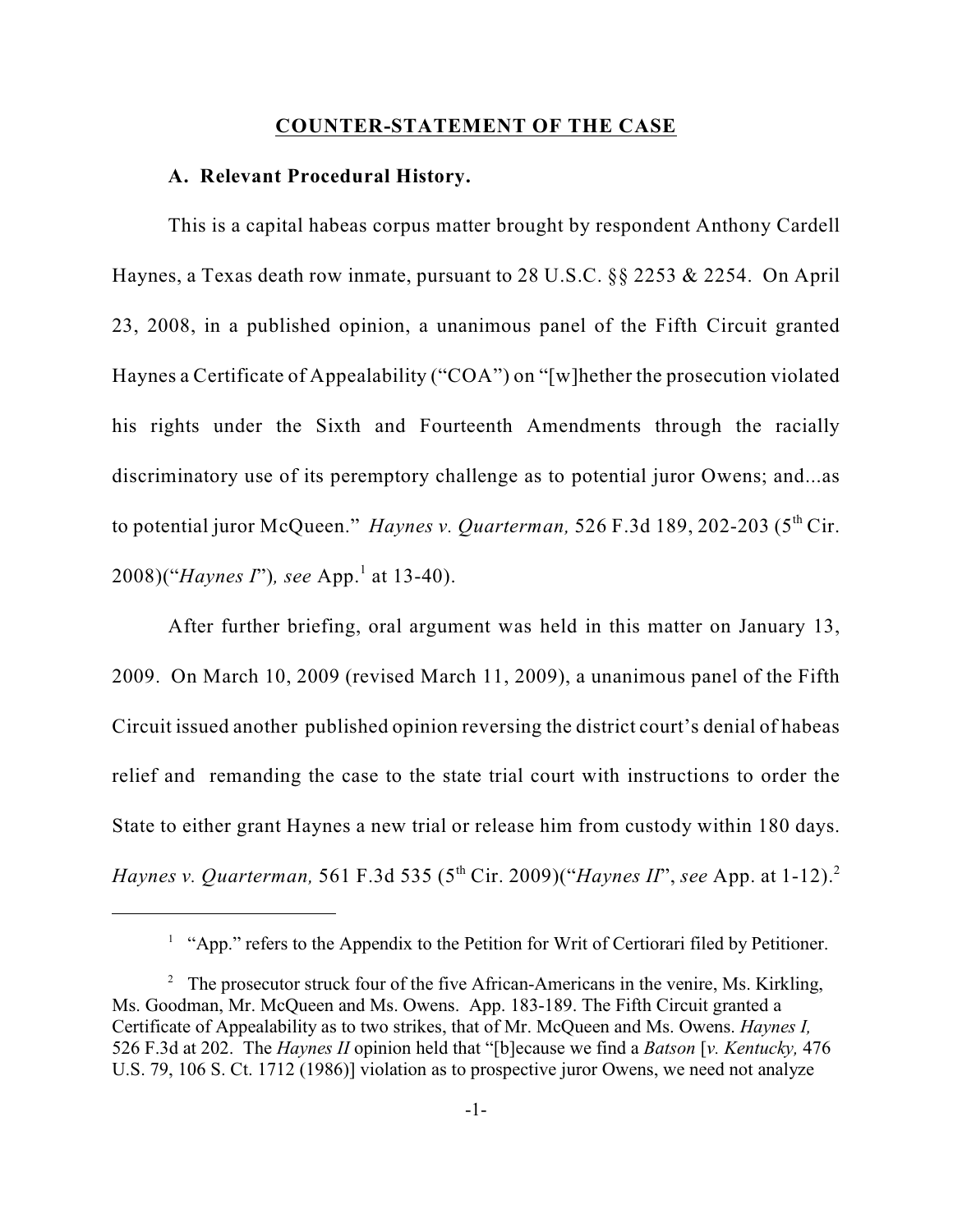Petitioner (hereafter "the Director") then filed for rehearing *en banc*, which was unanimously denied by the Fifth Circuit on June 2, 2009, no member of the panel or the Fifth Circuit having requested that the Court be polled. (App. at 180-181). The Director now asks this Court to grant certiorari. For the reasons discussed *infra,* the petition should be denied.

### **B. Facts Relevant To The Petition.**

Respondent Anthony Haynes, an African-American, was convicted of killing off-duty Houston Police Officer Kent Kincaid on May 22, 1998. Tex. Penal Code §  $19.03(a)(1)$ . He was sentenced to death. At voir dire, the trial judge accepted without comment or elaboration the prosecutor's explanation of his strikes against four of the five African-American prospective jurors, Ms. Kirkling, Ms. Goodman, Mr. McQueen and Ms. Owens. (App. at 183-189). Additional relevant facts are summarized in the Fifth Circuit's opinion:

Two different state trial judges took turns presiding over the jury selection process in this case at the state court level. Judge Wallace presided at the beginning of the jury selection process when the jurors were addressed and questioned as a group; Judge Harper presided during the next stage in which the attorneys questioned the prospective jurors individually; and Judge Wallace presided again during the final stage in which peremptory challenges were

the alleged violation as to prospective juror McQueen." *Haynes II,* 561 F.3d at 541 n.2. Haynes presented extensive facts and evidence in the court below that showed the *Batson* violation as to Mr. McQueen was as strong as that involving Ms. Owens. (*See* Haynes's Fifth Circuit brief at 30-35; reply brief at 20-22). Because the Fifth Circuit first found a violation as to Ms. Owens and hence did not need to reach Mr. McQueen, the facts surrounding his strike will not be discussed herein.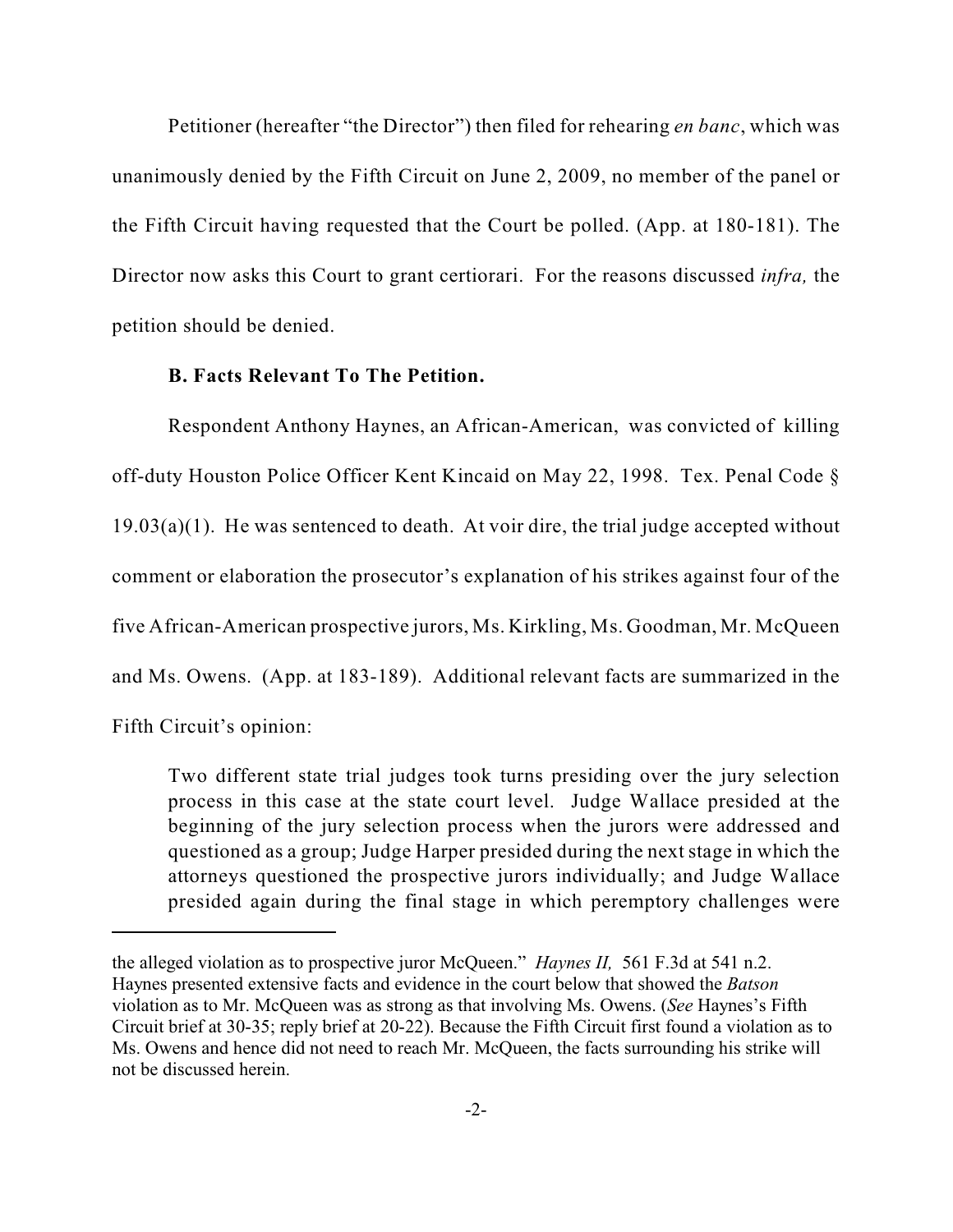exercised and when *Batson* challenges were made, considered, and ruled upon. During the *Batson* hearing, the defendant established a *prima facie* case of a *Batson* violation, and the prosecutor justified his use of peremptory challenges against potential jurors McQueen and Owens *solely*<sup>3</sup> on his impression of their demeanor when responding to individual *voir dire* questioning (at which time Judge Wallace was not presiding).

*Haynes II* , 561 F.3d at 537-538 (App. at 3)(emphasis and footnote in original).

### **REASONS FOR DENYING THE PETITION**

Rule 10 of this Court ("Considerations Governing Review on Certiorari")

states:

[a] petition for writ of certiorari will be granted only for compelling reasons. The following...indicate the character of the reasons the Court considers:...(a) a United States court of appeals has entered a decision in conflict with another United States court of appeals on the same important matter...[or a] United States court of appeals has...decided an important federal question in a way that conflicts with relevant decisions of this Court." Supreme Court Rule 10.

Neither consideration is implicated here. The Fifth Circuit's decision is not in

conflict with the decisions of other circuit court of appeals or with any decision of this

Court. The Director's arguments for certiorari, however, are contrary to this Court's

settled *Batson* jurisprudence, other circuits' precedents, and they do not comport with

the facts of this case, as shown herein. The petition should be denied.

<sup>&</sup>lt;sup>3</sup> "The State agrees on appeal that the prosecutor relied solely on demeanor evidence in making these challenges."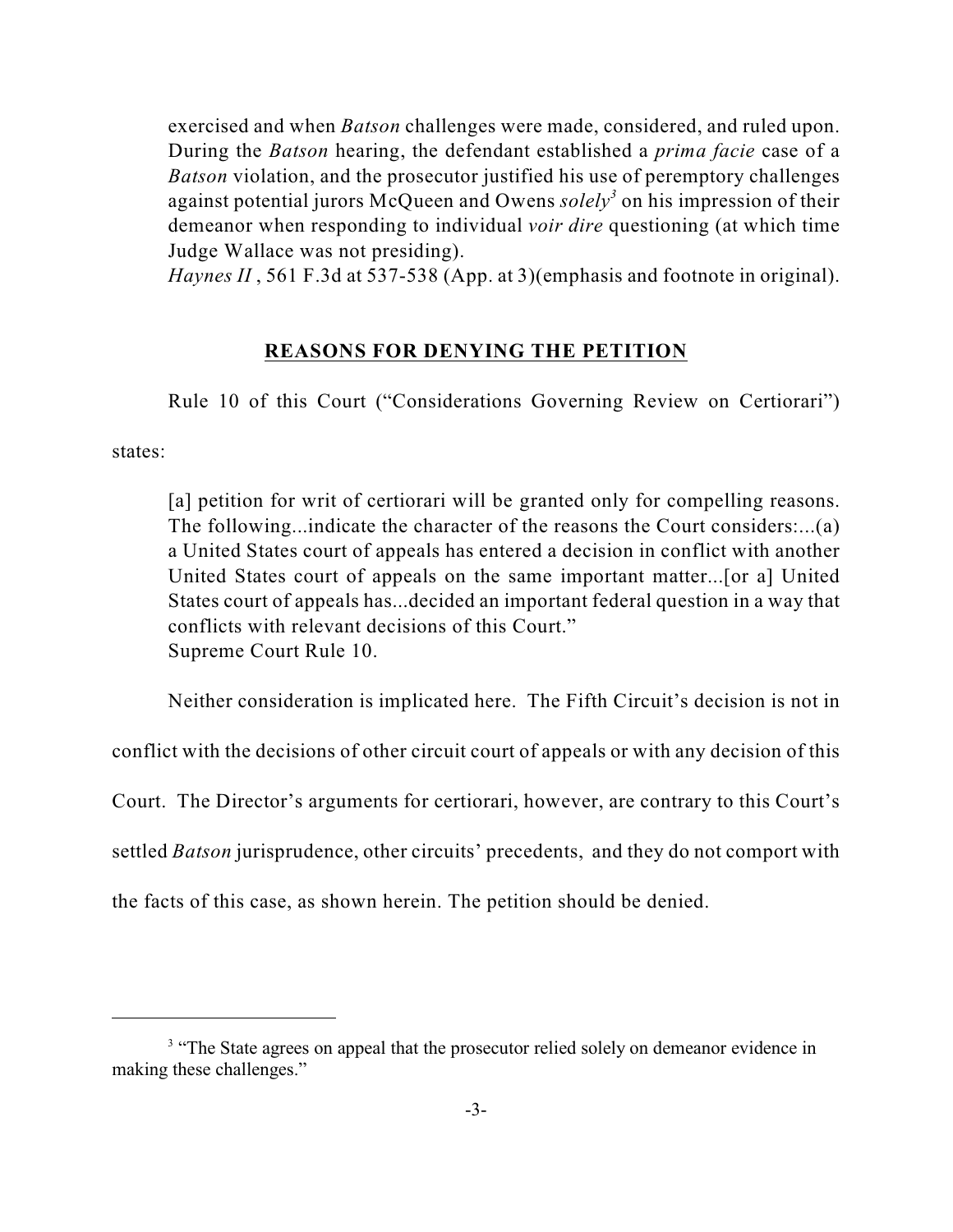**I. A grant of** *certiorari* **is not warranted because the state court decision was contrary to clearly established federal law and an unreasonable determination of the facts.** 

The Director frames his question as follows:

"Is a capital defendant entitled to a new trial under *Batson v. Kentucky,* 476

U.S. 79 (1986), even where there has been no judicial finding of a racially motivated

peremptory strike?" (Petition for Writ of Certiorari (hereafter, "Pet.") at i).

The Director amplifies this question in Question A:

Specifically, does this Court's recent decision in *Snyder v. Louisiana,* 128 S. Ct. 1202 (2008), require a new trial—even where a prosecutor struck a prospective juror based on her friendly demeanor towards defense counsel, and not race—solely because the trial judge observed the prosecutor's unrebutted explanation for the strike, but did not also observe voir dire firsthand? (Pet. at i).

These questions and the Director's entire argument are based on a flawed reading of *Batson*, its progeny, and the facts of this case.

The Fifth Circuit held that Haynes met his burden under 28 U.S.C. §2254(d), that relief can be granted if the state court decision either 1) resulted in a decision that was contrary to, or involved an unreasonable application of clearly established Federal law, as determined by the Supreme Court (28 U.S.C.§2254(d)(i)), or 2) resulted in a decision that was based on an unreasonable determination of the facts in light of the evidence presented in the State court proceeding. (28 U.S.C.§2254(d)(ii)). Haynes' *Batson* claim met both prongs of §2254(d).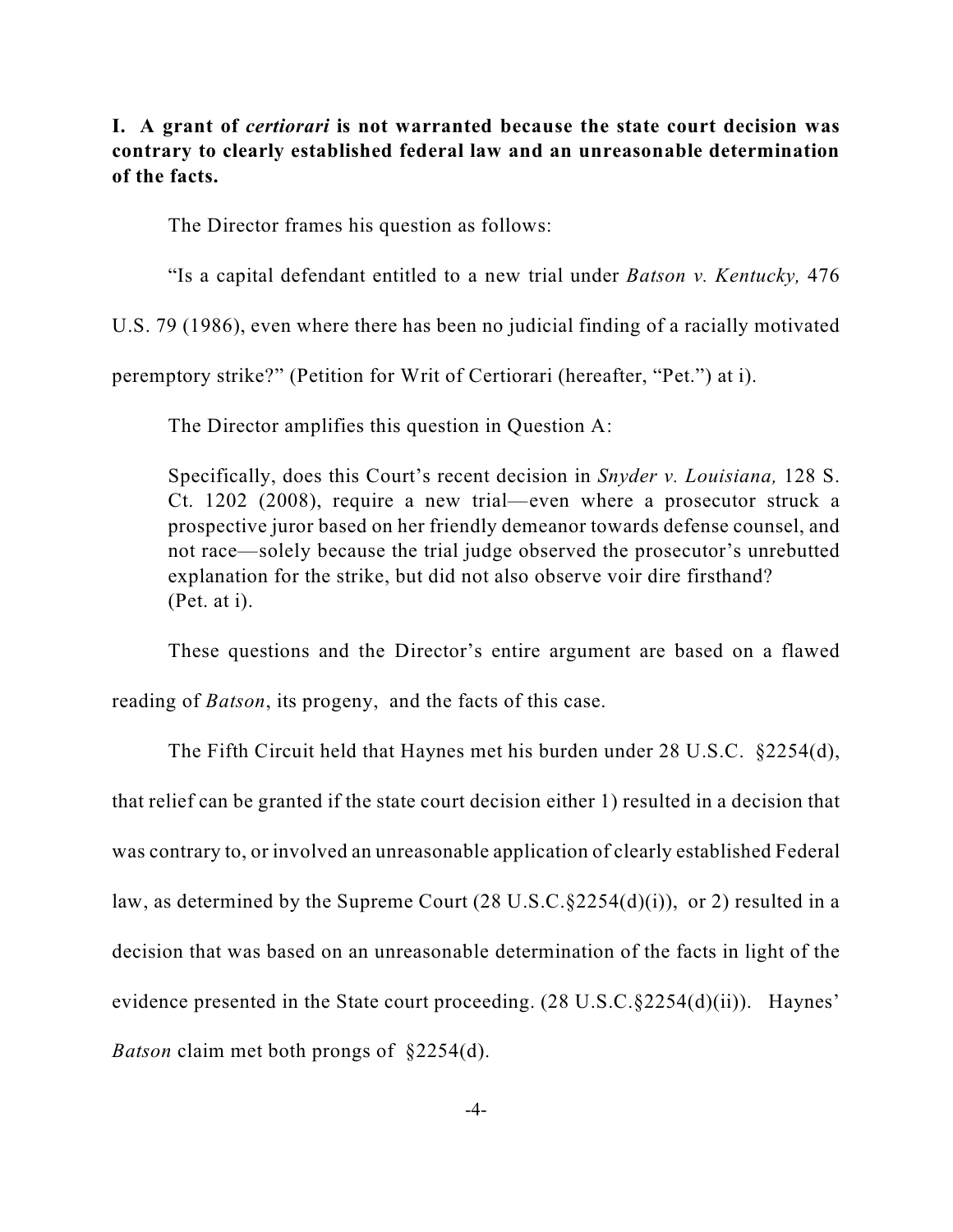## **a) The Fifth Circuit correctly held that the state decision was contrary to, and involved an unreasonable application of clearly established Federal law (28 U.S.C.§2254(d)(i)).**

The State has conceded that Haynes "made a *prima facie* showing that the peremptory challenge [of Owens] had been exercised on the basis of race." *Haynes II*, 561 F.3d at 539(App. at 7).<sup>4</sup> This is *Batson's* first step. At *Batson's* second step, "the burden shifts to the prosecutor to present a race-neutral explanation for striking the jurors in question." *Batson v. Kentucky,* 476 U.S. 79, 97-98 (1986); *Snyder v. Louisiana,* 128 S. Ct. 1203, 1207 (2008). The Director's argument falters at *Batson*'s second step, as both *Haynes* opinions point out. In *Haynes I,* the Fifth Circuit held:

Under *Snyder*'s application of *Batson,* therefore, an appellate court applying *Batson* should find clear error when the record reflects that the trial court was not able to verify the aspect of the juror's demeanor upon which the prosecutor based his or her peremptory challenge. Consequently, we conclude that the district court arguably erred in finding that the state courts properly relied upon the prosecution's 'demeanor' explanations for its peremptory challenges of jurors McQueen and Owens...

In respect to Owens, the district court deferred to the Texas Court of Criminal Appeals' reliance on the prosecutor's allusion to Owens's demeanor as the sole justification for finding that the prosecution's peremptory challenge of her was 'race neutral.'...

However, Judge Wallace, the state trial judge who upheld the peremptory challenges of McQueen and Owens, could not have possibly credited the prosecutor's assertion that they were struck because of their demeanor during individual questioning; Judge Wallace did not preside during the individual examination of the jurors...Further, the district court did not find another

<sup>&</sup>lt;sup>4</sup> The same concession was made as to prospective juror McQueen, but the Fifth Circuit did not reach Mr. McQueen as they had already found a violation as to Owens. *Haynes II,* 561 F.3d at 541 n.2.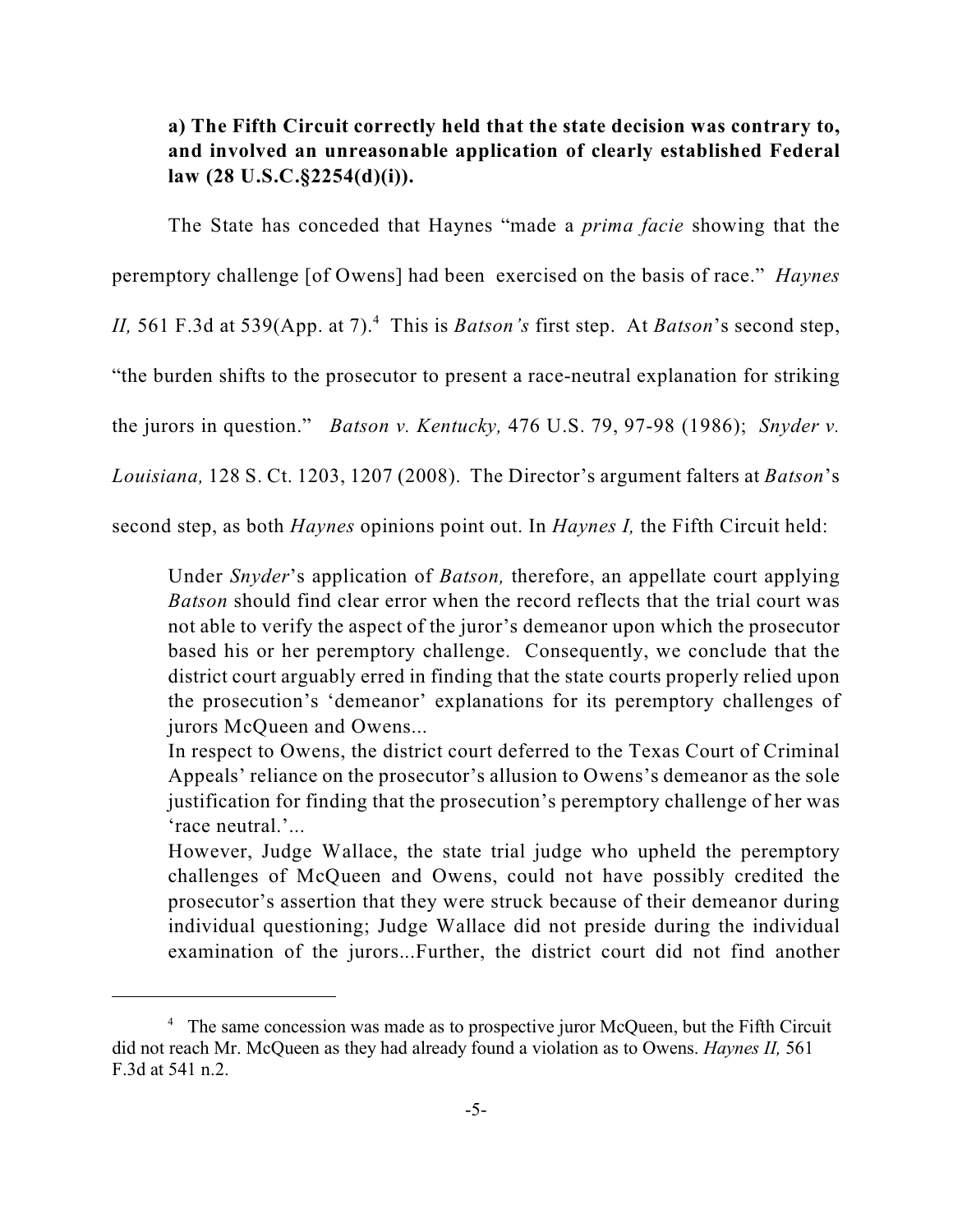credible non-racial explanation that could justify the state court's determination that the peremptory challenge of Owens and McQueen was 'race-neutral.' Thus, arguably, the State has failed to satisfy *Batson*'s second step. *Haynes I,* 526 F.3d 189, 200 (App. at 33).

As the *Haynes II* panel held:

In this case, the trial court and the state appellate court did not conduct a 'factual inquiry' or a 'sensitive' inquiry into the demeanor-based reasons because neither court applied the relevant observations of the juror's demeanor despite the trial court's role and experience overseeing the individual *voir dire.* The state appellate court in this case found that both the trial judge and the appellate court made their *Batson* determinations from the same appellate factfinding position, *i.e.,* from the cold paper record, and therefore the state court concedes there was no trial fact-finding.

*Haynes II*, 561 F.3d at 541 (App. at 10-11).<sup>5</sup>

The state appellate court had earlier concluded that:

Because the trial court did not witness the actual voir dire at issue, his position as fact-finder with regard to the demeanor of the veniremembers at issue *is no better than that of this Court.* Thus, we owe him no deference...But regardless of whether the trial judge referred to the record, any concern arising from this situation is moot, because we have not given deference and have ourselves reviewed the voir dire record.

*Haynes v. State,* No. 73,685 (Tex. Crim. App. 2001)(App. at 173-174); cited in *Haynes II,* 561 F.3d at 541 (App. at 11)(emphasis in original).

As the Fifth Circuit panel explained, "[t]aking this conclusion to its logical end,

 $\frac{5}{10}$ . There were no comments or explanations by Judge Wallace in ruling on all four strikes of African-Americans. *See* App. at 185 (22 RR 16)(as to Twanna Kirkling, "I find that to be a reasonable race neutral reason"; App. at 186(22 RR 18)(as to Ms. Goodman, "I find it to be race neutral;" App. at 187 (22 RR 19)(as to Ms. McQueen, "[i]t's race neutral"); and App. at 189 (22 RR 20)(as to Ms. Owens, "[i]t's race neutral"). The rulings were in rapid succession, with no indications Judge Wallace read or referred to any transcript or record, and no recess or break for reflection or consideration. ("RR" refers to the Reporter's Record, the trial transcript in this case.)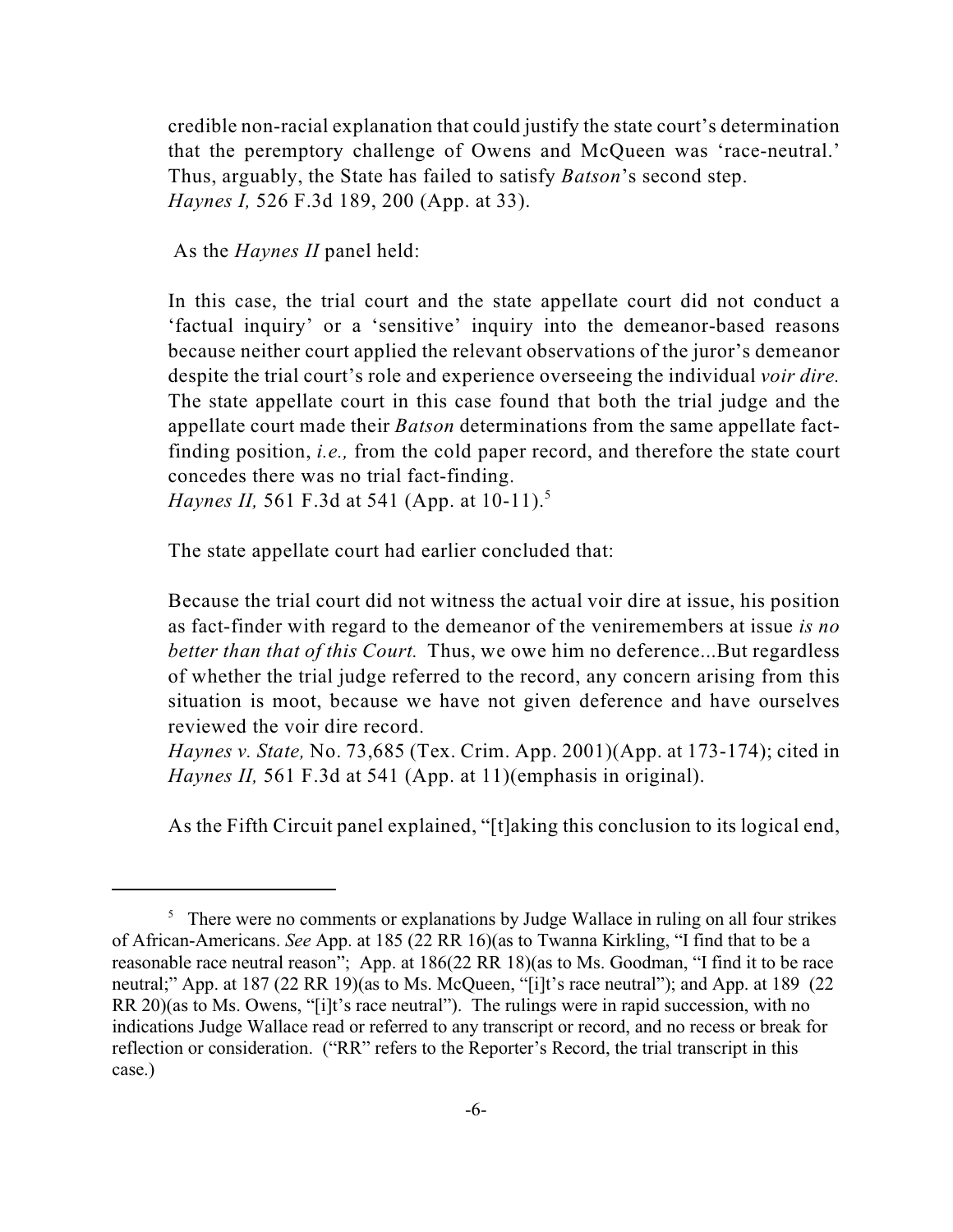we cannot correspondingly apply AEDPA deference to the state court, because the state courts engaged in pure appellate fact-finding for an issue that turns entirely on demeanor." *Haynes II*, 561 F.3d at 541 (App. at 11). This Court, as the Fifth Circuit pointed out, has held that "[i]t is clearly established that the cold record cannot accurately reveal the demeanor of live trial participants." *Id,* citing *Wainwright v. Witt,* 469 U.S. 412, 428 (1985); *Patton v. Yount,* 467 U.S. 1025, 1038 & n.14 (1984); *see also Ciccarello v. Graham,* 296 F.2d 858, 860 ( $5<sup>th</sup>$  Cir. 1961). Thus, the Director's argument falters at *Batson*'s second step: because the strikes were based on nonverifiable demeanor, the prosecutor failed to meet his burden to produce a race-neutral explanation for the strikes. As a result, neither the trial court nor the appellate court were able to conduct the necessary factual inquiry.<sup>6</sup>

The Director's argument is based on a flawed and impermissibly lenient reading of the requisite "factual inquiry" under *Batson.* This Court and numerous courts of appeal have held, in case after case, that an "inquiry" such as that made by the state courts here is insufficient. *See Batson,* 476 U.S. at 95 ("the trial court must undertake a 'factual inquiry' that 'takes into account *all possible explanatory factors'* in the particular case")(emphasis added); *Batson,* 476 U.S. at 93 (trial court must "undertake

<sup>&</sup>lt;sup>6</sup> The Director notes that "[s]tep three of *Batson* 'involves evaluating the persuasiveness of the justification' proffered by the prosecutor...' (Pet. at 10, quoting *Rice v. Collins,* 546 U.S. 333, 338 (2006). This highlights the deficiencies of the inquiry at that step, as the trial court could never reach step three of *Batson* and "evaluate the persuasiveness" of the explanations.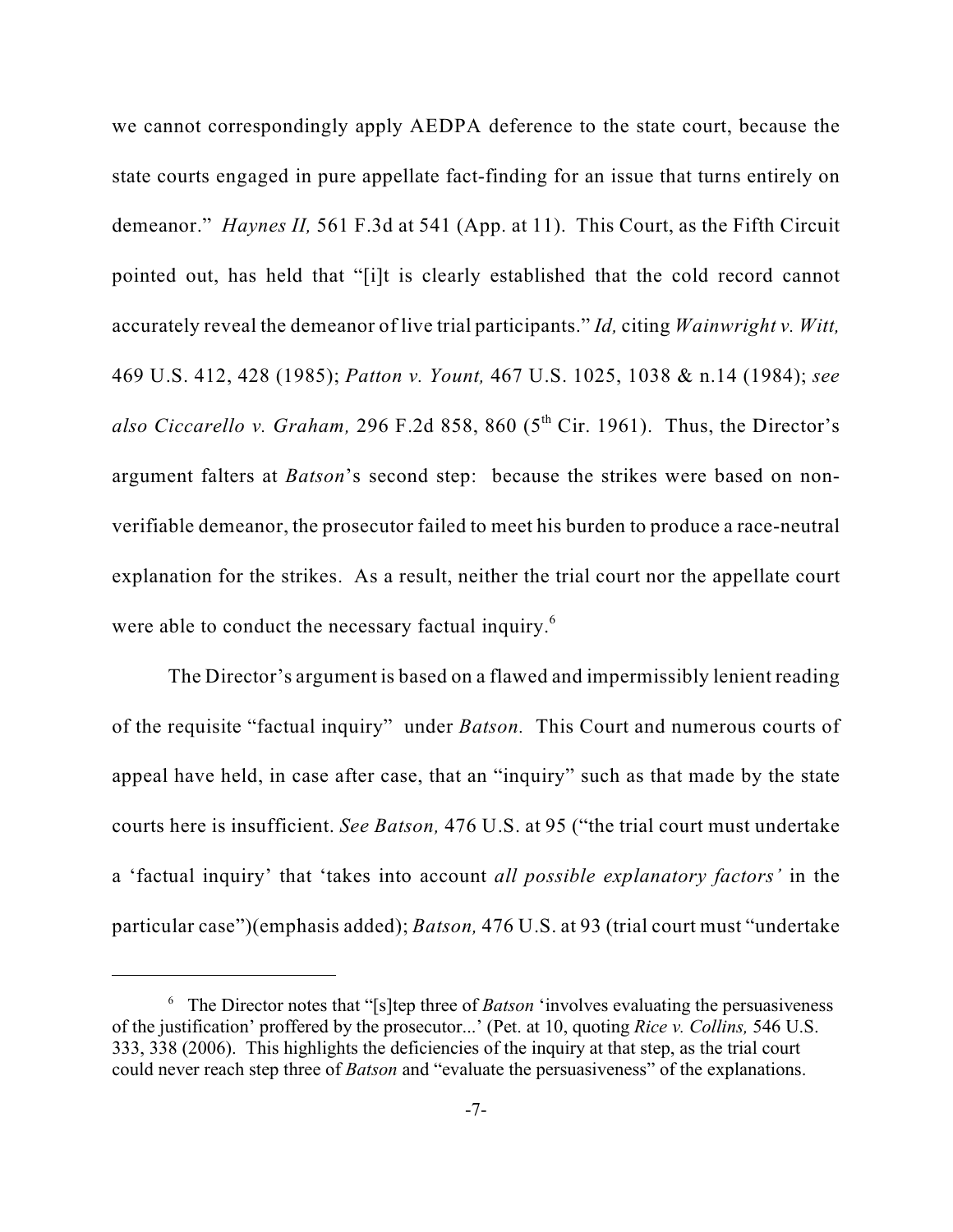'a sensitive inquiry into such circumstantial and direct evidence of intent as may be available'", quoting *Arlington Heights v. Metro. Housing Development Corp.,* 429 U.S. 252, 266 (1977)); *Miller-El v. Dretke,* 545 U.S. 231, 239 (2005)("[h]ence *Batson*'s explanation that a defendant may rely on 'all relevant circumstances' to raise an inference of purposeful discrimination"); *Johnson v. California,* 545 U.S. 162, 170 (2005)("we assumed in *Batson* that the trial judge would have the benefit of all relevant circumstances, including the prosecutor's explanation, before deciding whether it was more likely than not that the challenge was improperly motivated"); *Snyder,* 128 S.Ct. 1203, 1208 ("the [Supreme] Court made it clear that in considering a *Batson* objection, or in reviewing a ruling claimed to be a *Batson* error, all of the circumstances that bear upon the issue of racial discrimination must be consulted"). *See also, Moody v. Quarterman,* 476 F.3d 260, 267-268 (5<sup>th</sup> Cir. 2007)(trial court's decision not to follow three-step analysis for *Batson* challenge was unreasonable application of clearly established law).

The Director's argument is directly contrary to *Snyder*'s clarification of *Batson*:

 The trial judge committed clear error in rejecting the *Batson* objection to the strike...[although] Deference is owed to a trial judge' finding that an attorney credibly relied on demeanor in exercising a strike, but here, the trial judge simply allowed the challenge without explanation...the trial court must evaluate not only whether...the juror's demeanor can credibly be said to have exhibited the basis for the strike attributed to the juror by the prosecution. *Snyder,* 128 S. Ct. at 1204-1205, 1208.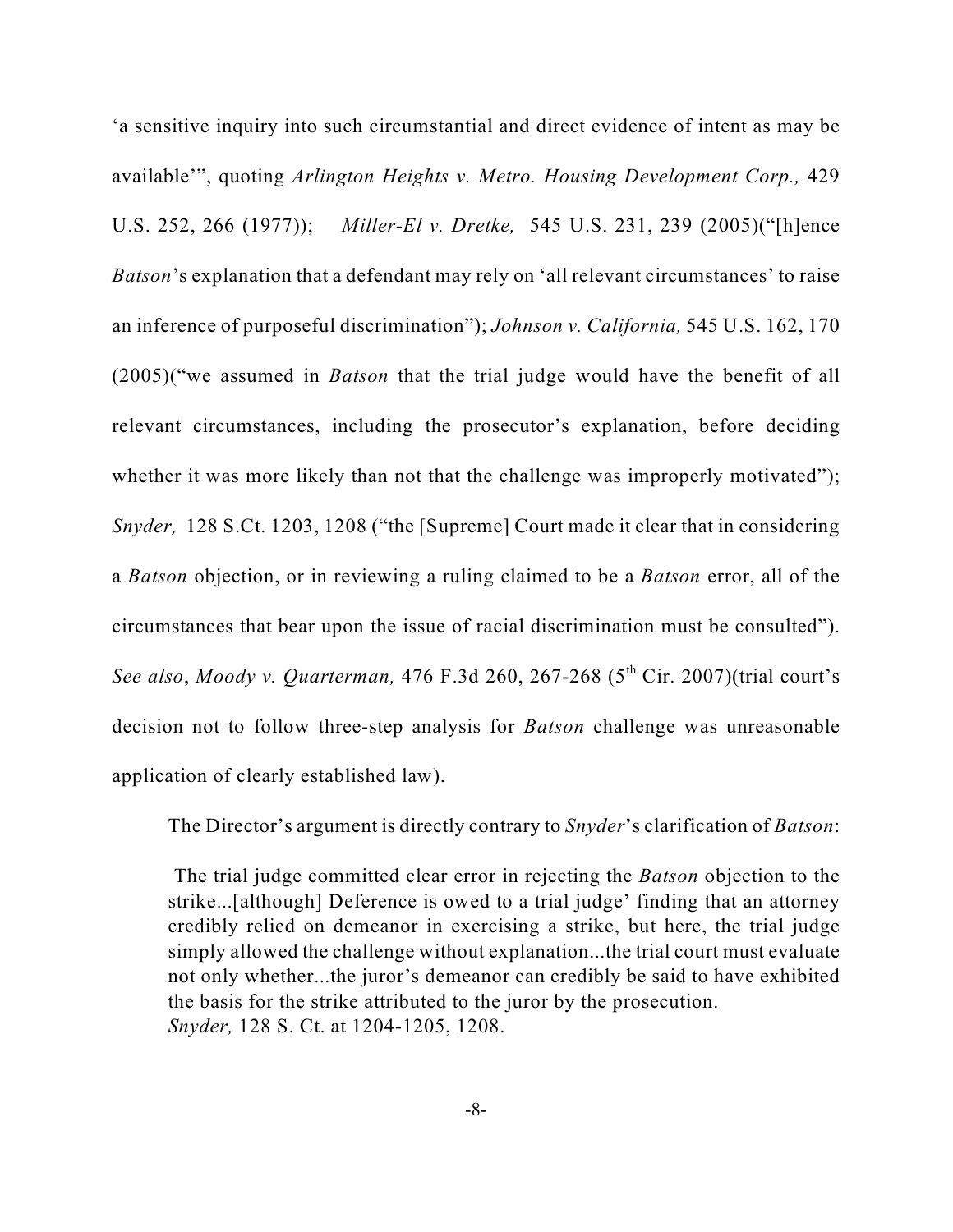The Director makes another error in the formulation of the initial question, which assumes that the lack of a "judicial finding of a racially motivated peremptory strike" is at variance with this Court's *Batson* precedents. (Pet at i). Here again, this error stems from the Director's misconception of the *Batson* analytical framework and the inability of the trial or appellate courts in this case to reach step three of the analysis, where the explanation could be evaluated and the findings made. Both *Haynes I* ("the district court did not find another credible non-racial explanation that could justify the state courts' determination that the peremptory challenge of Owens and McQueen was "race-neutral." Thus, arguably, the State has failed to satisfy *Batson*'s second step," 526 F.3d at 200); and *Haynes II* ("[i]t is clearly established that the cold record cannot accurately reveal the demeanor of live trial participants," 561 F.3d at 541) point this out.

Relief has frequently been granted in *Batson* cases without the finding of a racially motivated strike. *See, e.g., Simmons v. Beyer,* 44 F.3d 1160 (3d Cir. 1995), *cert. denied,* 516 U.S. 905 (1995)(*Batson* violation found due to lost transcript; panel found prejudice because it could not fairly review the *Batson* claim); *Bui v. Haley,* 321 F.3d 1304 (11<sup>th</sup> Cir. 2003)(relief granted due to unreasonable state court factfindings); *Henderson v. Walls,* 296 F.3d 541 (7<sup>th</sup> Cir. 2002), *cert. granted, judgment vacated,* 537 U.S. 1230 (2003)("First, we are not making a finding that this evidence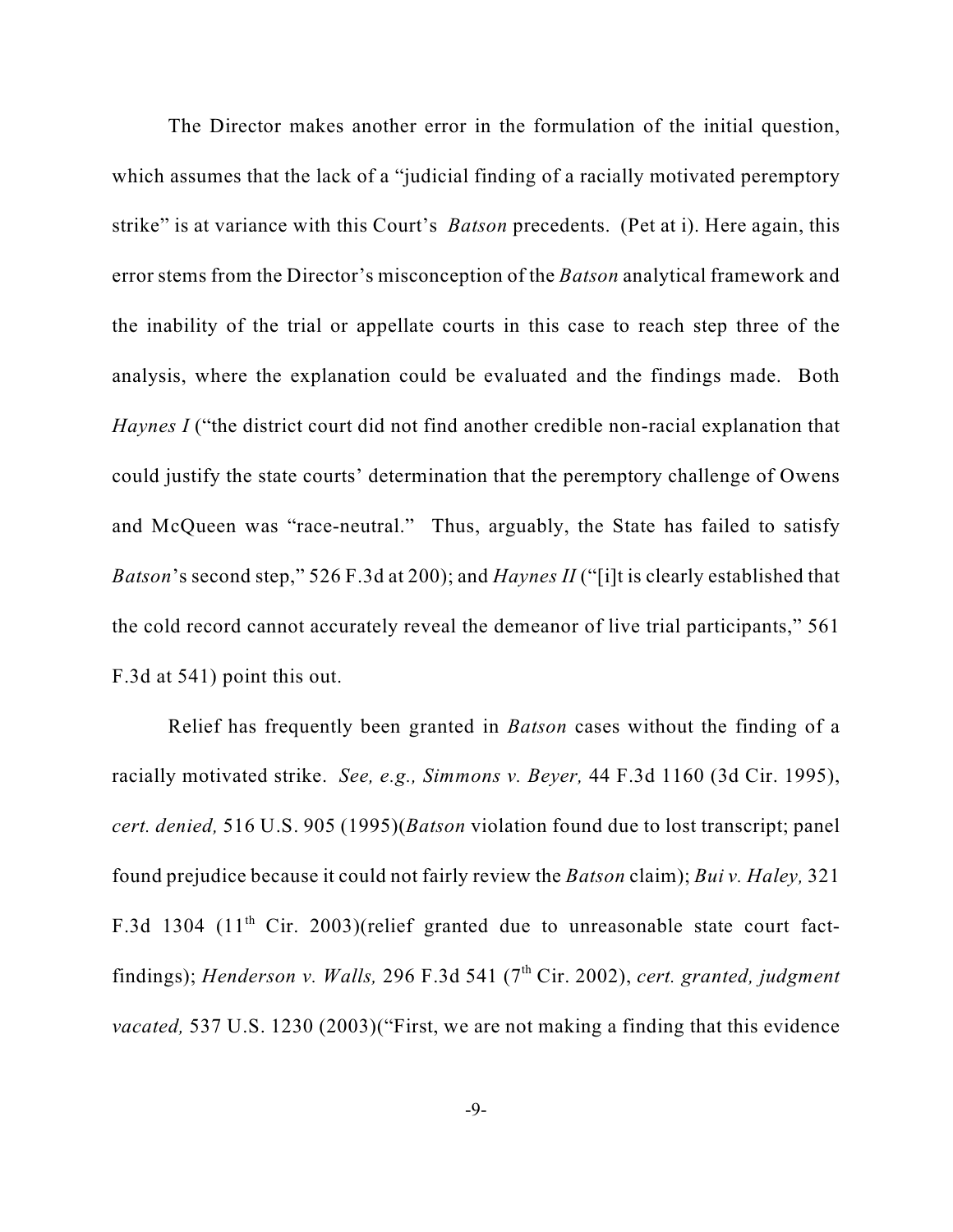supports a finding of discrimination—such a finding would be appropriate only after a proper statistical analysis").

Here, as in *Snyder,* 128 S. Ct. at 1212*,* there is nothing in the record to indicate that the trial judge credited the prosecutor's demeanor claim, or his other explanations for the strike, when all the trial judge said was "[i]t's race neutral." (App. at 189). We cannot even tell what "it" referred to. The trial court's "factual inquiry" was certainly inadequate under all this Court's *Batson* precedents and those of the circuit courts.

## **b) The state decision was also based on an unreasonable determination of the facts in light of the evidence presented in the State court proceeding. (28 U.S.C.§2254(d)(ii)).**

The Fifth Circuit held that the Texas Court of Criminal Appeals' "factual inquiry" was inadequate, flawed and clearly erroneous because it merely rubberstamped the trial court's finding without any evidence of a factual inquiry. *Haynes II,* 561 F.3d at 540-541 (App. at 10-13). Additionally, this finding was clearly erroneous, as the record contradicts the prosecutor's reasons for the strike.<sup>7</sup>

 $\frac{7}{1}$  The Fifth Circuit in *Haynes II* did not delve into the factual record showing the pretextual nature of the prosecutor's explanations for the strikes because it was not necessary to do so. *See* analysis in section I(a) *supra.* Here, however, it will be necessary, as many of the Director's factual assertions are at variance with the record and this Court has held that all potentially relevant arguments and issues must be included in the Brief in Opposition. *See, e.g.,* Supreme Court Rule 15.2 ("non-jurisdictional argument not raised in respondent's brief in opposition to a petition for writ of certiorari may be deemed waived"); *Carcieri v. Salazar,* 129 S. Ct. 1058, 1068 (2009)(failure to dispute factual assertion in brief in opposition was "reason to accept this fact for purposes of our decision in this case").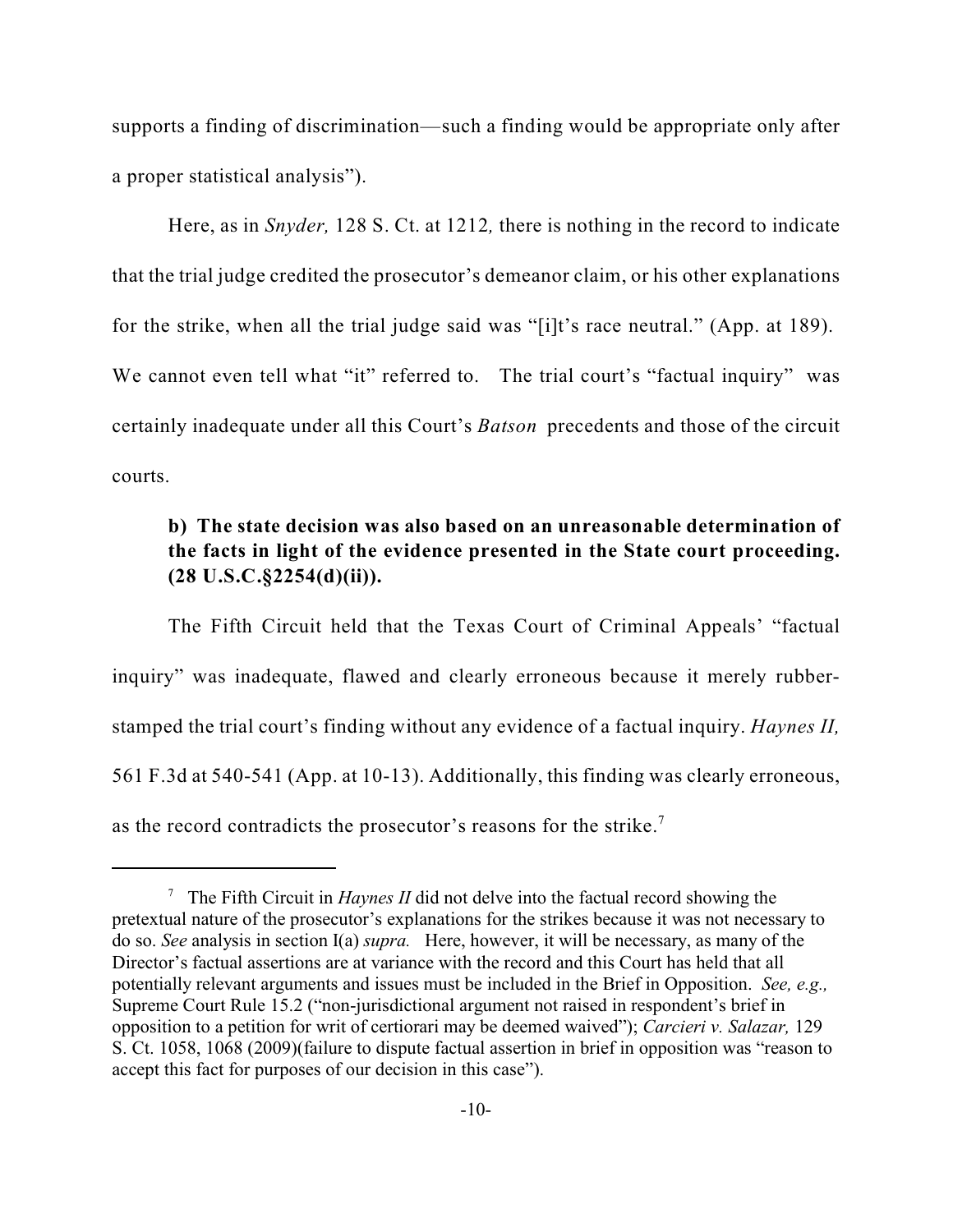The Director, with disregard for the record, states Question A as follows:

Specifically, does this Court's decision in *Snyder v. Louisiana,* 128 S. Ct. 1203 (2008), require a new trial—even where a prosecutor struck a prospective juror based on her friendly demeanor towards defense counsel, and not race—solely because the trial judge observed the prosecutor's unrebutted explanation for the strike, but did not also observe voir dire firsthand? (Pet. at i).

This question seriously distorts the factual record in this matter, in multiple ways. The Director has cited nothing in the record that supports the prosecutor's statement that prospective juror Owens exhibited a "friendly demeanor" towards defense counsel. $8$  Nor is it even clear what "explanation" the trial judge accepted.

Nor was the prosecutor's explanation "unrebutted."<sup>9</sup> Actually, defense attorney Jones stated that Ms. Owens' questionnaire responses indicated that she "was leaning towards the State's case...[and therefore] I think it is a misconception that I had a

 $\delta$  In the court below and at oral argument the Director alleged that the "friendly" demeanor" of Ms. Owens was shown when the defense attorney and Ms. Owens discussed women's basketball and one player in particular who Owens explained was "the bomb. She's the bomb." (18 RR 268). The record reveals a single question about this player and then one very brief comment about the game. (18 RR 268). The attempt to parlay this brief exchange into some sort of "friendly demeanor"or "rapport" with defense counsel is simply another indication of the specious nature of the attempt at non-racial explanations for this strike. Other non-African-American jurors had more extensive informal interactions with defense counsel, some of which related to sports. For instance, juror Michael Bonnin had a long discussion about coaching and baseball (6 RR 169-70); there was a discussion about the building of a baseball park with juror Marilyn Hitchcock (18 RR 204-205); and an interchange about the Civil War with juror Mr. Helton (10 RR 124).

<sup>&</sup>lt;sup>9</sup> See also Pet. at 6-7 ("Notably, Jones did not dispute Vinson's assessment of Owens's demeanor; he argued only that Vinson's perception of defense counsel's view towards Owens was mistaken.")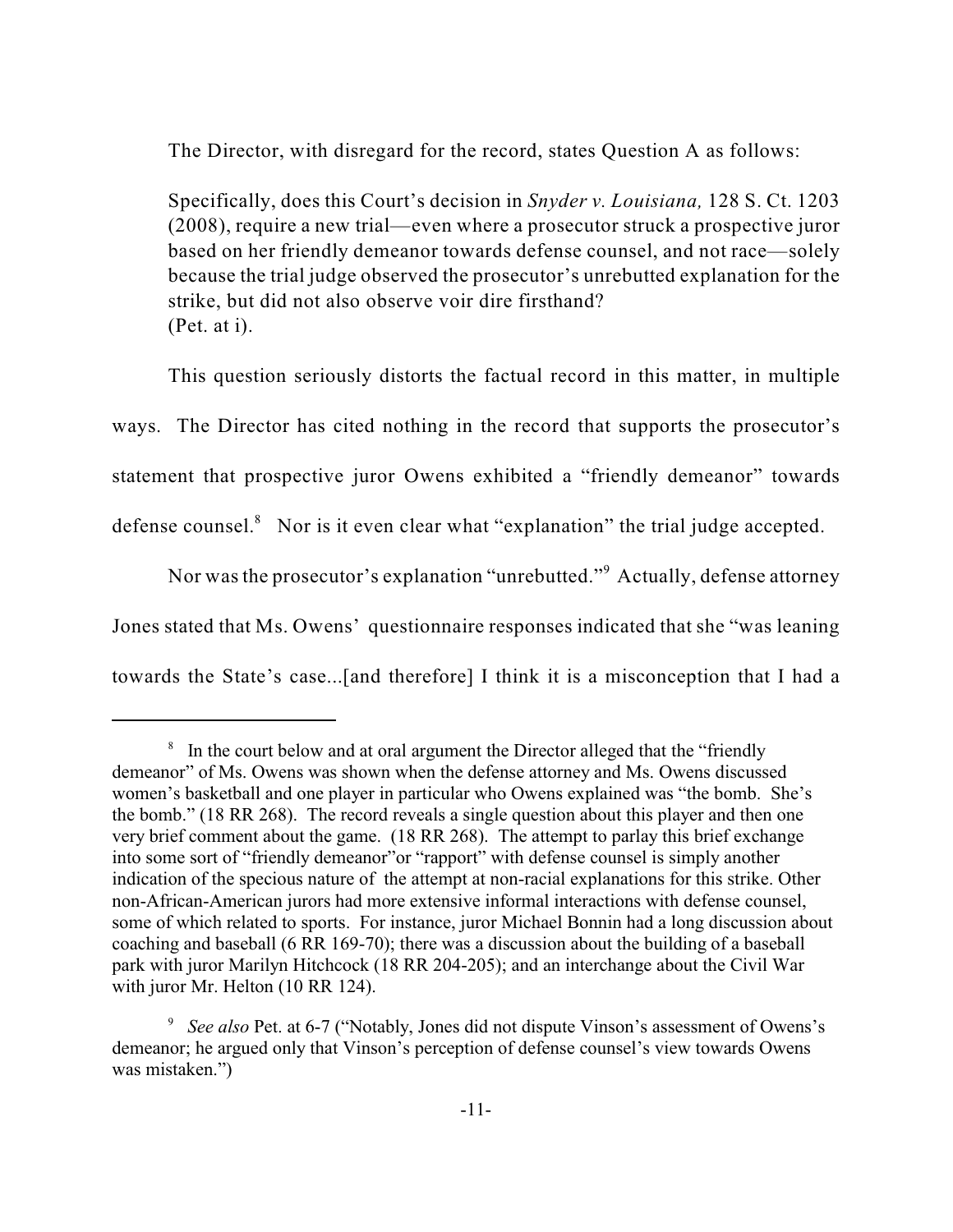feeling that she was friendly towards me and she was responsive to the questions." (App. at 188). This was a direct rebuttal of the prosecutor's claim.

The record backs up defense counsel's rebuttal. In fact, this potential juror gave many answers that were very pro-prosecution:

1) At voir dire, Ms. Owens had absolutely no opposition to capital punishment. (18 RR 231).

2) In fact, she supported it. Asked what she would do if she imposed the death penalty and she was confronted with someone who opposed capital punishment, Ms. Owens stated that "[t]his is a free country...just because I respect him...does not mean I have to think the same way that he thinks." (18 RR 233).

3) She agreed with the statement that the Bible "delegates to government authority to carry out...capital punishment." (18 RR 235).

4) Ms. Owens also stated that people accused of murder should be treated differently than people accused of other crimes. (18 RR 246).

5) She said she could answer the special issues "yes or no...it just depends upon what's presented to me." (18 RR 250).

6) Ms. Owens stated she had no prohibition against the death penalty simply because the defendant was young. (18 RR 251).

7) She repeatedly stated that the decision to give the death penalty would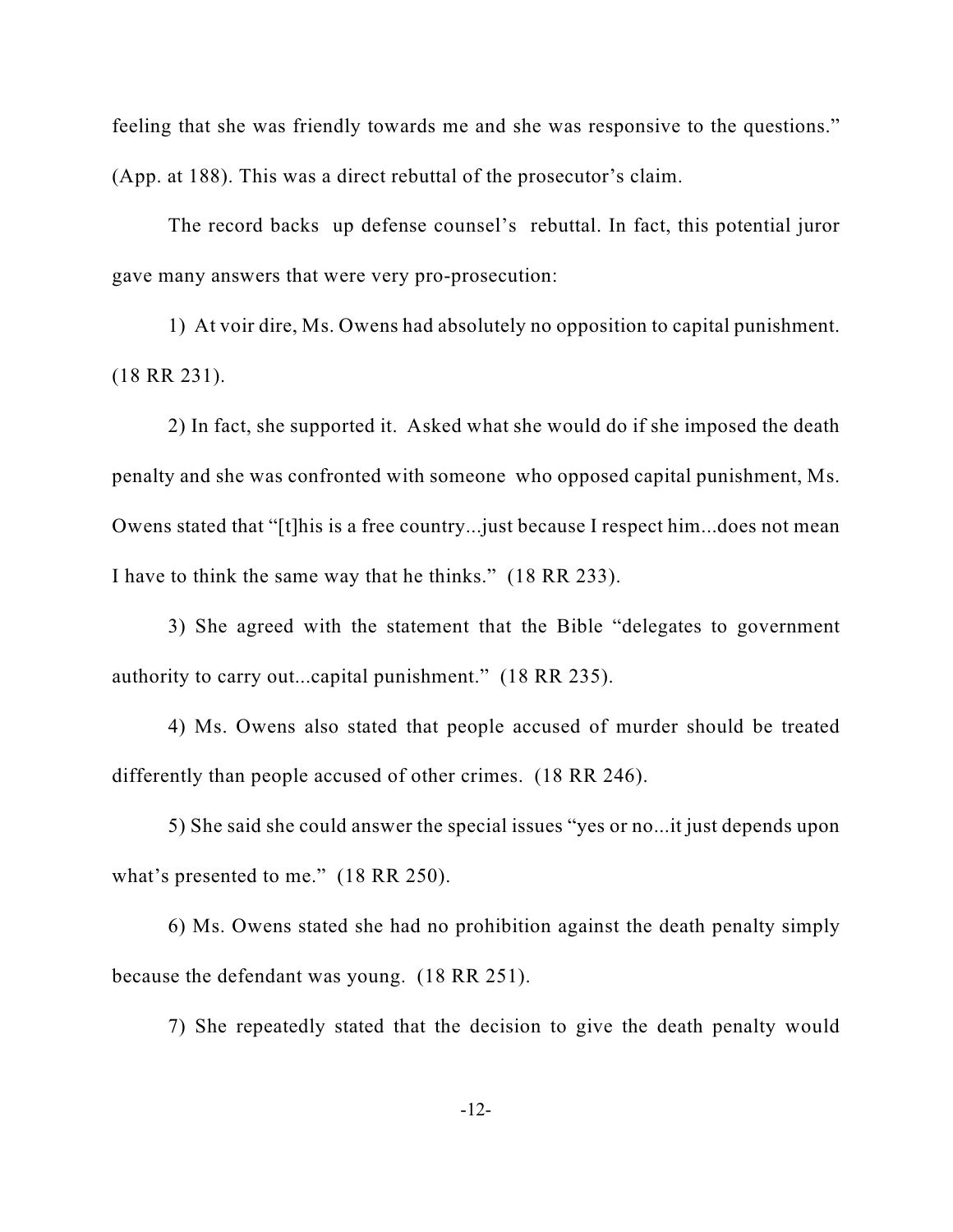depend on the evidence. (18 RR 252-253).

8) She even stated in the questionnaire that "any person, man or woman, young or old who commits murder should pay with his own life." (18 RR 254). In fact, she affirmed this answer twice. ( *Id.*)

9) On her questionnaire, she stated that the death penalty should be used more often. (18 RR 259).

10) She also apparently thought the death penalty appropriate in areas where it was not permitted, until talked to by the judge in the initial group voir dire. ( *Id.*)

11) Ms. Owens stated that she could consider the range of punishments available. (18 RR 266).

12) And on her questionnaire she wrote "a life is lost, and murder punishment should be harsher--" (18 RR 269).

13) Additionally, her ex-husband, with whom she was still in recent contact, used to be a Captain with the Texas Department of Corrections at the Ramsey Unit. (18 RR 235-236).

Even more revealing, and central to the prosecutor's reason for his strike, was his claim that the defense "only talked to her a very short time because he was pleased with the things she said..." (22 RR 19)(App. at 187). This was actually the main justification for the strike because from that the prosecutor stated that because of the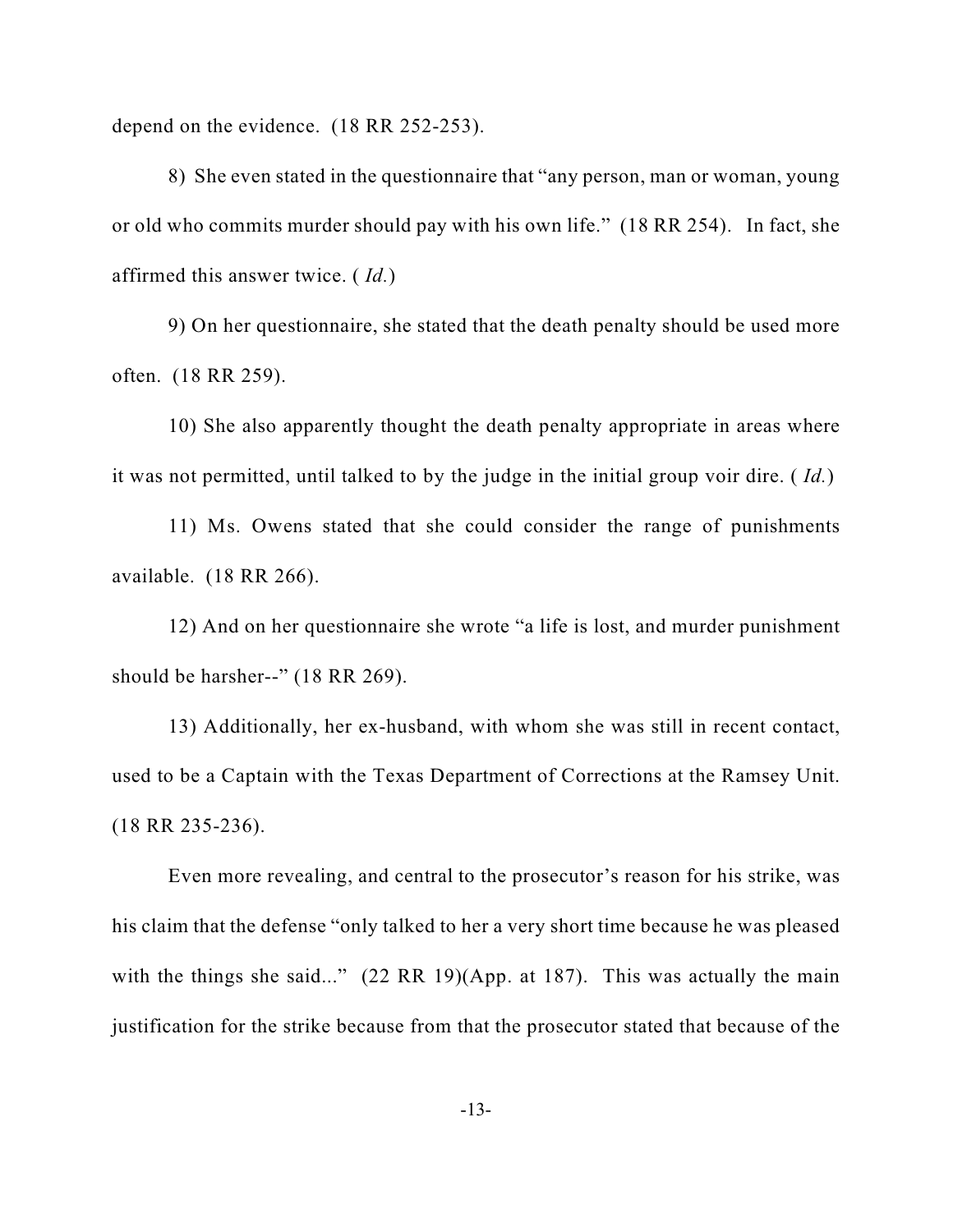alleged short questioning time "I drew a conclusion in my mind...that she already has a predisposition and would not look at it in a neutral fashion." (22 RR 19)(App. at 187). This is simply not true as the record indicates. Mr. Jones questioned Ms. Owens for a full *22 pages* of transcript. (18 RR 255-276). The prosecution had questioned her only slightly longer, 28 pages (18 RR 226-254), but, as with all the other jurors, they covered many introductory matters regarding her background, prior questioning, and procedures that did not need to be re-raised by the defense. (*E.g.,* at 18 RR 227-238). The length of Ms. Owens' questioning was not at all unusual or longer than defense questioning of some non-black jurors and alternates. For instance, non-black juror Michael Bonnin, juror no. 2 (2 CR 431) was questioned even less, for only 20 pages, by the defense. (6 RR 166-186). Non-black juror no. 10 Lois Thorn (2 CR 431) was questioned by the defense for only 21 pages. (15 RR 249-270). Alternate non-black juror Julie Kosatka (2 CR 431) was questioned for only 20 pages by the defense. (19 RR 192-212). Non-black alternate juror Karen Rodriguez (2 CR 431) was questioned by the defense for only 16 pages. (19 RR 247-263). Non-black juror Sharon Malazzo, juror no. 5 (2 CR 431), was questioned by the defense for a little less than 23 pages. (10 RR 288-311). Another indication the "very short" defense questioning was pretextual is that Patrick Nformangum, juror no. 1 (2 CR 431) was questioned for a little over 23 pages when the court stopped the questioning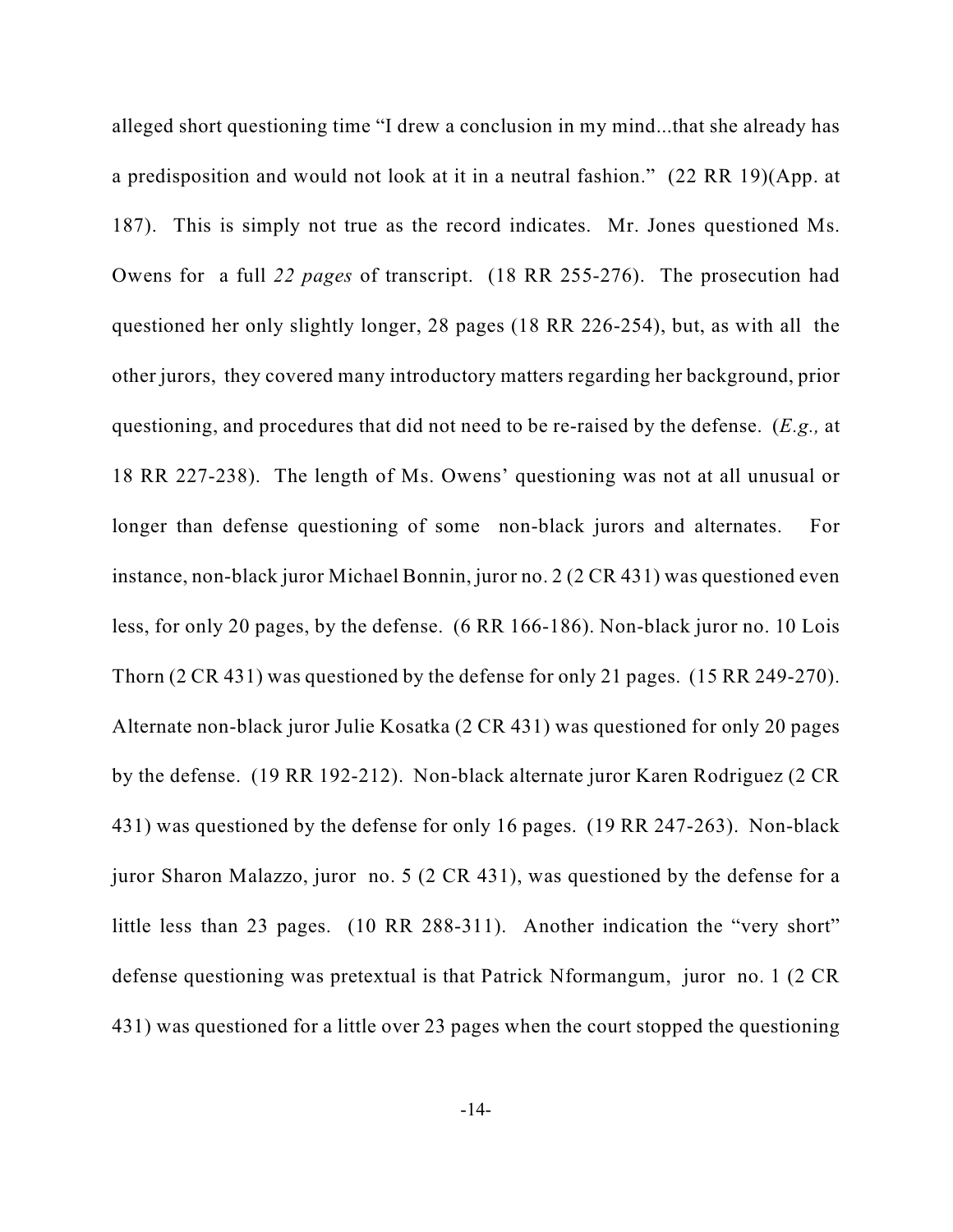and said "time's up." (5 RR 114-137).<sup>10</sup> If 23 pages was the full allotted time, 22 pages can hardly be seen as "very short." Thus, it should be seen as pretextual and evidence of a discriminatory motive.

Mis-characterizing a prospective juror's testimony to justify a strike supports an inference of discrimination. A basic principle is that "[t]he prosecution's proffer of [a] pretextual explanation naturally gives rise to an inference of discriminatory intent." *Snyder v. Louisiana*, 128 S. Ct. 1203, 1208. *See also Snyder* at 1212 ("the explanation for the strike...is by itself unconvincing and suffices for the determination that there was *Batson* error"); *Miller-El v. Dretke,* 545 U.S. 231, at 241 ("If a prosecutor's proffered reason for striking a black panelist applies just as well to an otherwise-similar nonblack who is permitted to serve, that is evidence tending to prove purposeful discrimination to be considered at *Batson*'s third step"); *Id.* at 252 ("If the stated reason does not hold up, its pretextual significance does not fade because a trial judge, or an appeals court, can imagine a reason that might not have been shown up as false."); *Purkett v. Elem,* 514 U.S. 765, 768 (1995)(*per* <sup>11</sup>

<sup>&</sup>lt;sup>10</sup> Each side was given 30 minutes for questioning. (*See, e.g.,* 10 RR 199). In the questioning of juror Jacqueline Nelson, juror no. 4 (2 CR 431) the defense stated "I have gone here for almost my 30 minutes" (10 RR 199) which took 24 pages. This is another indication that the prosecutor's termination of 22 pages as "very short" was pretextual as it was close to the allotted 30-minute limit.

<sup>&</sup>lt;sup>11</sup> As in *Miller-El*, a Dallas County case, there is also a long and well-documented history of racial discrimination in Harris County. *See, e.g., Harris v. Texas,* 467 U.S. 1261, 1263 (1984)(Marshall, J., dissenting, accepting "well-marshaled evidence" that Harris County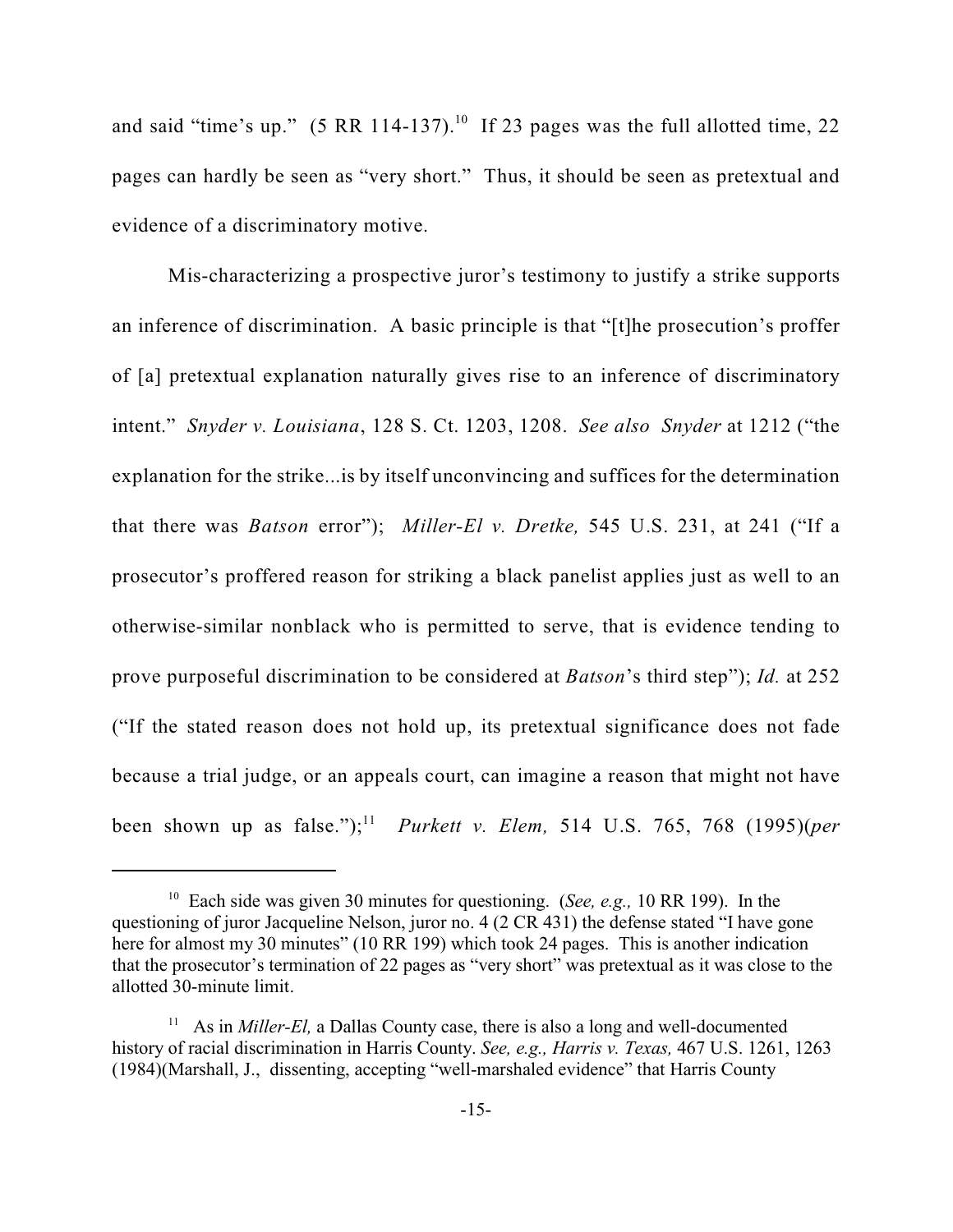*curiam*)("At [the third] stage, implausable or fantastic justifications may (and probably will) be found to be pretexts for purposeful discrimination"). There is a very obvious reason for this principle: short of an outright admission by the prosecutor that "yes, we challenged them for racial reasons," this is the best and most reliable evidence of a racial motivation for the strikes. Here, the prosecutor's reasons for striking both Ms. Owens do not comport with the record.

Thus, although this showing of an "unreasonable determination of the facts" was not discussed in *Haynes II,* as the Fifth Circuit found a violation under 2254(d)(i), it is clear that Haynes also was entitled to relief under 2254(d)(ii).

## **II. No AEDPA deference is due to the state court opinion and Haynes has shown "by clear and convincing evidence" under 28 U.S.C. §2254(e)(1) that the state court findings were erroneous**.

In section V of the petition, the Director argues that the refusal of the Fifth

prosecutors "had systematically excluded Negro jurors in case after case over an extended period of time"); *Tompkins v. State,* 774 S.W.2d 196, 203 (Tex.Crim.App. 1987)(Texas Court of Criminal Appeals acknowledged evidence that Harris County District Attorney's Office used its peremptory challenges to systematically exclude blacks from juries); *Whitsey v. State,* 796 S.W.2d 707, 716 (Tex. Crim. App. 1989)(Texas Court of Criminal Appeals reversed appellant's conviction, finding that Harris County prosecutor had "exercised peremptory challenges based solely on race"); *Williams v. State,* 804 S.W.2d 95, 107 (Tex. Crim. App. 1991)(documenting the evidence of systemic exclusion of prospective jurors of color by the Harris County District Attorney's Office); *Vargas v. State, 859 S.W.2d 534, 535 (Tex.App.-Houston [1<sup>st</sup> Dist] 1993* (Harris County prosecutor found to engage in disparate treatment); *Emerson v. State,* 851 S.W.2d 269, 272 (Tex. Crim. App. 1993)(Texas Court of Criminal Appeals impugned Harris County prosecutor for engaging in disparate questioning and treatment of African-American veniremembers); *Thomas v. State,* 209 S.W.2d 268 (Tex. Crim. App. 2006)(appellant's conviction reversed, holding that Harris County prosecutor engaged in disparate treatment).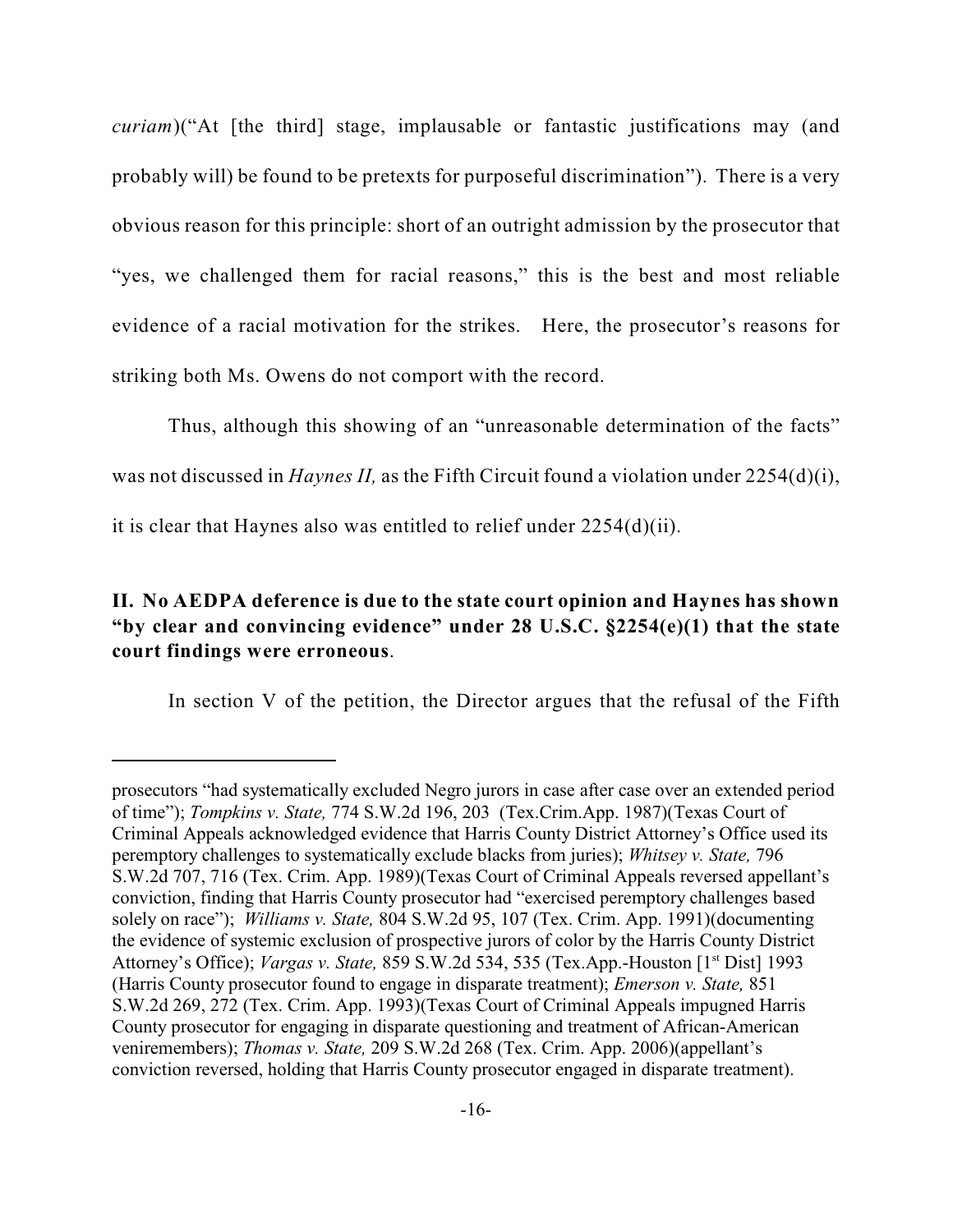Circuit to apply "AEDPA deference" to the state court's ruling merits summary reversal. (Pet. at 25-29). This argument is without merit.

AEDPA does not use the word "deference." It talks in terms of a standard of review, discussed *supra* in section I as to §2254(d)i and (d)ii and in this section as to

 $§2254(e)(i)$ . The Director frames the issue of deference as follows:

The Fifth Circuit also gave no deference to the trial court's factual conclusion that the prosecutor's demeanor-based reason for striking Ms. Owens was credible. App. at 189. In so doing, the court below disregarded not only the plain text of the AEDPA itself, but this Court's precedents implementing the AEDPA's required deference to trial courts' *Batson* decisions. Pet. at 27.<sup>12</sup>

The "deference" is actually a "presumption of correctness" that can be rebutted "by clear and convincing evidence."  $\S$  2254(e)(1). The Director frames the presumption as an insurmountable obstacle, whereas Haynes presented in the courts below voluminous evidence that rebutted it by clear and convincing evidence, as shown *supra* in section I. *See, e.g., Miller-El v. Cockrell,* 537 U.S. 322, 340 (2003) "[d]eference does not by definition preclude relief"); *Purkett v. Elem,* 514 U.S. at 769 ( presumption of correctness of factual findings of state courts is rebuttable and can be set aside if they were "not fairly supported by the record"); *Hernandez v. New*

<sup>&</sup>lt;sup>12</sup> In a like vein, the Director also states that "[t]he Fifth Circuit's misunderstanding of  $\S$ 2254(e)(1) originates in its misconception of the relevant factual inquiry...the issue at step three is not whether the prosecutor's perception of a juror is accurate, but simply 'whether the trial court finds the prosecutor's race-neutral explanations to be credible.'" (Pet. at 29), quoting *Miller-El,* 537 U.S. at 339.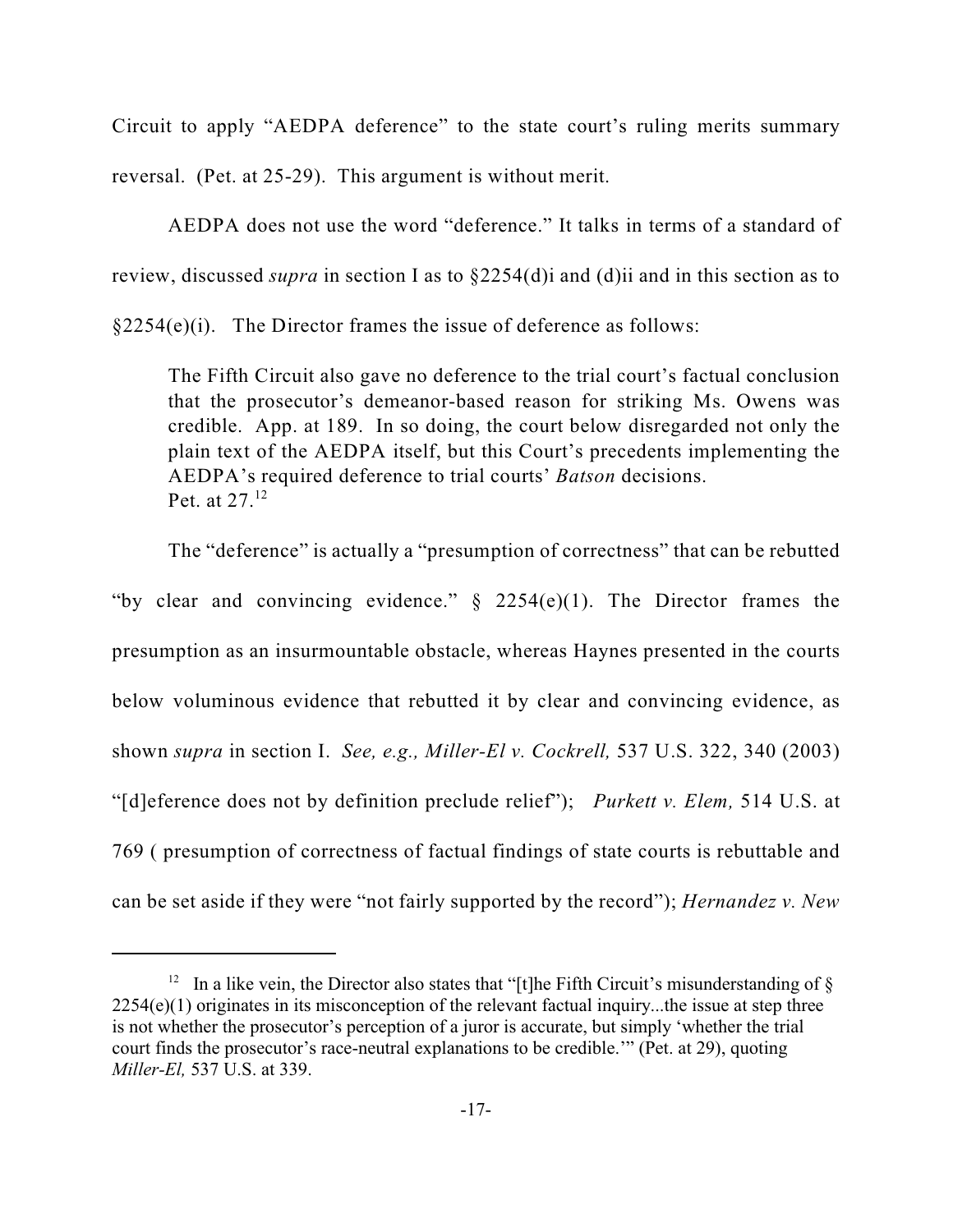*York,* 500 U.S. 352, 371-372 (1991)(policy of striking venirepersons "without regard to the particular circumstances of the trial or the individual responses of the jurors may be found by the trial judge to be a pretext for racial discrimination"); *Guidry v. Dretke*, 397 F.3d 306, 327 ( $5<sup>th</sup>$  Cir. 2005)(presumption of correctness rebutted when trial court made no findings on considerable conflicting evidence)("[a]ccording to the dissent, the district court must defer to trial court factual determinations, even when they are presented without explanation concerning extremely important and conflicting evidence. On the contrary, certainly on this record, such absence [of explanation] suggests an unreasonable determination"). Even just plain unconvincing justifications for the strike give rise to inferences of impermissible racial discrimination. *Snyder,* 128 S. Ct. at 1208 ("the explanation for the strike...was unconvincing and suffices for the determination that there was *Batson* error").

This Court and others have all made clear that a demeanor reason not credited by the trial judge or supported in the record does not carry any weight, is entitled to no deference, and is insufficient in itself. *Snyder,* 128 S. Ct. 1208-09; *Cabana v. Bullock,* 474 U.S. 376, 388 n.5 (1986), *overruled in part on other grounds, Pope v. Illinois,* 481 U.S. 497 (1987)("[t]here might be instances, however, in which the presumption [of correctness] would not apply to appellate factfinding...For example, the question...might in a given case turn on credibility determinations that could not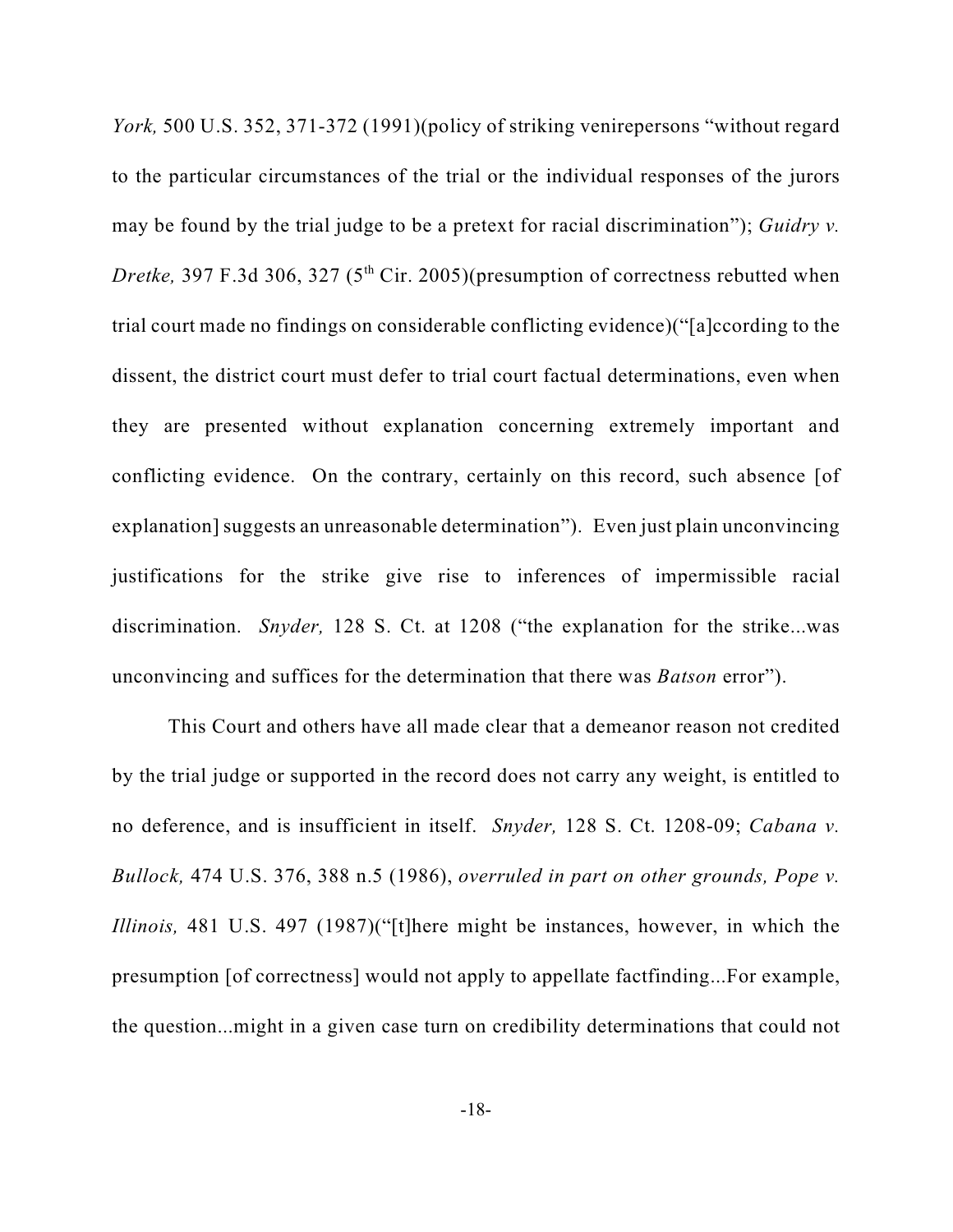be accurately made by an appellate court on the basis of a paper record"); *see also United States v. Reed, 277 Fed.Appx.* 357, 364 n.6  $(5<sup>th</sup> Cir. 2008)$  ("In *Snyder...the first* reason, the juror's nervousness, was insufficient by itself because the record materials could not convey the juror's demeanor absent a specific finding by the trial judge...").

*Dolphy v. Mantello,* 552 F.3d 236 (2d Cir. 2009) once again makes clear that under AEDPA there is no need for deferential review in federal habeas proceedings when the state trial court fell short of adjudicating the defendant's *Batson* claim on the merits by simply accepting at face value the prosecutor's proffered race-neutral explanation. There, as in Mr. Haynes's case, the trial court made no inquiry or finding concerning the credibility of the prosecution's explanation. *Dolphy,* 552 F.3d at 237- 238. Under *Batson,* the mere proffer of a facially neutral reason is insufficient. As

here, in *Dolphy,* the

the judge's words seemed to assume that a race-neutral explanation (*Batson* step two) was decisive and sufficient: 'I'm satisfied that is a race-neutral explanation, so the strike stands.'...such a conclusory statement does not necessarily indicate even by inference that the trial court credited the prosecutor's explanation, especially since i) the judge's words suggested that the proffer of a race-neutral explanation was itself enough, and ii) the explanation given here lends itself to pretext")

*Dolphy,* 552 F.3d at 239. *See also Jordan v. Lefevre,* 206 F.3d 196, 200 (2d Cir. 2000)("Jordan now declares that the district court's conclusory statement that the prosecutor's explanations were race neutral did not satisfy *Batson*. We agree");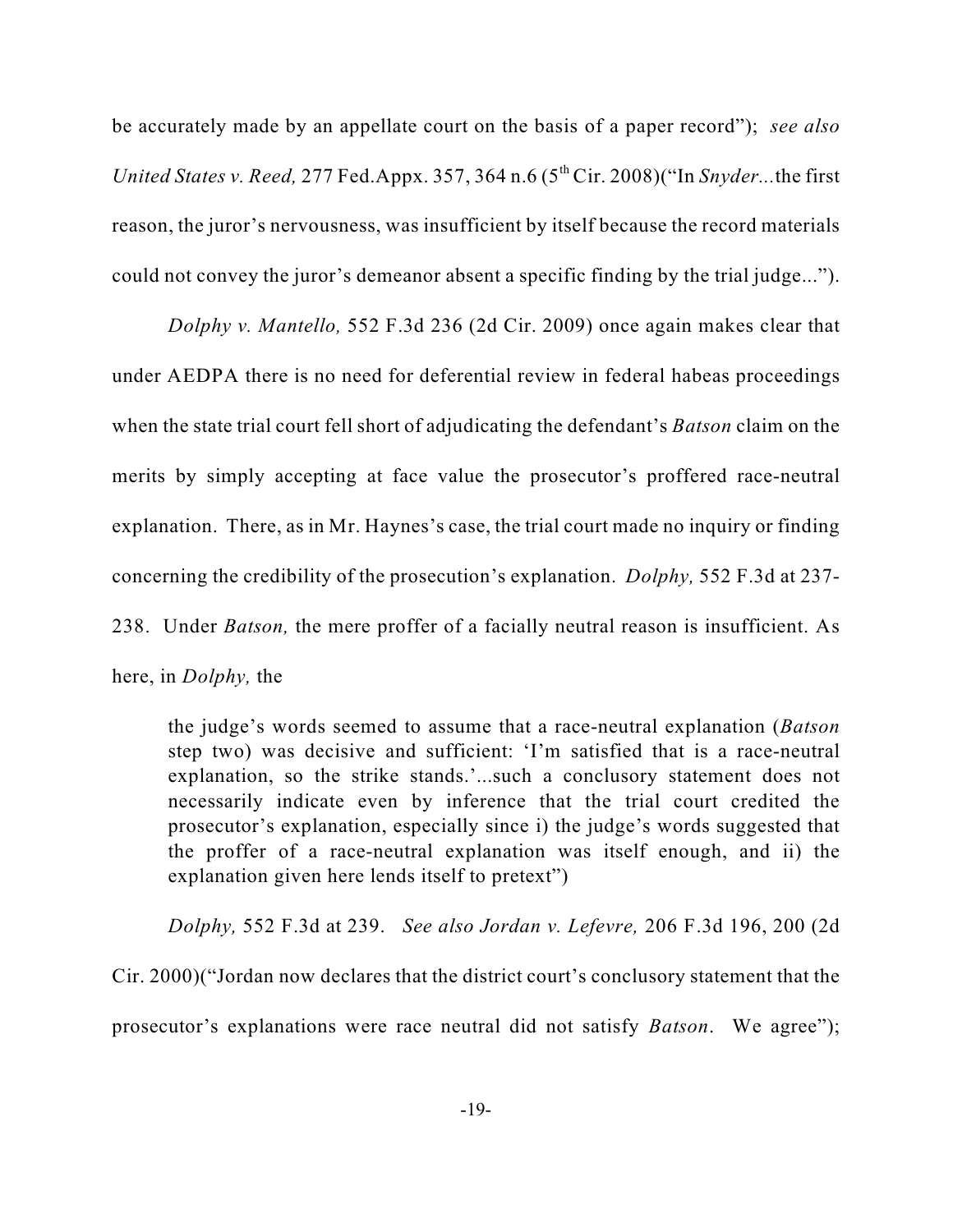*Barnes v. Anderson,* 202 F.3d 150, 156 (2d Cir. 1999)(holding that "denial of a *Batson* motion without explicit adjudication of the credibility of the non-movant's raceneutral explanations for challenged strikes" constitutes error); *Moody v. Quarterman,* 476 F.3d 260, 267-268  $(5<sup>th</sup> Cir. 2007)("As to AEDPA's requirement that this court$ defer to the state trial court findings of fact, this directive is not applicable as to this state trial court because it failed to make any findings of fact relative to the heart of Moody's [*Batson*] claim").

The Director's arguments for "deference" are thus unavailing and Haynes showed by clear and convincing evidence that the state court findings were erroneous. 28 U.S.C. §2254(e)(1).

## **III. The petition should not be granted because there is no "circuit split" requiring this Court's intervention.**

While the Director attempts to frame this case as a "mistaken reading" and "mistaken application" [ of *Snyder v. Louisiana,* 128 S. Ct. 1203 (2008)] (Pet. at 2, 3, 17-20) upon which the Fifth Circuit allegedly "relied primarily" (Pet. at 17) the decision in *Haynes II* is a straightforward application of *Batson.* 

The Director cites only one case in support of his contention that the Fifth and Seventh Circuits have "misinterpreted" *Snyder* and that there is a "circuit split" : *Smulls v. Roper,* 535 F.3d 853 (8<sup>th</sup> Cir. 2008)(*en banc*). (Pet. at 19, 26). But *Smulls* does not support the Director's contentions. In *Smulls,* the Eighth Circuit held that the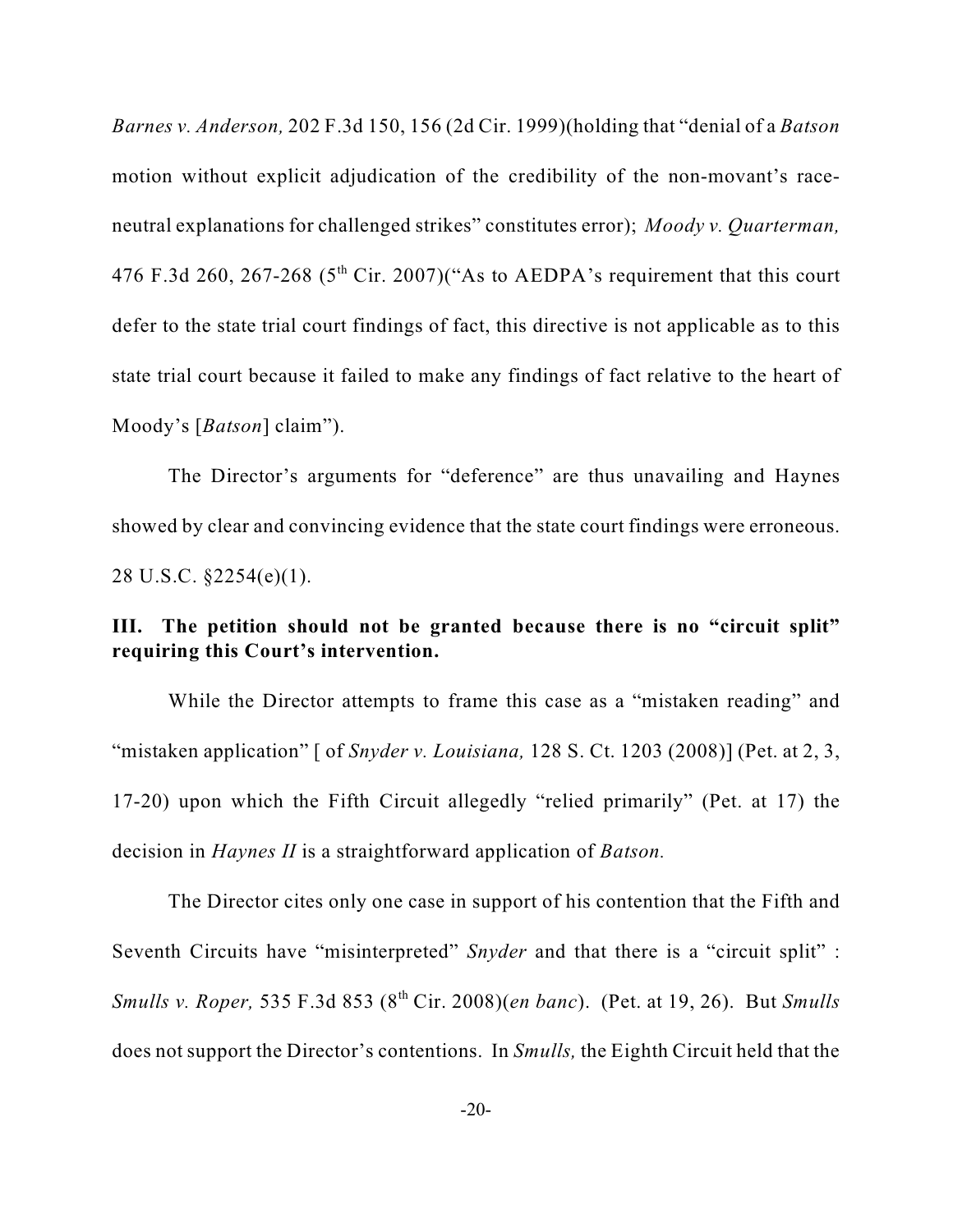trial court's failure to make explicit findings did not relieve the court of appeals of its duty to reconstruct the record or view the trial court findings as presumptively correct. *Smulls,* 535 F.3d at 861-863. In that case, the trial judge, who had witnessed the voir dire, asked the prosecutor for his reasons for the strike, and he gave specific answers: a glare, an aversion of her eyes, an irritated answer, her occupation as a postal worker, his past bad experiences with such employees, and his striking of a white postal worker in the same matter. *Smulls,* 535 F.3d at 856, 864-867.

In short, the trial court considered the challenge and the related circumstances and arguments, including its observations of [the struck juror] and made its ruling, a ruling it made four times in two days...the trial court immediately allowed the defense ample opportunity to make its argument that the proffered reasons were pretextual...it allowed the defense to make the record it chose to make, considered the arguments, and then denied the motion...The following day, the defense again raised the *Batson* challenge. The trial court allowed both parties to address the issue and supplement the record. The trial court once again denied the challenge, but only after once again listening to the arguments made by counsel...Given this extensive record, the trial court cannot be criticized for failing to afford the defense an opportunity to respond, nor can it be fairly criticized for failing to consider the relevant circumstances raised by the attorneys." *Id.* 535 F.3d at 863-864.

Contrast the situation in *Smulls* to the situation in *Haynes,* where both the trial court and the Texas Court of Criminal Appeals *did not and could not* make explicit fact findings, and therefore could not even reach *Batson*'s third step. Even if the trial court had done so, a reconstruction of the record reveals the prosecutor's explanations as false and pretextual. Again, the Director's argument falters because he fails to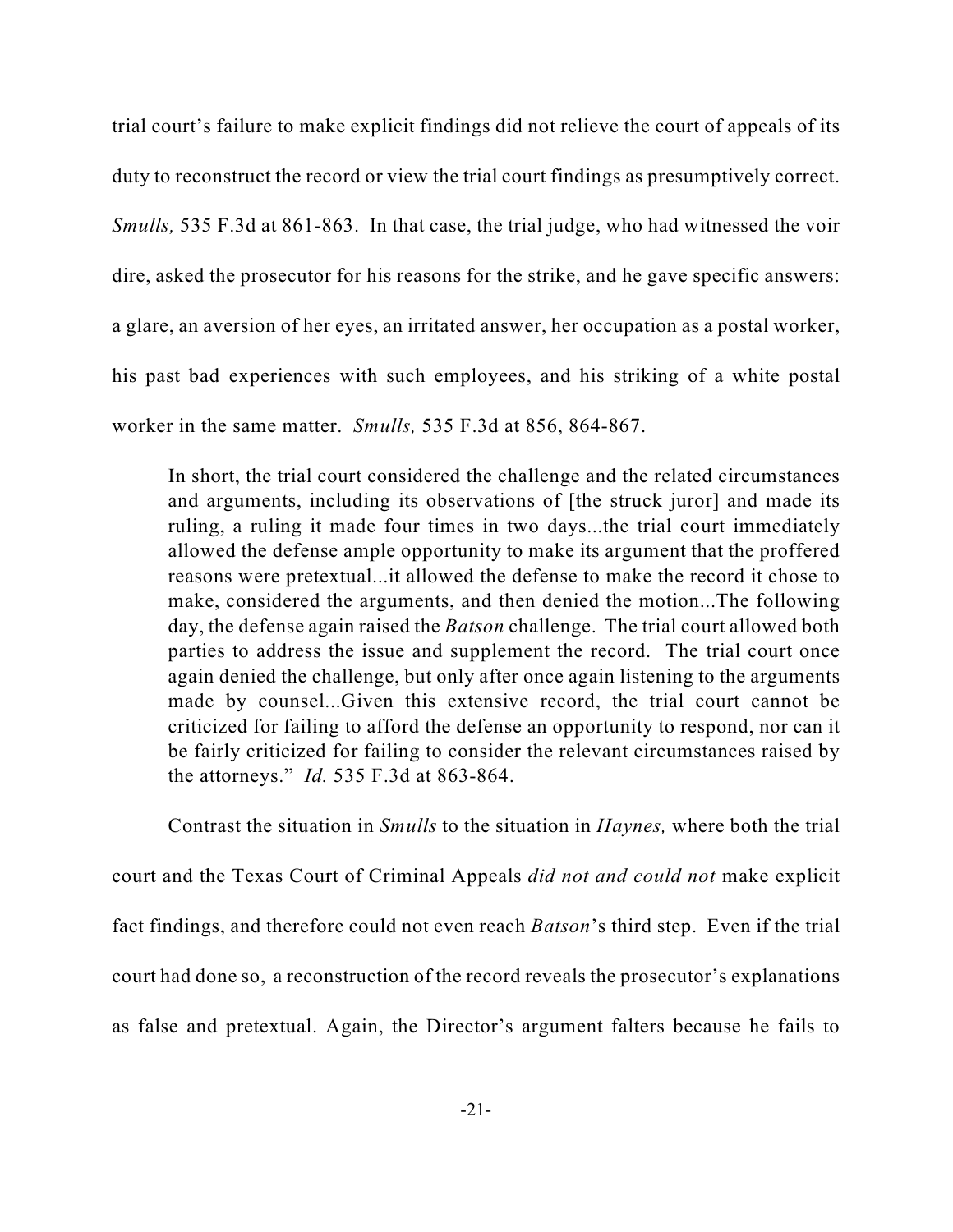consider the requirement of a *Batson* three-step analysis.

The Director quotes *Haynes II* as holding that it "interpret[s] *Batson* to require 'the trial court's observations of individual jurors if relevant to the prosecutor's explanation.'" (Pet. at 19, *quoting Haynes II,* 561 F.3d at 540). The Director has omitted a crucial word, however. The actual quote from *Haynes II* is "we read *Batson* to require the *application* of the trial court's observations of individual jurors if relevant to the prosecutor's explanation." (*Id.*) *Haynes II* never *requires* the observations, but like *Batson, Miller-El,* and *Snyder* it requires a full factual inquiry which would include the application of the judge's personal observations in that inquiry, if they are relevant.<sup>13</sup>

Nor has any "circuit split" yet appeared in terms of the impact of *Haynes II* in other circuit courts that would require summary reversal. (Pet. at 17-20). In more than seven months since *Haynes II* was handed down, it has been cited only twice, in unpublished district court opinions, neither of which involve a *Batson* issue. *Moore v. Norris,* 2009 WL 1616001 (E.D. Ark. Jun. 9, 2009); *Johnson v. Quarterman,* 2009

<sup>&</sup>lt;sup>13</sup> Nor does the state court case the Director cites, *People v. Bramit*, 210 P.3d 1171 (Cal. 2009) help his argument. (Pet at 19). In *Bramit* defense counsel argued that "deference to the trial court is inappropriate unless the court expressly states that it is excusing the juror on the basis of demeanor." As the *Bramit* court made clear, "*Snyder* said no such thing....the high court held that deference to the trial court is 'especially' appropriate when the judge actually makes a determination that an attorney relied on demeanor in exercising a strike. The court did not hold that deference is only permissible when such an express determination was made below" (citing *Snyder,* 128 S. Ct. at 1209. *Bramit,* 210 P.3d at 1184 n.7. The Director makes the identical argument here, and this misconception is central to his misreading of *Snyder* and *Haynes II.*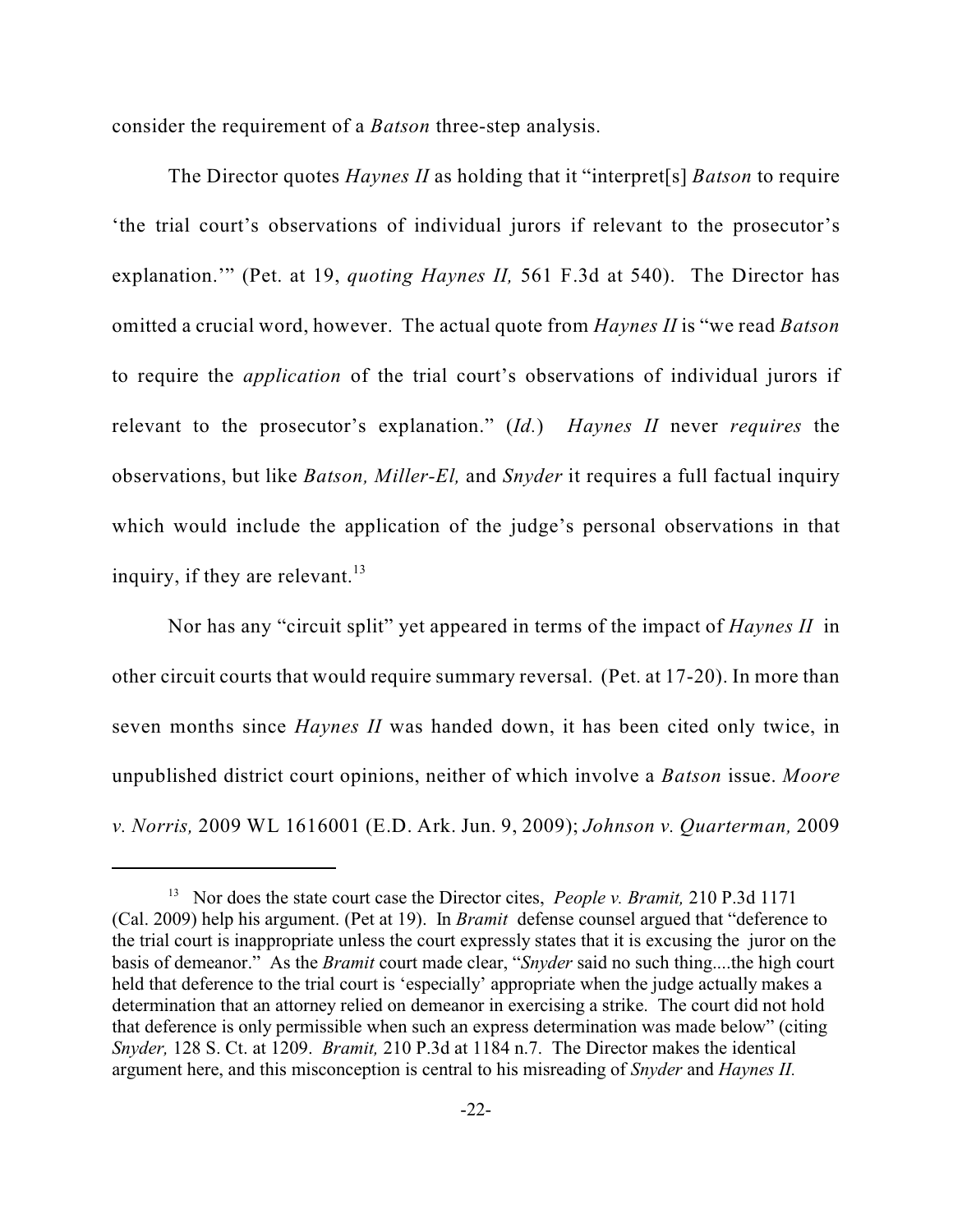WL 22553238 (S.D. Tex July 27, 2009). It appears that other litigants and courts do not see *Haynes II* as the outlier from the heartland of this Court's *Batson* jurisprudence that the Director makes it out to be.

## **IV. The petition should be denied because the Fifth Circuit's decision is squarely in line with this Court's** *Batson* **jurisprudence.**

Contrary to the Director's arguments, the decision of the Fifth Circuit is squarely in line with this Court's *Batson* jurisprudence and it is the Director's arguments that would represent a "significant departure." (Pet. at 10-17). None of the cited cases from this Court implicate or are contrary to the Fifth Circuit's holding in *Haynes II.* 

The Director cites *Rice v. Collins,* 546 U.S. 333 (2006) for the proposition that "a trial court may credit a peremptory strike based on juror demeanor the trial court did not personally observe." (Pet. at 11). *Rice* however, provides no support for the Director's contentions as this was a case in which the Ninth Circuit "improperly substituted its evaluation of the record for that of the state trial court." *Rice* at 334. There, unlike here, nothing suggested that the trial court "failed to conduct a searching inquiry of the prosecutor's reasons for striking [the juror]." *Id.* at 337. In *Rice,* the prosecutor provided "a number of other permissible and plausible race-neutral reasons" for the strike other than the explanation the Ninth Circuit saw as unreasonable (eye-rolling) which the judge did not see. *Id.* at 339-342. Here, however,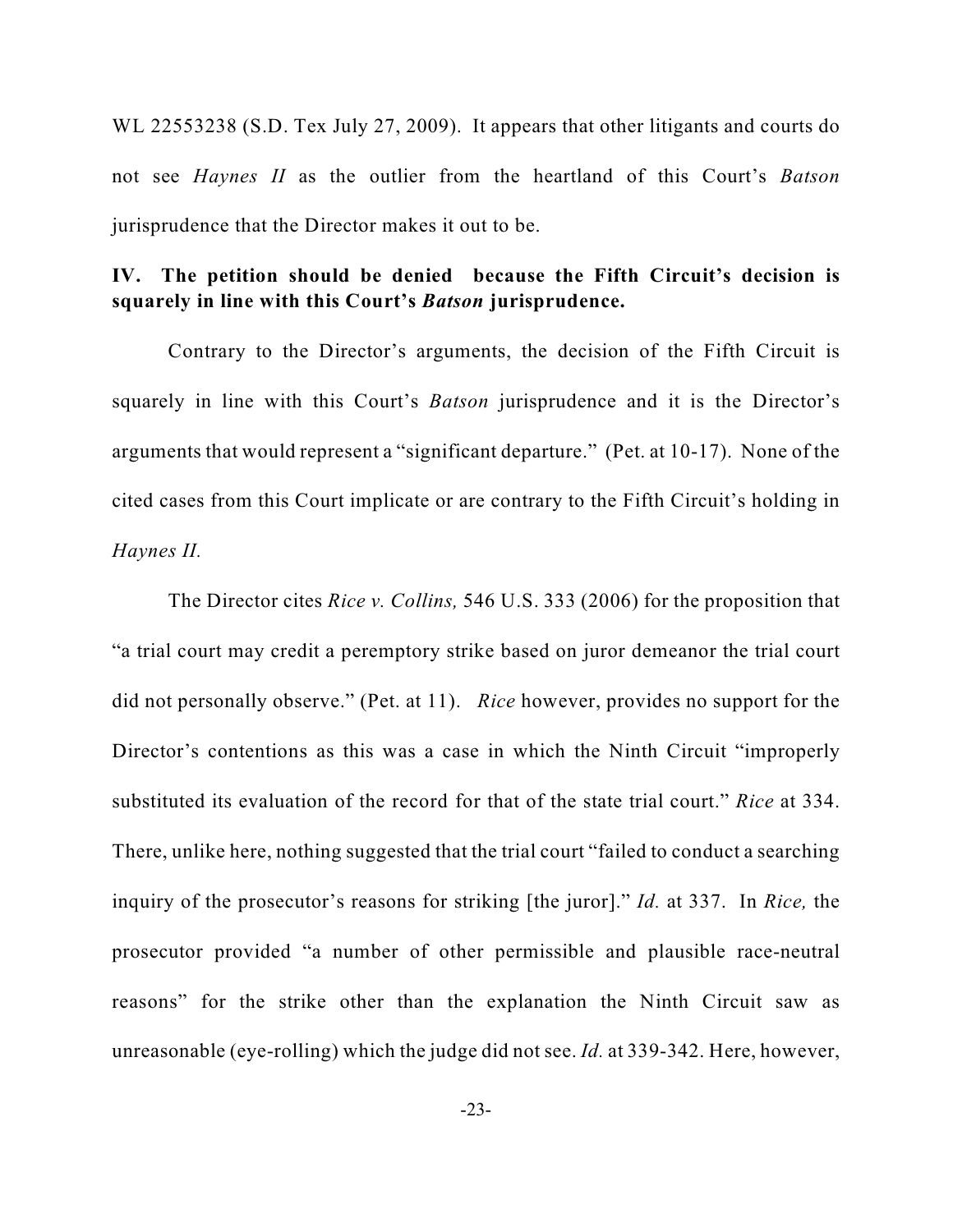the "searching inquiry" consisted, in its entirety, of three words, "it's race neutral" (App. at 189), and the prosecutor provided *no* plausible explanation beyond demeanor that the judge did not witness, and one implausible explanation that is contradicted in the record, that the defense attorney "only talked to her for a very short time." (App. at 187). Instead of *Rice*'s "searching inquiry" all we have here is "[i]t's race neutral." (App. at 189).

Nor does *Hernandez v. New York,* 500 U.S. 352 (1991) provide any help for the Director. (Pet. at 12-13). There, the responses and demeanor of some Spanishsurnamed prospective jurors led the prosecutor to doubt their ability to defer to the official translation of the Spanish language testimony, a plausible non-racial motive. *Hernandez*, at 363-364, 370. The judge observed the voir dire and the attorneys' interactions with the jury. The categories of who the prosecutor thought would defer to the translations and who would not included both Latinos and non-Latinos. Additionally, there was no motive for the prosecutor to exclude Latinos as both victims and witnesses were also Latino and the prosecutor did not know which prospective jurors were Latino. *Id.* at 369-370. Indeed, these were all factors that were specific to Hernandez's trial, but striking venirepersons "'without regard to the peculiar circumstances of the trial' might constitute a pretext for racial discrimination." *Purkett v. Elem,* 514 U.S. 765, 774 (1995), quoting *Hernandez,* 500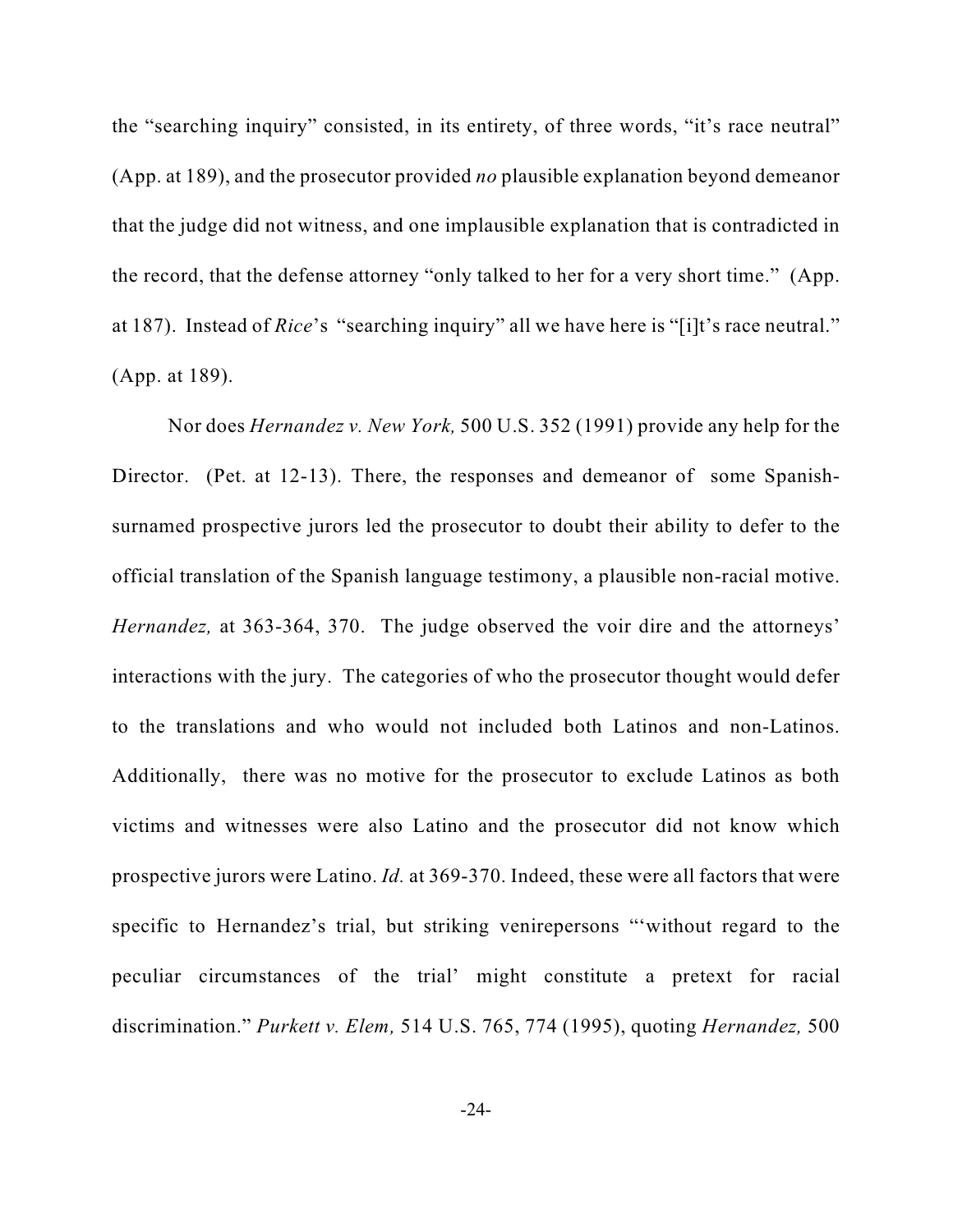U.S. at 371-372. Here, the "demeanor" of the prospective jurors was a factor that had no relation to the circumstances of Haynes' trial, and *Hernandez* actually undermines the Director's argument.

Lastly, by overstating the Fifth Circuit's holding, the Director cites *Purkett v. Elam,* 514 U.S. 765 (1995) as standing for the proposition that "a trial court's failure to observe juror demeanor...does not render the court categorically ineligible to assess counsel's credibility." ( Pet. at 14). But *Haynes II* does not hold this. The Director again falls into error in not analyzing *Batson*'s three step process. *Purkett* stresses the necessity of following this process, which the trial court here failed to do. The *Purkett* court held that

"[u]nder our *Batson* jurisprudence, once the opponent of a peremptory challenge has made out a prima facie case of racial discrimination (step one), the burden of production shifts to the proponent of the trike to come forward with a race-neutral explanation (step two). *Purkett,* 514 U.S. 765, 768.

The Court emphasizes that even a "silly or superstitious" reason will get the prosecutor to step three, but here the court could not even go on to that step because the reason offered, demeanor, was not observed by the court. *Purkett* emphasizes the need for the step three analysis, which was missing here. ("It is not until the *third* step that the persuasiveness of the justification becomes relevant–the step in which the trial court determines whether the opponent of the strike has carried his burden..."), *Id.* at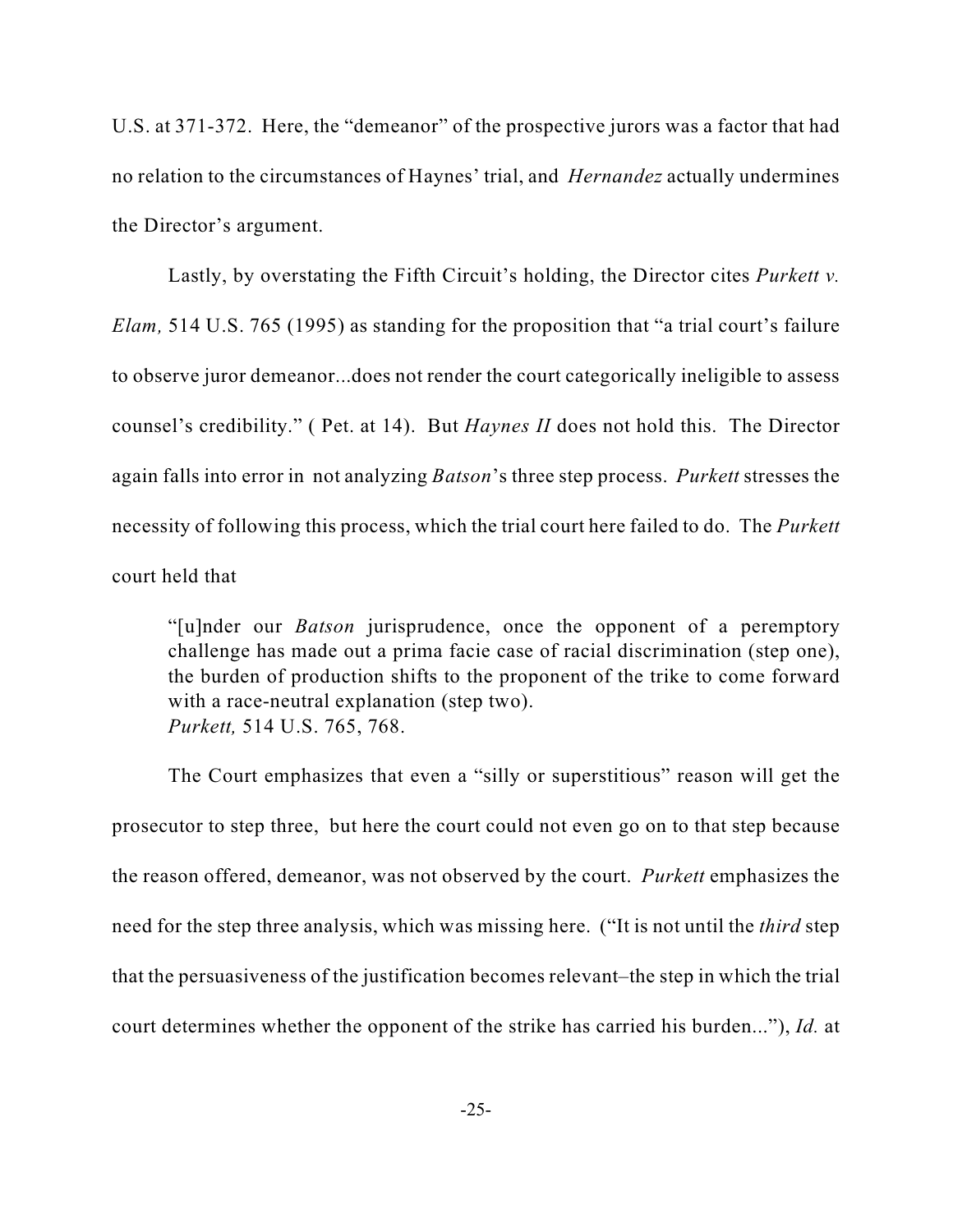768).

Thus, none of this Court's authorities cited by the Director support his argument.

## **V. The Director has repeatedly changed his position on the reasons for the strikes.**

The Director has once again, for the third time, changed his position and argument on the reasons for the strikes. In his initial brief in the Fifth Circuit, he asserted at length that there were reasons for the strikes other than demeanor. (*See* the Director's Brief at 6-7, 20-21, 26-30). However, at oral argument the Director asserted that the strikes and his argument were based "solely on demeanor."<sup>14</sup> The panel relied upon the Director's "demeanor only" argument in holding that "the prosecutor justified his use of peremptory challenges against potential jurors McQueen and Owens *solely* on his impression of their demeanor" and a footnote points out that "[t]he State agrees on appeal that the prosecutor relied solely on demeanor evidence in making these challenges." *Haynes II,* 561 F.3d at 538, n. 1(emphasis in original).<sup>15</sup>

However, in his petition for *en banc* rehearing, the Director switched back to

<sup>&</sup>lt;sup>14</sup> See the recording of the January 13, 2009 oral argument of this case on the Court's website at [www.ca5.uscourts.gov/OralArgumentRecordings.](http://www.ca5.uscourts.gov/OralArgumentRecordings.)

<sup>&</sup>lt;sup>15</sup> As noted *supra*, the opinion addresses only potential juror Owens, who was excused solely on the grounds of demeanor, and did not consider McQueen.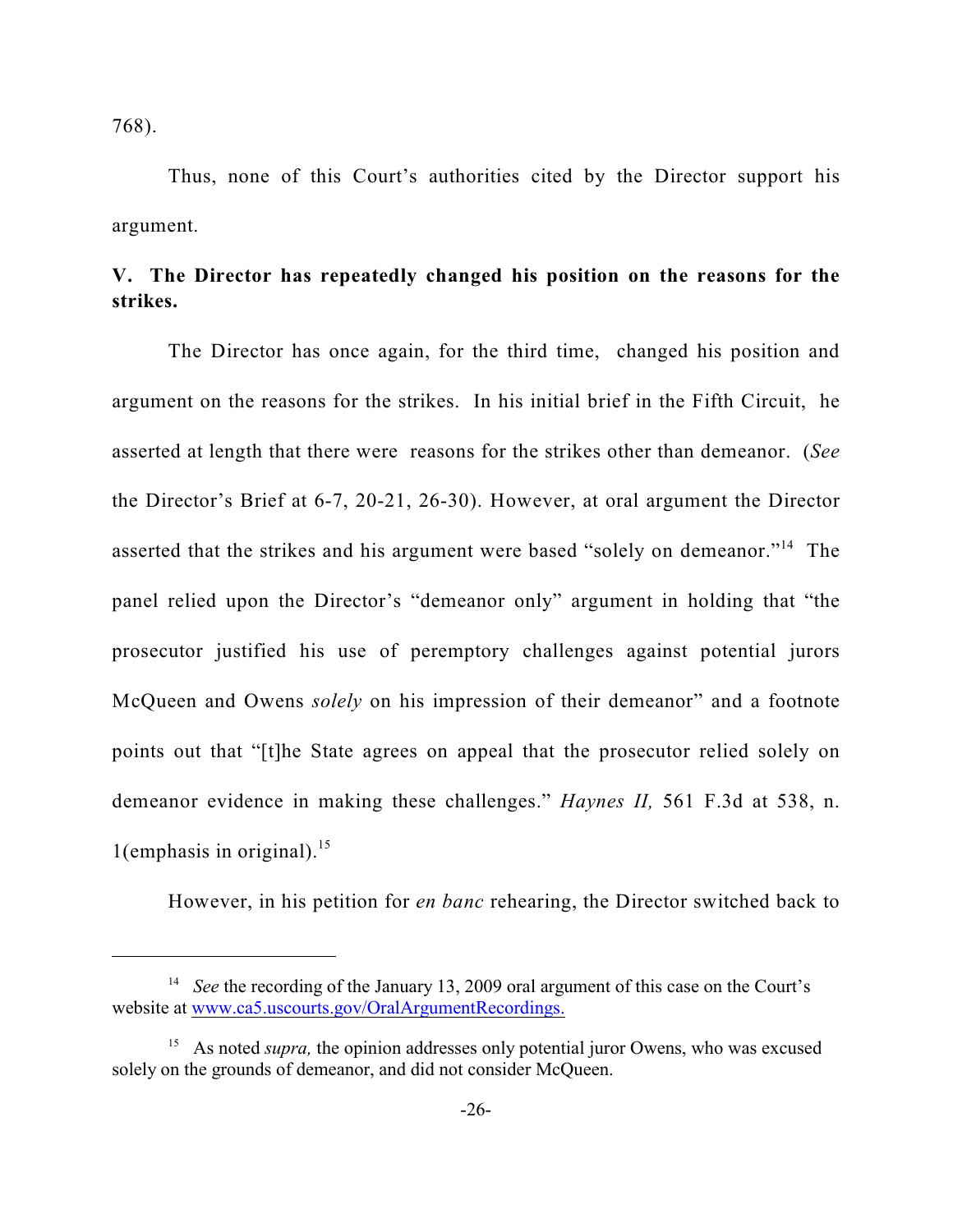"factors other than demeanor," as his second issue was:

Was the trial court's credibility finding that a prosecutor's proffered justification for striking a juror based on demeanor was race-neutral entitled to a presumption of correctness *when the trial court necessarily relied on factors other than the juror's demeanor in making the determination*? Petition for Re-Hearing, at 2. (emphasis added).

Now, once again, the argument has shifted back to "demeanor only." The reason for these repeated shifts is clear, and it can be likened to an attempt to steer, like Odysseus, between the twin dangers of Scylla and Charybdis. On one hand there is the Scylla of "demeanor only," attempting to avoid the implications of *Snyder*, which holds that if there was more than one explanation for the strikes, and "the record does not show that the trial judge actually made a determination concerning [the prospective juror's] demeanor...[and] simply allowed the challenge without explanation," this is a violation of *Batson. Snyder,* 128 S. Ct. at 1209; *quoted in Haynes I,* 526 F.3d at 199. This was pointed out at oral argument in the Fifth Circuit. On the other hand, there is the Charybdis of asserting there were "other reasons than demeanor" for the strikes, which founders on *Snyder* as well as the other *Batson* factors. Both stances on the reasons for the strikes are equally unavailing.

## **VI. The Fifth Circuit's decision will not "drastically complicate" jury selection as the Director claims.**

In section IV (Pet. at 23-25), the Director conjures up the scepter of dire consequences for jury selection, as "the Fifth Circuit's reasoning would require trial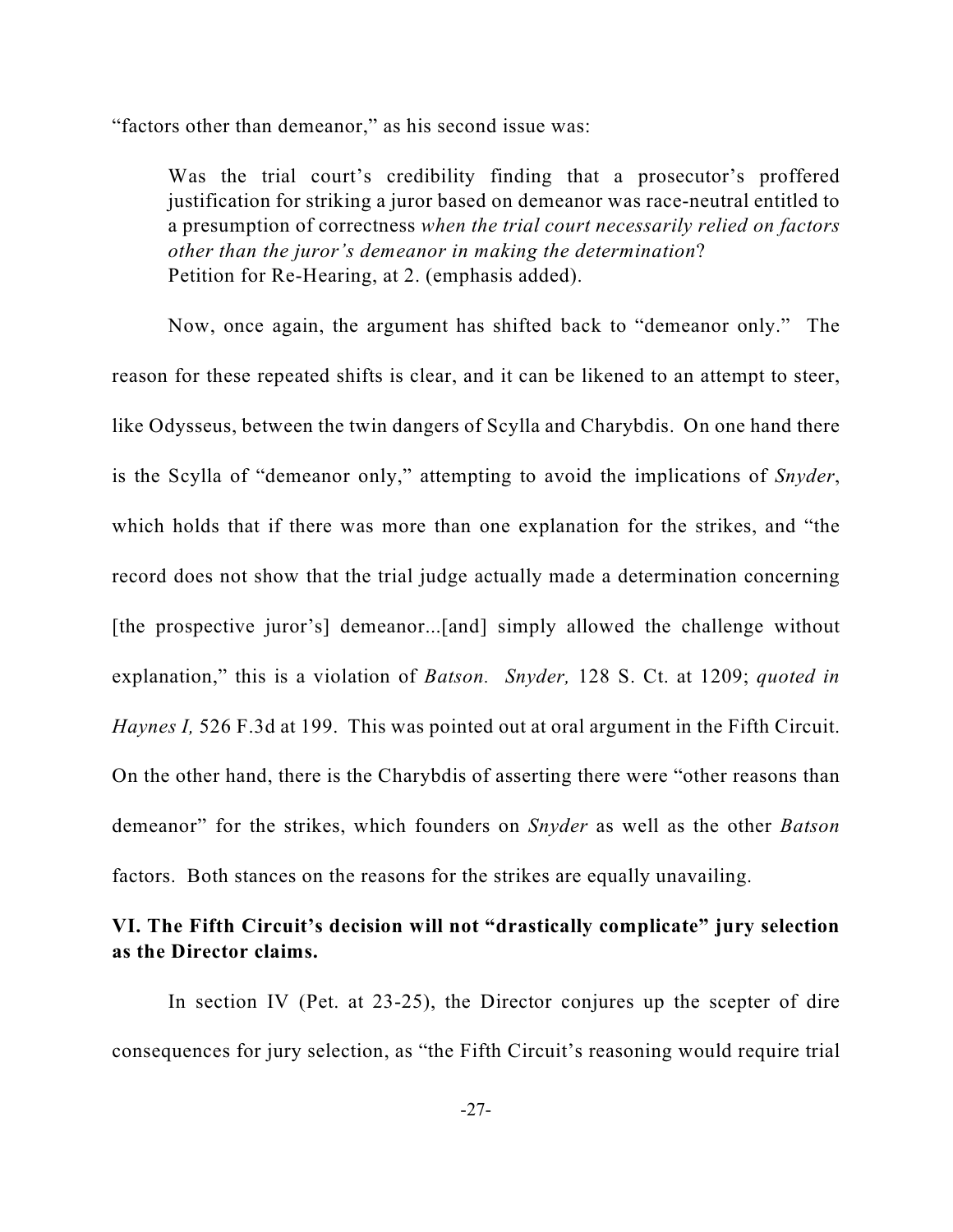courts to both observe and remember every venire member's behavior and demeanor—an impossible task given the many days and dozens of prospective jurors that often pass between voir dire and a *Batson* hearing." (Pet. at 24). This would allegedly "blink reality," impose a "heavy burden" on the trial courts, and be "unworkable. (*Id.*) Yet the Fifth Circuit's opinion imposes no new or heavier burden on courts than that which already exists. It is simply ludicrous to claim that the entire process depends on the memory of the judge, as it is common practice for judges to make either written or computerized notes on the bench during voir dire.<sup>16</sup> Additionally, it is somewhat insulting to the judiciary to assert that judges are incapable of doing what the attorneys currently *must* do in the *Batson* context. The defense attorney has to articulate a *Batson* challenge regarding a particular strike of a venire person, the prosecutor has to articulate his reasons for that strike, and the defense attorney has to refute the explanation. Both tasks require recalling and examining earlier questioning or demeanor, and the judge has no greater burden than the prosecutor or defense attorney. Of course, since the invention of writing (and the computer) the parties do not have to rely on memory, as the Director claims, but on their notes taken during the jury selection process.

 $16$  The practice of judicial note-taking is not universal, however, and the record here indicates that Judge Harper was actually performing gun repair on two revolvers during the jury selection in Mr. Haynes' trial, not taking notes, for at least part of the voir dire. He was subsequently reprimanded for this conduct. (*See* note 20 *infra*)*.*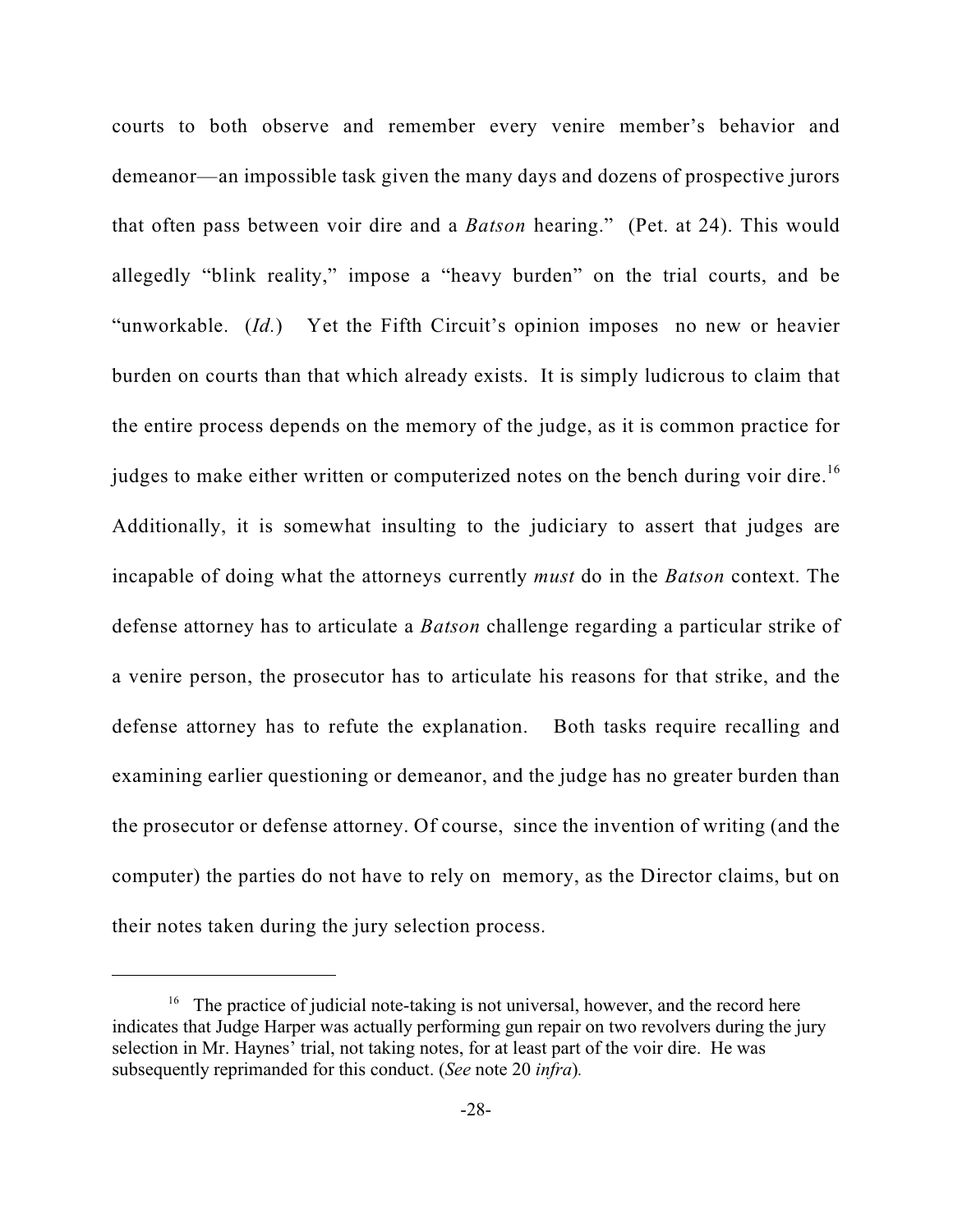Additionally, as discussed *supra* (*e.g.,* note 14), the Director's misguided alarm stems from a misreading of *Snyder* and *Haynes II.* Neither *Snyder* nor *Haynes II* hold that deference is permissible only when such an express determination regarding demeanor was made in the trial court. *Snyder,* 128 S. Ct. at 1207-1209. The Director's misreading of *Haynes II* leads to this error.

### **VII. The Director misstates and overstates the holding of the Fifth Circuit.**

Repeatedly, the Director frames the holding of the Fifth Circuit as requiring "a new trial...solely because the trial judge observed the prosecutor's unrebutted explanation for the strike, but did not also observe voir dire beforehand." (Pet. at i) ("Questions Presented"). *See also* Pet. at 2 ("a trial court need not personally observe a prospective juror's demeanor in order to credit a prosecutor's explanation...[this] mistaken application..."); at 10 ("a novel theory"); at 11 ("if the decision below was correct, then *Batson* and its progeny must all be wrong").

The *Haynes II* opinion does not hold what the Director represents it to hold, that the trial judge must observe the demeanor. Here again, the Director confuses the holding in *Haynes II.* It did not hold that deference is only permissible when an express determination of demeanor was made. But *Haynes II* and *Snyder* make clear that a demeanor reason not credited by the trial judge or supported in the record does not carry any weight, is entitled to no deference, and is insufficient in itself. *Snyder,*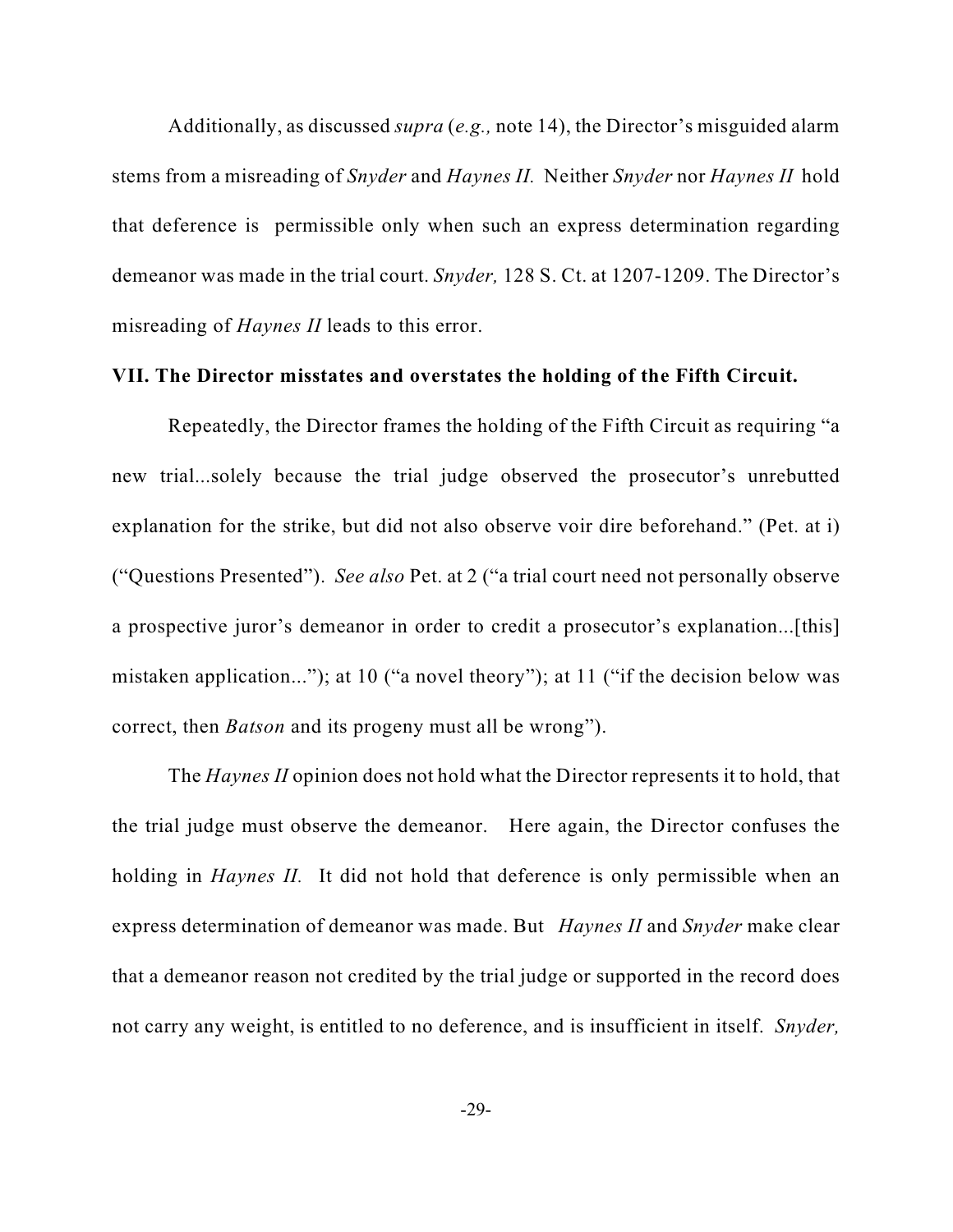128 S. Ct. 1208-09; *Haynes II,* 561 F.3d at 541.

Thus, it is misleading to state that "[t]he court below held that Judge Wallace's *Batson* ruling was based solely on 'the cold paper record' and was therefore invalid per se," citing *Haynes II* 561 F.3d at 541. (Pet. at 10). What the opinion actually held was that "[t]he state appellate court in this case found that both the trial judge and the appellate court made their *Batson* determinations from the same appellate factfinding position, i.e., from the cold paper record, and, therefore, the state court concedes there was no trial fact-finding." *Haynes II,* 561 F.3d at 541. The opinion was talking about the findings of the state court and the deficiencies of the trial court fact-finding, not holding that findings from a "cold paper record" are invalid per se in all cases. As discussed *supra* in section I, it is also abundantly clear from the record that Judge Wallace's ruling was not based on any "fact-finding" at all, when all he says is "[i]t's race neutral" or "I find it to be race neutral" four times in quick succession without a pause or even an explanation. (*See* App. at 185-189).

## **VIII. The petition should be denied because the Director's arguments regarding the demeanor of the prosecutor are unavailing.**

The Director states that a "key" part of his argument is that

a *Batson* challenge turns on the sincerity—not the accuracy—of the prosecutor's reason for striking a prospective juror. The Court has recognized that the credibility of the prosecutor—completely ignored by the Court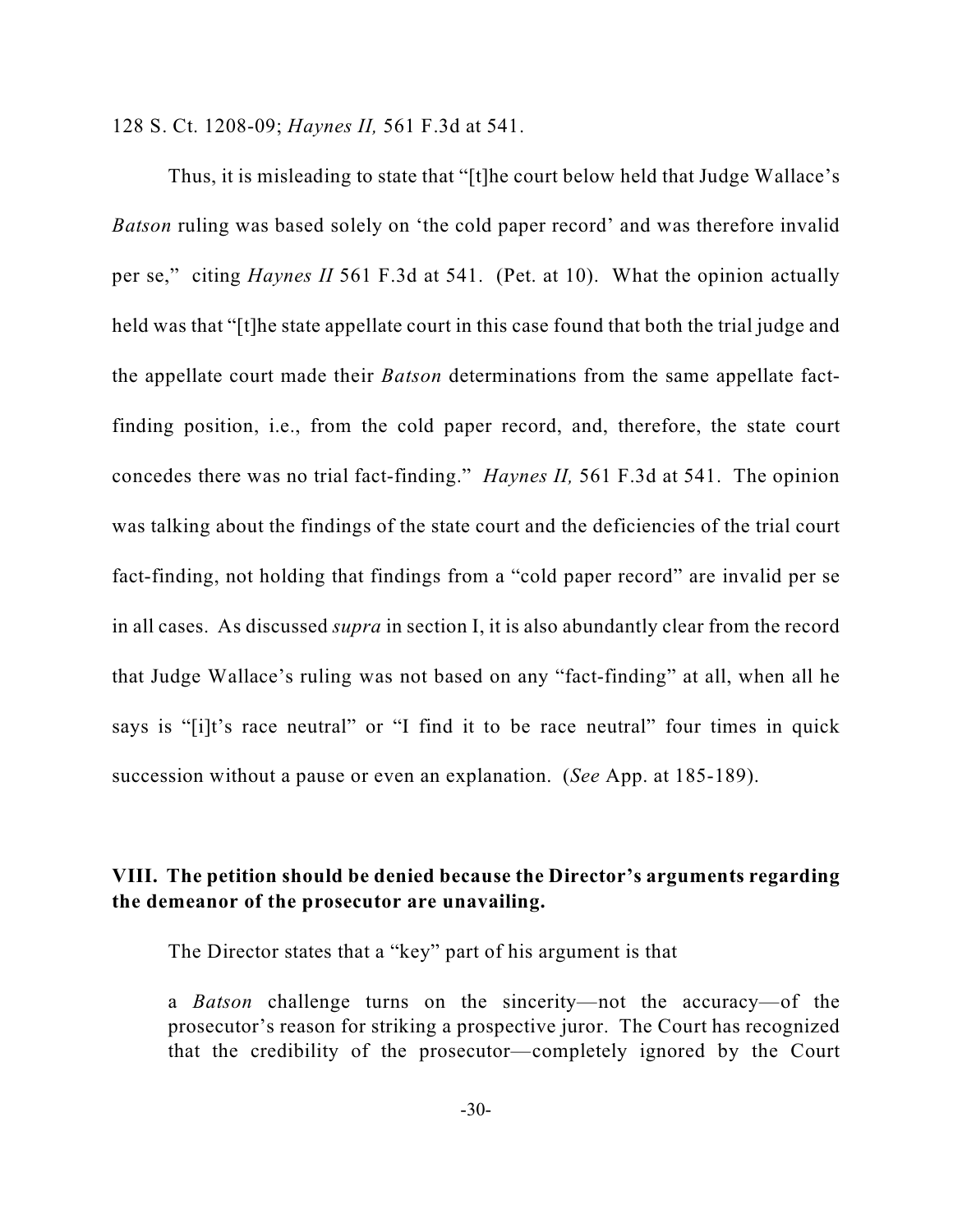below—is the key issue in determining intent under *Batson.*" (Pet. at 2).

The Director argues that the Fifth Circuit's decision was wrong because "[t]hat holding ignores the trial court's firsthand observation of the most relevant demeanor—that of the attorney exercising the strike." (Pet.at 10-11). He attempts to buttress this argument by citing language from *Hernandez* which states that when there is not much evidence on the believability of the prosecutor's explanation, that "the best evidence often will be the demeanor of the attorney who exercises the challenge." *Hernandez v. New York,* 500 U.S. 352*,* 365 (Pet. at 12-13).<sup>17</sup>

This "key" argument completely ignores the fact that the relevant "attorney demeanor" discussed in *Hernandez* is the demeanor of the attorney during the questioning of the challenged juror, in terms of their interactions, not the attorney's later demeanor (or persuasiveness) in front of a different judge who did not see the attorney-juror interactions. *Hernandez*, 500 U.S. at 361-365.<sup>18</sup> The judge in

 $17$  As at the Fifth Circuit oral argument, the Director again puts great weight on this argument: "Similarly, the panel's assertion that the trial court made the credibility determination entirely 'from the cold paper record'...disregards the trial court's firsthand observation of both the prosecutor's demeanor in explaining his race-neutral reasons as well as defense counsel's response." (Pet. at 13). And again: "the Fifth Circuit did not cite a single decision holding that a trial judge cannot assess a prosecutor's demeanor-based reason for striking a juror based on the trial court's firsthand observation of the prosecutor's credibility." (Pet. at 26).

<sup>&</sup>lt;sup>18</sup> In *Hernandez*, unlike Mr. Haynes' trial, the judge *did* observe the voir dire and the prosecutor's strikes, and the factors the prosecutor offered there, such as ability to speak Spanish, were observed by the trial judge. In contrast to *Hernandez* and most cases where "[t]here will seldom be much evidence bearing on [the believability of the prosecutor's explanation] here there is abundant record-based evidence that directly contradicts the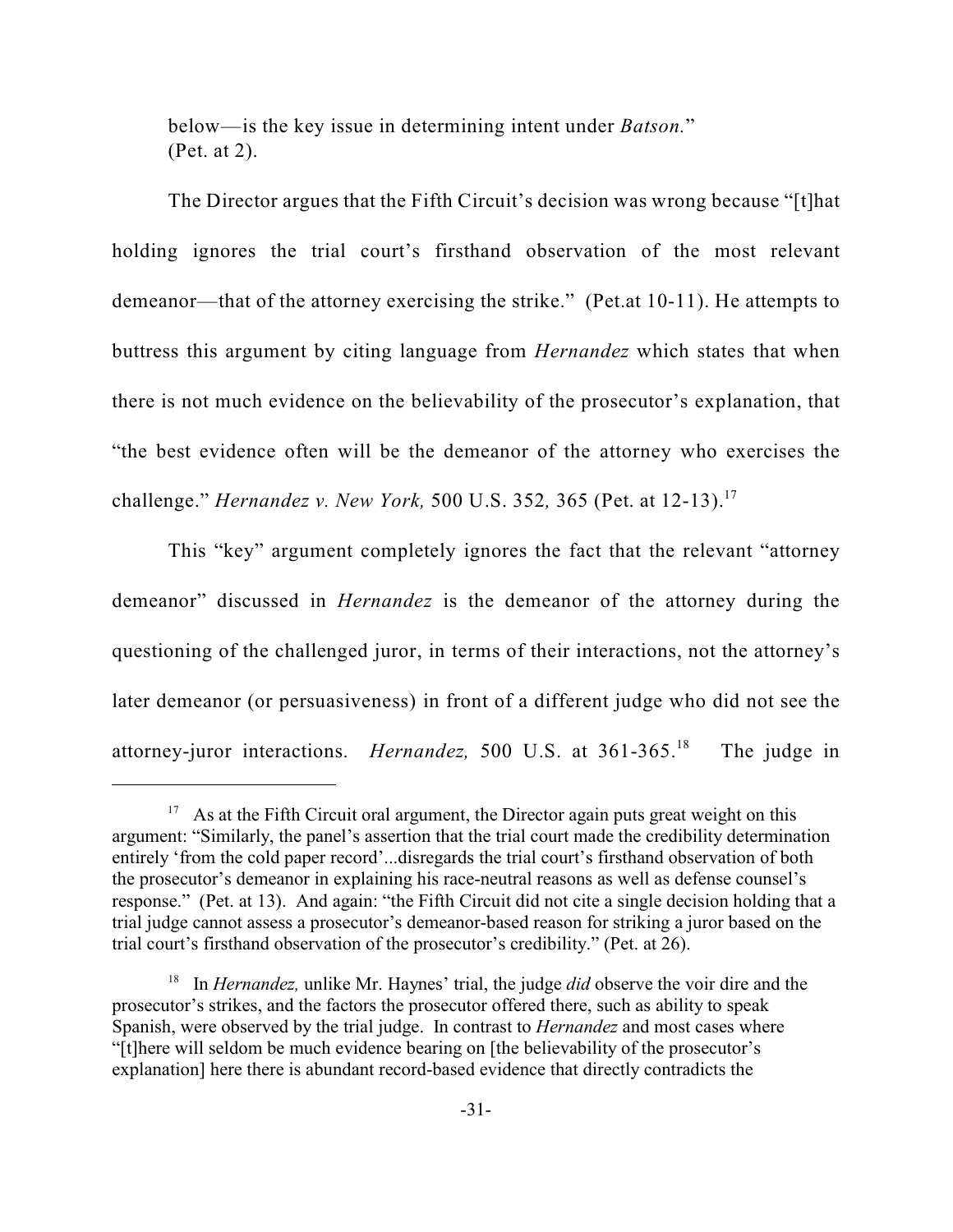*Hernandez did* observe the attorneys and the prospective jurors at voir dire. *Hernandez,* 500 U.S. 355-358. But the only "attorney demeanor" Judge Wallace could access at the *Batson* hearing was the persuasiveness of the prosecutor and defense attorney's statements regarding conduct he had not observed. The Director's argument, if accepted, would virtually gut this Court's *Batson* jurisprudence, as any after-the-fact explanation could be accepted on the premise that the trial judge found the prosecutor's demeanor at the *Batson* hearing persuasive or "credible," even if the proffered explanation was not supported by the facts or the record. In effect, the Director is inviting this Court to accept the persuasiveness or glibness of the prosecutor's after-the-fact argument as a valid basis for a *Batson* strike.<sup>19</sup> This dangerously *ad hoc* standard would provide a virtual *carte blanche* for the relegitimization of racial discrimination in jury selection, exactly what the *Batson* line of cases intended to eliminate. Thus, *Hernandez* is not at all similar to the situation here, nor is it helpful to the Director.

The Director's argument clearly does not comport with *Batson,* 476 U.S. 79 at 98("If these general assertions [prosecutor's denial of a discriminatory motive or assertions of good faith] were accepted as rebutting a defendant's prima facie case, the

prosecutor's explanations. All this evidence is ignored by the Director in his petition.

 $^{19}$  Here, in fact, it would be the entire basis for the strikes.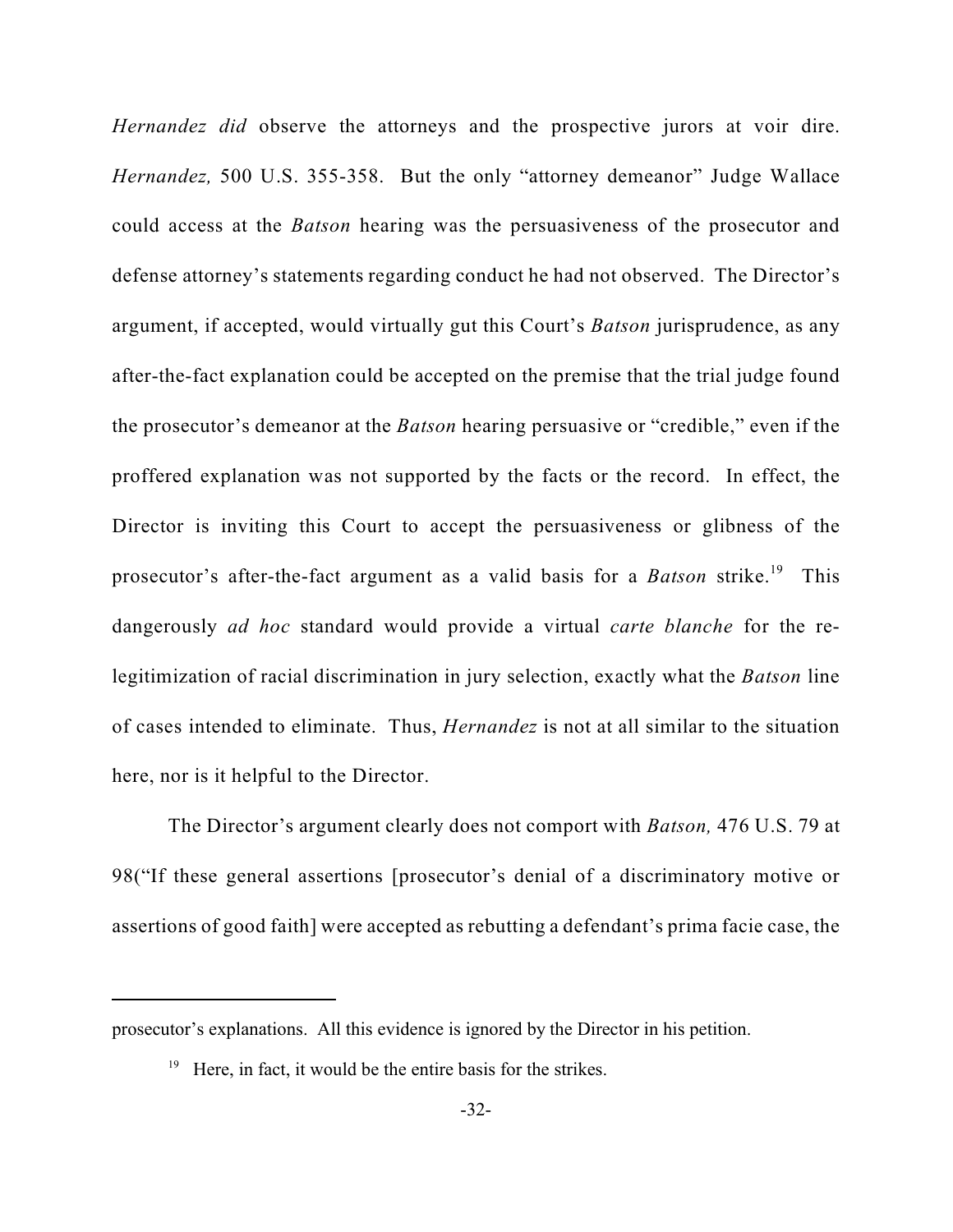Equal Protection Clause 'would be but a vain and illusory requirement'"); *Miller-El,* 545 U.S. 231 at 240 (2005)("If any factually neutral reason sufficed to answer a *Batson* challenge, then *Batson* would not amount to much more than *Swain*" [*v. Alabama,* 380 U.S. 202 (1965); and *Purkett v. Elem,* 514 U.S. 765, 769 (1995)("this [*Batson*] warning was meant to refute the notion that a prosecutor could satisfy his burden of production by merely denying that he had a discriminatory motive or by merely affirming his good faith"). The Director's "demeanor" argument is precisely the nebulous, prejudice-prone, subjective standard that these *Batson* cases seek to eliminate.

## **IX. The petition should not be granted because the Fifth Circuit's decision to grant a new trial and not a** *Batson* **hearing is not contrary to "established practice" and there are compelling reasons why the Fifth Circuit did so.**

The Director asserts that the Fifth Circuit should have remanded the case for a reconstruction *Batson* hearing before a federal or state court judge rather than ordering a new trial. (Pet. at 20-22). However, the Director's claim that this is "routine" is overstated and incorrect. "The typical relief granted in federal habeas corpus is a conditional order of release unless the State elects to retry the successful habeas petitioner." *Herrera v. Collins,* 506 U.S. 390, 403 (1993). Many courts have ordered new trials upon the finding of a *Batson* violation. In fact, in the circumstances here,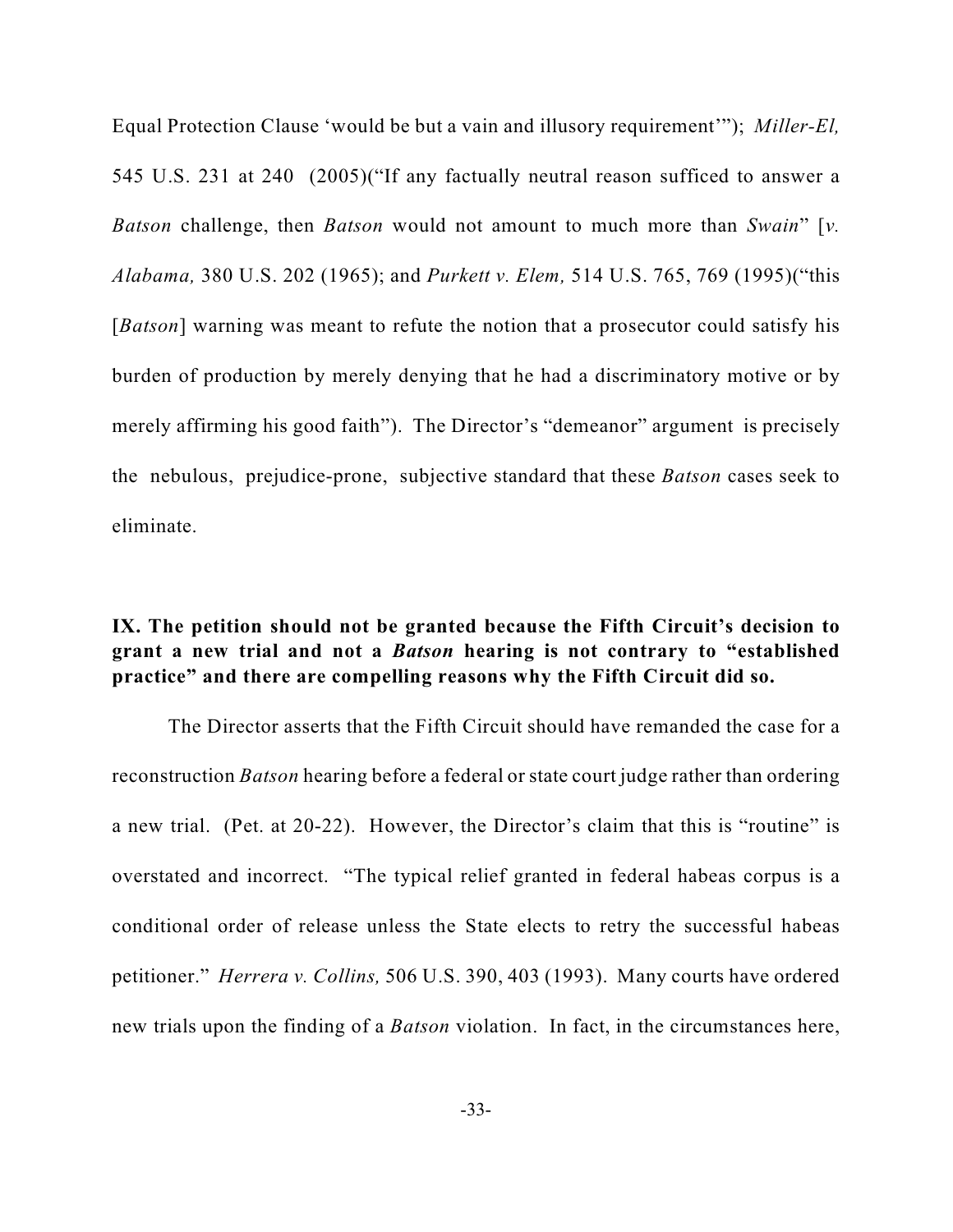over ten years after Haynes' trial, this Court has expressly dictated a new trial: "[n]or is there any realistic possibility that this subtle question of causation could be profitably explored further on remand at this late date, more than a decade after petitioner's trial." *Snyder,* 128 S.Ct. at 1212. The factors that inclined the *Snyder* court to decline a remand for a new trial were the absence in the record of the demeanor explanation, and the proffer of a pretextual explanation by the prosecutor. *Id.* Both factors are operative here: the Director can point to nothing in the record that supports the alleged demeanor explanation and the prosecutor based his challenge on alleged "short questioning" which has been shown to be false. Other courts have similarly ordered new trials rather than a remand for a *Batson* reconstruction hearing. *See, e.g., Simmons v. Beyer,* 44 F.3d 1160 (3d. Cir. 1995)(remanded for new trial); *Turner v. Marshall,* 121 F.3d 1248, 1251 (9<sup>th</sup> Cir. 1997); *Riley v. Taylor*, 277 F.3d 261, 294 (3rd Cir. 2001)(*en banc*); *Bui v. Haley,* 279 F.3d 1327, 1336-1339 (11<sup>th</sup> Cir. 2002); *Reed v. Quarterman*, 555 F.3d 364 (5<sup>th</sup> Cir. 2009).

There is another compelling reason why a remand for a *Batson* reconstruction hearing, at least to the state court, would be ill-advised. This is the fact, discussed at the oral argument in the Fifth Circuit, that the record shows that the judge who conducted the voir dire, Judge H. Lon Harper, was actually cleaning two pistols on the bench when the prospective jurors were being questioned during Mr. Haynes' voir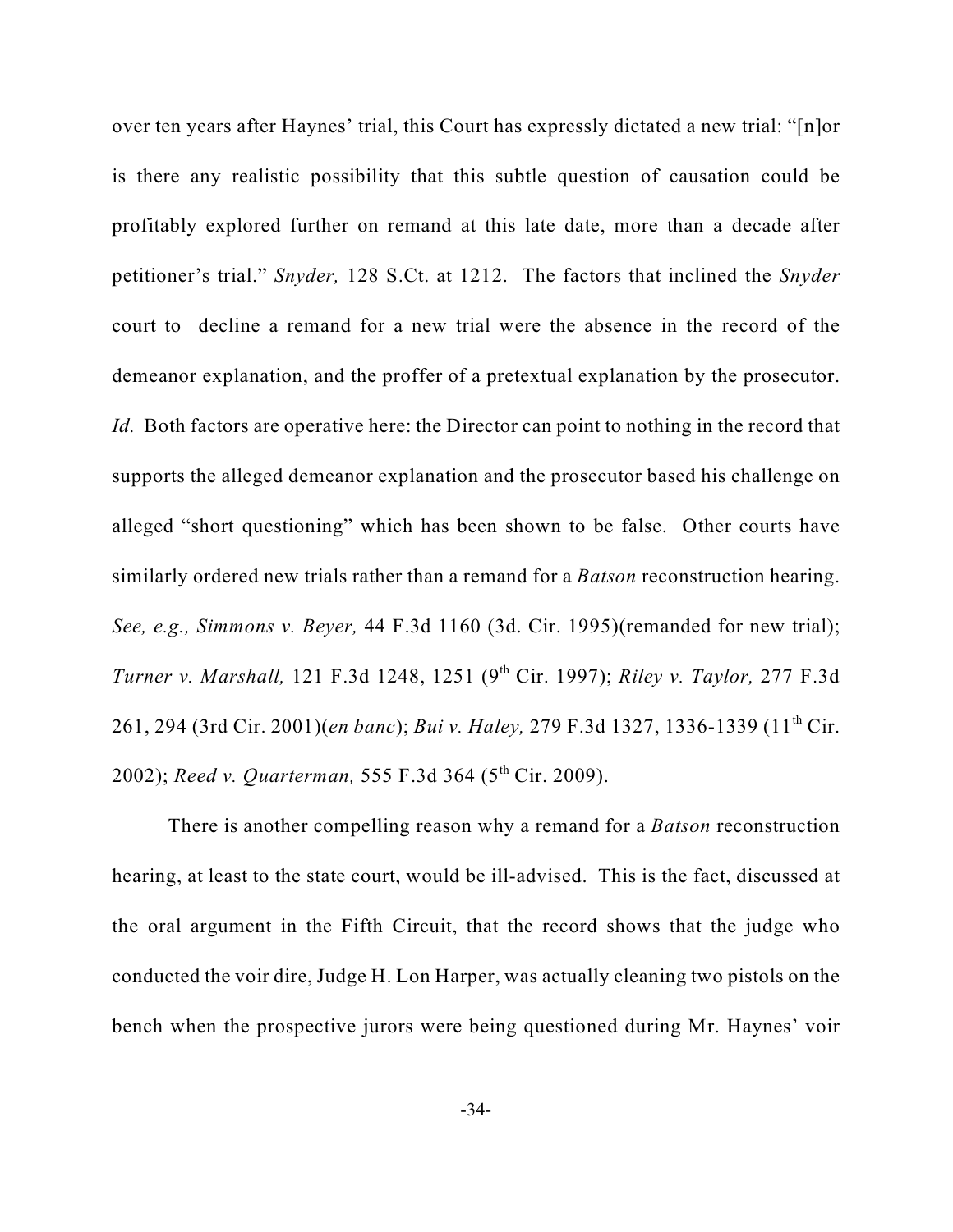dire.<sup>20</sup> As Fifth Circuit Judge Clement observed at the oral argument, a *Batson* "reconstruction hearing" 10 years after the trial would be futile, as Judge Harper likely wouldn't remember what occurred as he was preoccupied with his gun repairs. There could hardly be any more persuasive showing of racial prejudice in Mr. Haynes' trial than the officially-condemned behavior of this judge.

### **X. Even if the same judge had witnessed both the voir dire and the explanations, Haynes would still be entitled to relief under** *Batson.*

The Director attempts to frame this case as holding that *Haynes II* required a new trial "solely because the trial judge...did not also observe voir dire firsthand." (Pet. at i). This view is erroneous, as discussed *supra.* But even if Judge Wallace *had* observed the voir dire, Haynes would clearly still be entitled to relief.

This case does not depend on the difference in judges, although it certainly

<sup>&</sup>lt;sup>20</sup> See, e.g., Affidavit of Patrica Davis, Exhibit 11 to the district court petition ("During" the part where the jury was chosen, the judge presiding over it, Judge Lon Harper, was cleaning a pistol while he was on the bench, in full view of the potential jurors."). Judge H. Lon Harper was officially reprimanded for his conduct at the voir dire in this case. *See* "*Judge Reprimanded For Repairing Revolvers On Bench*" by Mary Flood, *Houston Chronicle,* July 13, 2000, Sec. A page 25 ("Visiting state District Judge H. Lon Harper was reprimanded for trying to repair two guns on the bench during a capital trial proceeding, the State Commission on Judicial Conduct announced today...Harper was sitting as a visiting judge in the fall of 1999 picking a capital murder jury in the case of Anthony Cardell Haynes..."); *see also* "*Houston Judge Faulted For Fixing Guns In Court*," *Dallas Morning News*, July 13, 2000; "*Pistol-Packing Judge Is Told Off*," Telegraph (UK), by Philip Belves Broughton, July 14, 2000 ("Judge H. Ron Harper was admonished..."for failing "to maintain order and decorum in the courtroom...Mr. Harper, a visiting state District Judge, was supposed to be overseeing jury selection in the case of Anthony Cardell Haynes, who was facing the death penalty..."); *Public Reprimand of H. Lon Harper, Former District Court Judge,* Texas Commission on Judicial Conduct (06/28/00)("The judge disassembled and reassembled two revolvers during voir dire in a capital murder case.")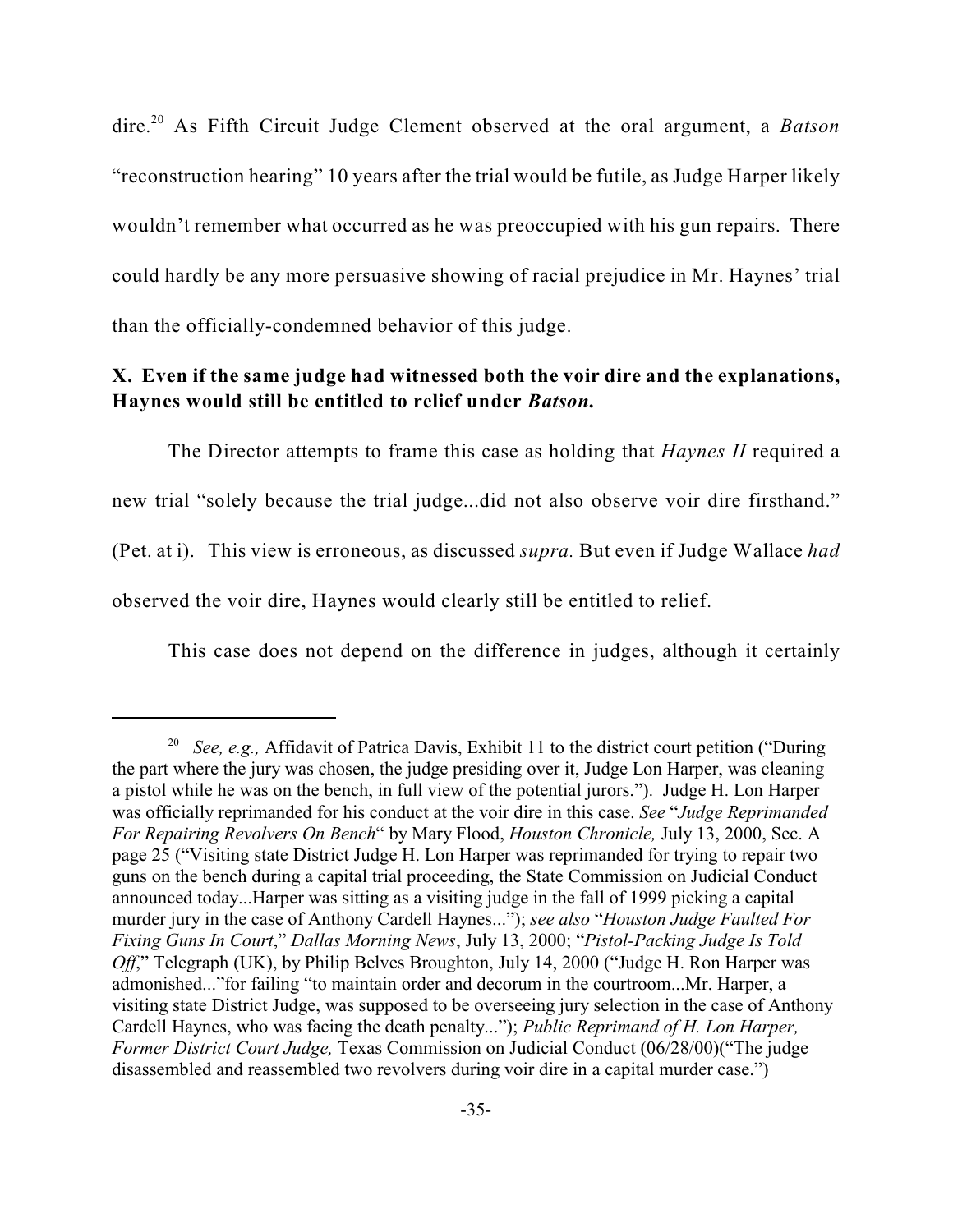makes the violation much clearer and more egregious. However, if Judge Wallace had observed the voir dire, Haynes would still be entitled to relief because of the failure of the judge to conduct an adequate enquiry at *Batson*'s third step as his ruling was ambiguous—what explanation was "race neutral"? Was it demeanor, alleged short questioning by the defense or anti-death penalty attitudes? (App. at 187-189). This violates *Batson, Miller-El* and *Snyder.* Secondly, there was no indication the trial judge even referred to the record, as in *Snyder*. Third, it is clear that Judge Wallace failed to consider all available evidence, such as defense counsel's rebuttals, which he refused to reference, which violates both *Batson* and *Miller-El.* And fourth, Judge Wallace's ruling is contradicted by the record, which shows no anti-death penalty bias or short questioning of Ms. Owens. All of these factors, individually and in combination, show a failure at step three of the *Batson* analysis even if Judge Wallace had been present during the voir dire.

#### **XI. The Director's non-retroactivity argument is without merit.**

In section V(A) of the petition, the Director argues that *Haynes II* announces a new *Batson* rule. (Pet. at 25-27). Contrary to the Director's assertions, nonretroactivity is no bar to relief. The Fifth Circuit opinion recognized that Haynes sought only the application of a fair reading of *Batson,* decided in 1986, well before his conviction became final. *Haynes II,* 561 F.3d at 539-541 (Section B of the opinion is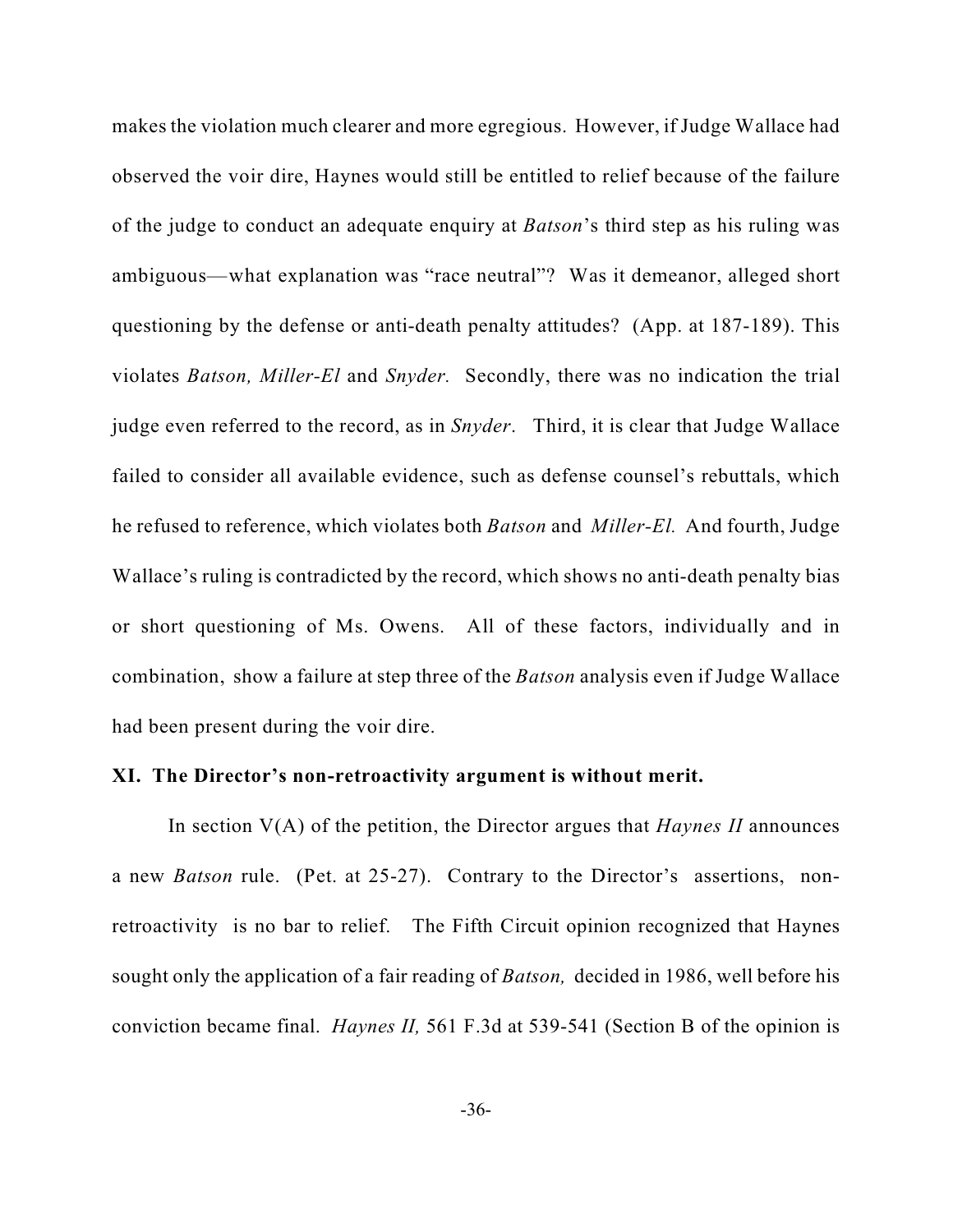entitled "*A Batson Violation Occurred and Habeas relief is required"*). The *Haynes II* opinion was not a "new rule" nor did *Snyder* announce any such "new rule" as that case is framed wholly in terms of the earlier *Batson* decision. *See Snyder,* 128 S. Ct. 1203, 1204 (holding that the trial judge committed clear error in rejecting the *Batson* challenge); *Id.* at 1208 ("the explanation for the strike of Mr. Brooks is by itself unconvincing and suffices for the determination that there was *Batson* error"); 1212("the question presented at the third stage of the *Batson* inquiry is..."); *Id.* at 1206-1212 (entire analysis in *Snyder* is dictated by *Batson*). Courts interpreting *Snyder,* including the Fifth Circuit, have come to similar conclusions. *See, e.g., Haynes I,* 526 F.3d at 199 ("[u]nder *Snyder's* application of Batson "*Snyder*...applied its understanding of *Batson* to a similar factual issue" (*Id.* at 200); *United States v. Williamson*, 533 F.3d 269, 274 (5<sup>th</sup> Cir. 2008)("the Supreme Court has made plain that appellate review of alleged *Batson* errors is not a hollow act," citing *Snyder*); *Abu-Jamal v. Horn,* 520 F.3d 272, 282 ( $3<sup>rd</sup>$  Cir. 2008)("The most recent guidance from the Supreme Court on *Batson* comes from *Snyder v. Louisiana..."*); *United States v. Girouard,* 521 F.3d 110, 113 (1<sup>st</sup> Cir. 2008)("the basic framework for challenging jury composition has remained unchanged," citing *Snyder*).

Here too, in an attempt to find a "new rule," the Director's arguments founder on a mis-perception of the holding of *Haynes II.* The Director states that "[s]ignificantly, the Fifth Circuit did not cite a single decision holding that a trial judge cannot assess a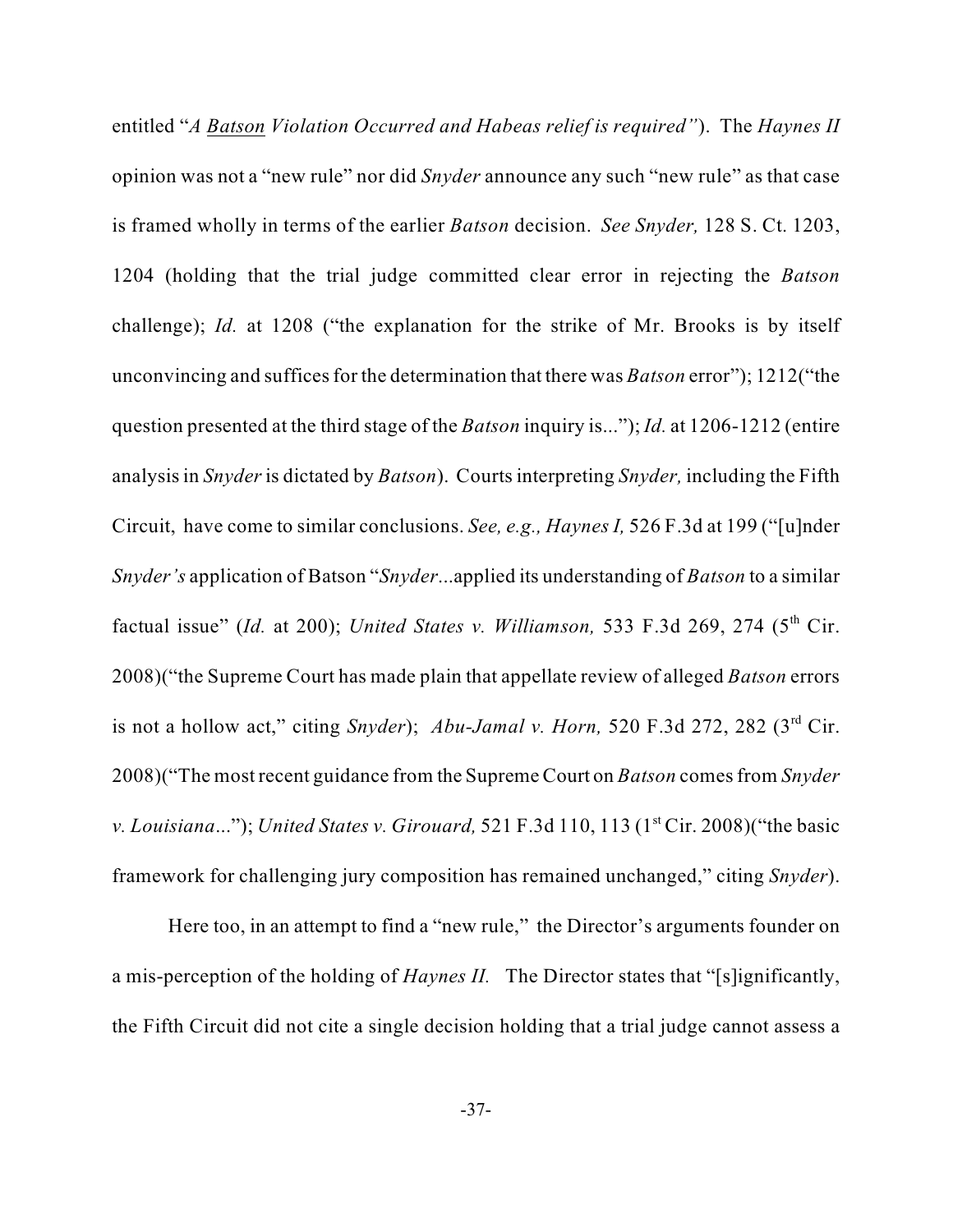prosecutor's demeanor-based reason for striking a juror based on the trial court's firsthand observation of the prosecutor's credibility." Pet. at 26. The Fifth Circuit did not cite any such decisions because that was not the holding of *Haynes II,* which was squarely within the *Batson* framework.

The Director's mistaken reliance on non-retroactivity arises from a failure to appreciate that *Snyder* is firmly rooted in *Batson,* announces no "new rule" and merely confirms the correct resolution of Mr. Haynes' *Batson* claim.

### **CONCLUSION**

For the foregoing reasons, the Director's petition for certiorari should be denied.

DATED: October 26, 2009.

Respectfully submitted,

 $\frac{1}{2}$  , and the set of the set of the set of the set of the set of the set of the set of the set of the set of the set of the set of the set of the set of the set of the set of the set of the set of the set of the set

 A. RICHARD ELLIS Texas Bar No. 06560400 75 Magee Drive Mill Valley, CA94941 (415) 389-6771 FAX: (415) 389-0251 Attorney for Respondent Anthony Haynes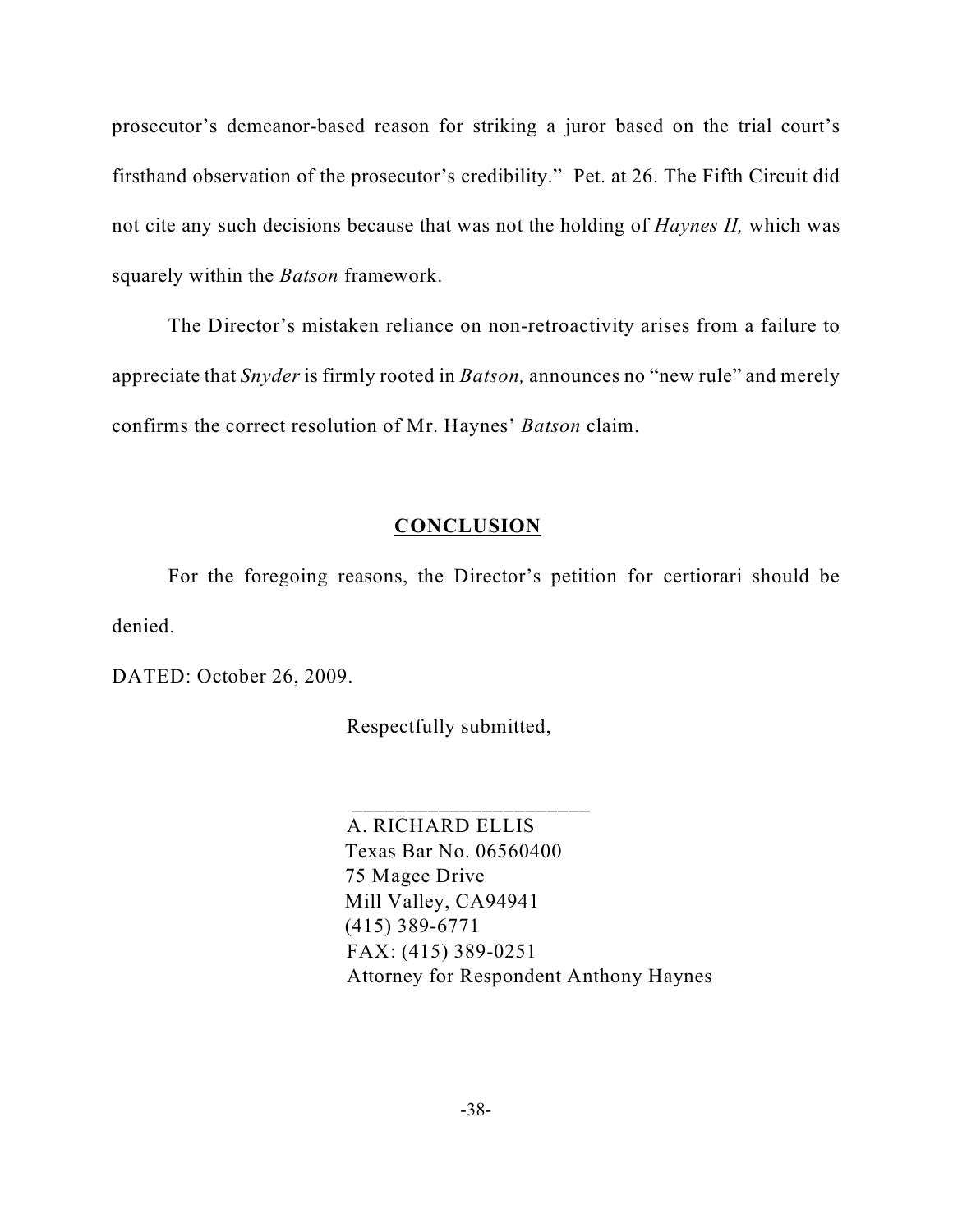### **TABLE OF AUTHORITIES**

### **FEDERAL CASES**

| Arlington Heights v. Metro Housing Develop. Corp,                                                             |
|---------------------------------------------------------------------------------------------------------------|
|                                                                                                               |
|                                                                                                               |
|                                                                                                               |
|                                                                                                               |
| Cabana v. Bullock, 474 U.S. 376 (1986), overruled in part on other                                            |
|                                                                                                               |
|                                                                                                               |
| Dolphy v. Mantello, 552 F.3d 236 (2d Cir. 2009)  19-20                                                        |
|                                                                                                               |
|                                                                                                               |
| Haynes v. Quarterman, 526 F.3d 189 (5th Cir. 2008)  1, 5-6, 9, 27, 37                                         |
| Haynes v. Quarterman, 561 F.3d 535 (5th Cir. 2009)  passim                                                    |
| Henderson v. Walls, 296 F.3d 541 (7th Cir. 2002),<br>cert. granted, judgment vacated, 537 U.S. 1230 (2003)  9 |
| Hernandez v. New York, 500 U.S. 352 (1991)  17, 24, 31-32                                                     |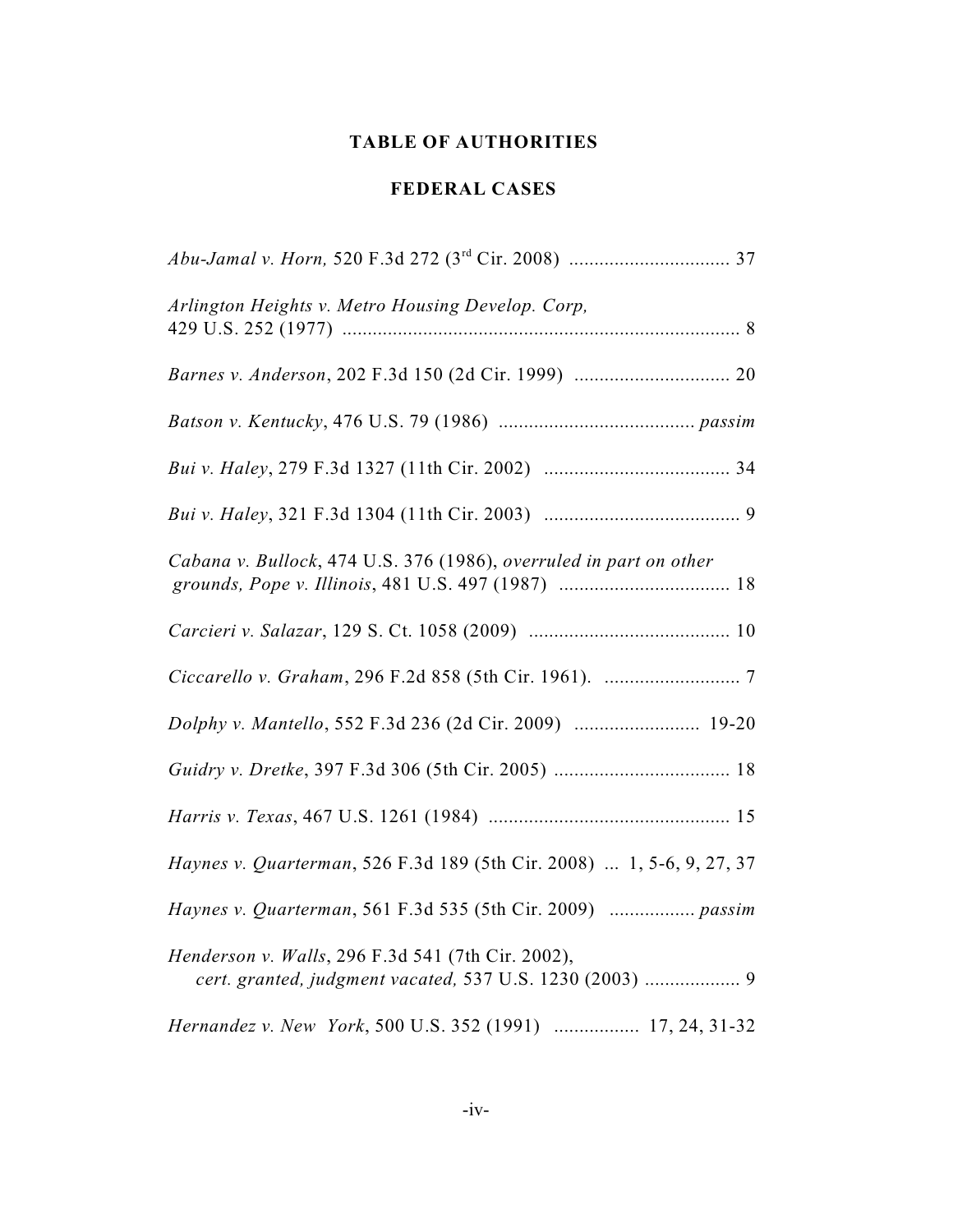| Johnson v. Quarterman, 2009 WL 22553238                       |
|---------------------------------------------------------------|
|                                                               |
|                                                               |
|                                                               |
|                                                               |
| Moore v. Norris, 2009 WL 1616001 (E.D. Ark. Jun. 9, 2009)  22 |
|                                                               |
| Purkett v. Elem, 514 U.S. 765 (1995)  15-16, 17, 24-26, 33    |
|                                                               |
|                                                               |
|                                                               |
| Simmons v. Beyer, 44 F.3d 1160 (3d Cir. 1995),                |
|                                                               |
|                                                               |
|                                                               |
| Turner v. Marshall, 121 F.3d 1248 (9th Cir. 1997)  34         |
| United States v. Girouard, 521 F.3d 110 (1st Cir. 2008)  37   |
| United States v. Reed, 277 Fed.Appx. 357 (5th Cir. 2008)  19  |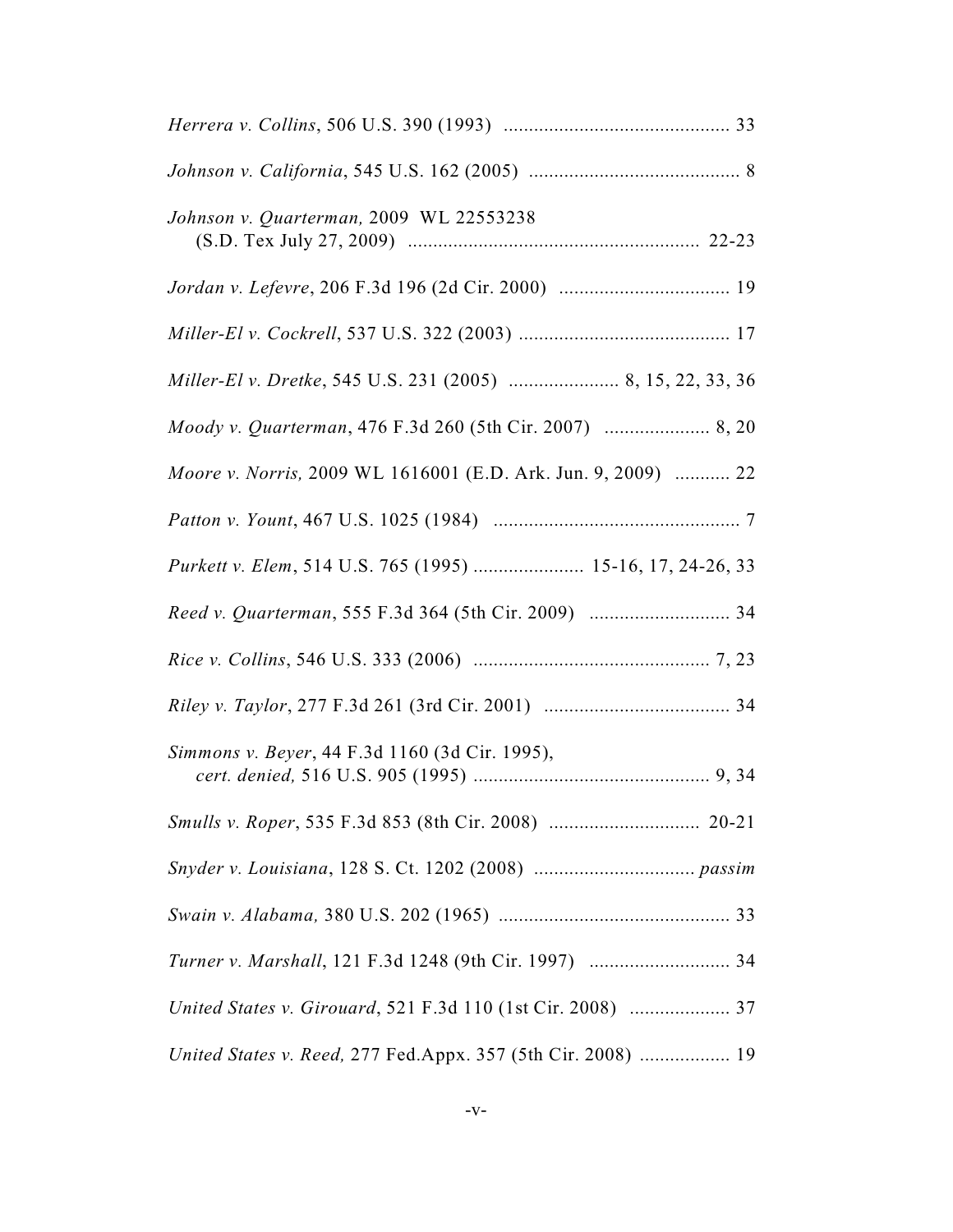# **STATE CASES**

| <i>Emerson v. State, 851 S.W.2d 269 (Tex. Crim. App. 1993)  16</i>           |
|------------------------------------------------------------------------------|
|                                                                              |
|                                                                              |
| <i>Thomas v. State, 209 S.W.2d 268 (Tex. Crim. App. 2006)  16</i>            |
| Tompkins v. State, 774 S.W.2d 196 (Tex.Crim. App. 1987)  16                  |
| <i>Vargas v. State, 859 S.W.2d 534 (Tex.App.-Houston [1st Dist](1993) 16</i> |
| <i>Whitsey v. State, 796 S.W.2d 707 (Tex. Crim. App. 1989)  16</i>           |
| Williams v. State, 804 S.W.2d 95 (Tex. Crim. App. 1991)  16                  |

### **DOCKETED CASES**

*Haynes v. State*, No. 73,685 (Tex. Crim. App. 2001) ........................... 6

## **FEDERAL STATUTES**